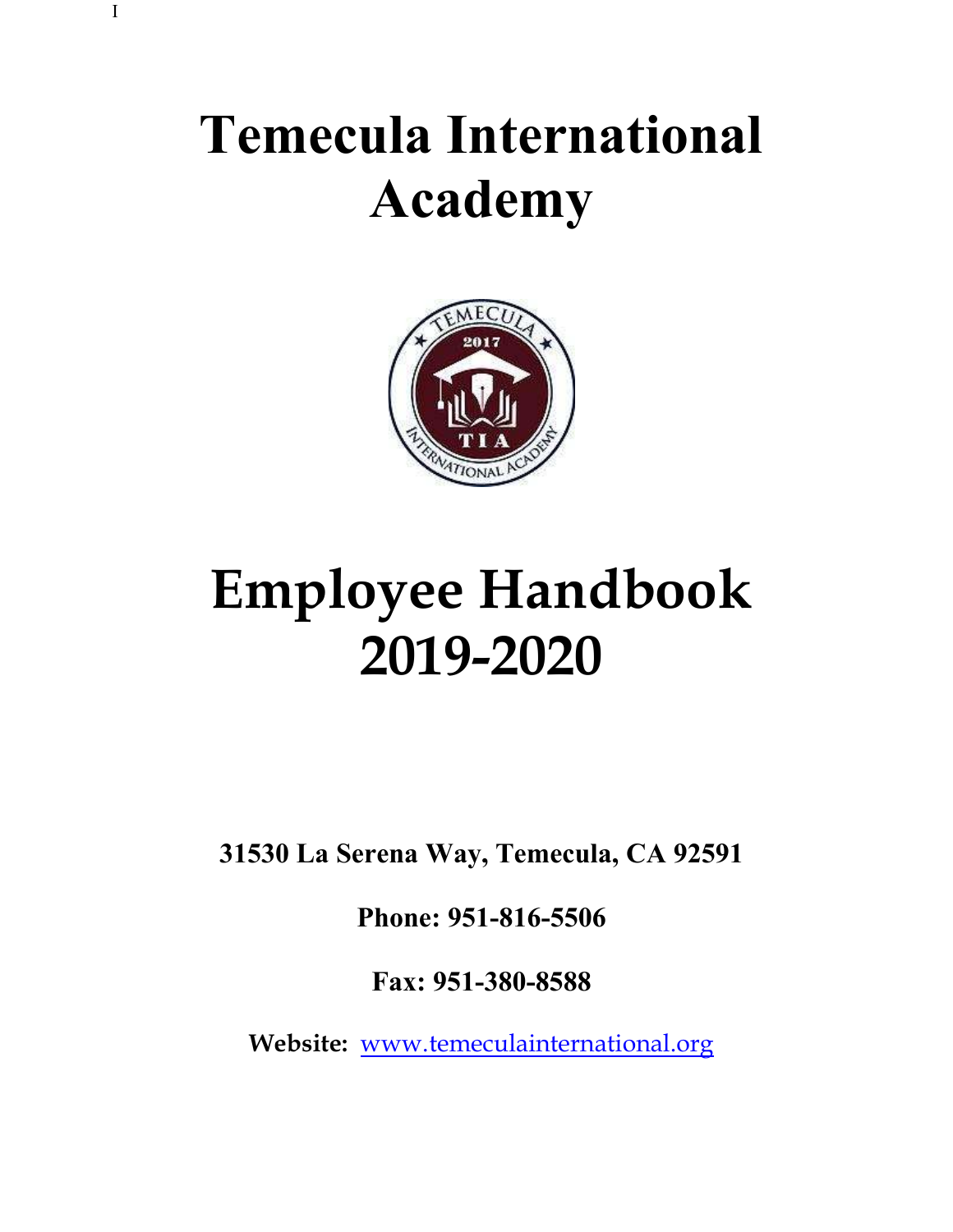# ACKNOWLEDGMENT OF RECEIPT OF EMPLOYEE HANDBOOK

PLEASE READ THE EMPLOYEE HANDBOOK AND SUBMIT A SIGNED COPY OF THIS STATEMENT TO THE PRINCIPAL.

EMPLOYEE NAME:

I ACKNOWLEDGE that I have received a copy of the Employee Handbook. I have read and understood the contents, and I agree to abide by its directions and procedures. I have been given the opportunity to ask any questions I might have about the policies for the school. I understand that it is my responsibility to read and familiarize myself with the policies and procedures contained in the Handbook.

I understand that the statements contained herein are guidelines for employees concerning some of the School's policies and benefits, and are not intended to create any contractual or other legal obligations or to alter the at-will nature of my employment with the School. In the event I do have an employment contract which expressly alters the at-will relationship, I agree to the foregoing except with reference to an at-will employment status.

I understand that except for employment at-will status, any and all policies or practices can be changed at any time by the School.

I understand that other than the Board of the School, no person has authority to enter into any agreement, express or implied, for employment for any specific period of time, or to make any agreement for employment other than at-will; only the Board has the authority to make any such agreement and then only in writing signed by the Board President.

|  |  | Employee's Signature: |
|--|--|-----------------------|
|--|--|-----------------------|

 $Date:$ 

Please sign/date and return to the School.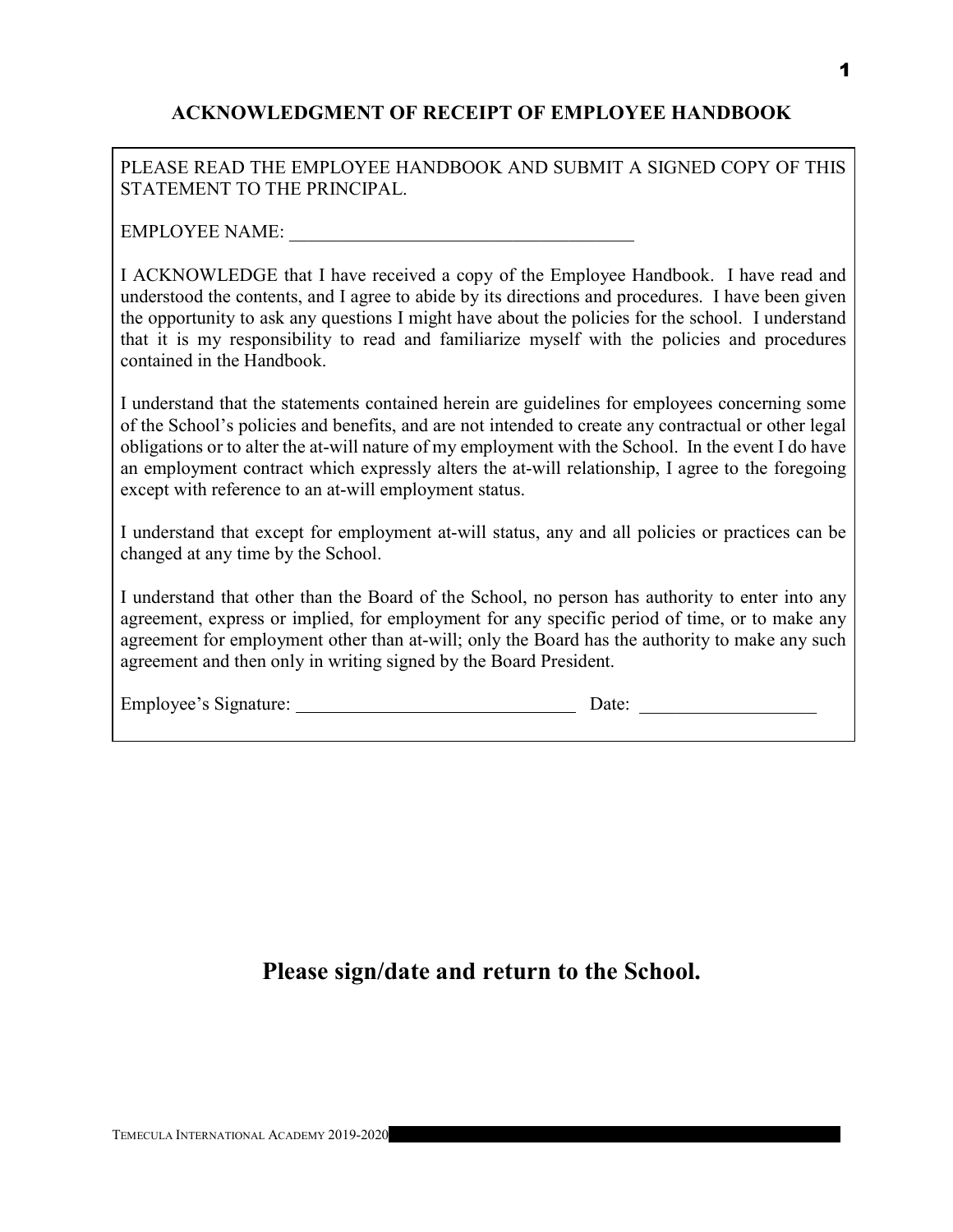#### INTRODUCTION TO HANDBOOK Page 4

CONDITIONS OF EMPLOYMENT Pages 5-15 Equal Employment Opportunity Is Our Policy Employment At-Will Arbitration Agreement Child Abuse and Neglect Reporting Criminal Background Checks Tuberculosis Testing Immigration Compliance Professional Boundaries: Staff/Student Interaction Policy Policy Prohibiting Unlawful Harassment, Discrimination, and Retaliation Whistleblower Policy Drug-Free Workplace Confidential Information Conflict of Interest Smoking

THE WORKPLACE Pages 16-20

Work Schedule Meal Periods Lactation Accommodation Attendance and Tardiness Time Cards/Records Use of Email, Voicemail and Internet Access Personal Business Social Media Personal Appearance/Standards of Dress Health and Safety Policy Security Protocols Occupational Safety Accident/Incident Reporting Reporting Fires and Emergencies

#### EMPLOYEE WAGES AND HEALTH BENEFITS Pages 21-24 Payroll Withholdings Overtime Pay Paydays Wage Attachments and Garnishments Medical Benefits COBRA Benefits

PERSONNEL EVALUATION AND RECORD KEEPING Pages 25-26 Employee Reviews and Evaluations Personnel Files and Record Keeping Protocols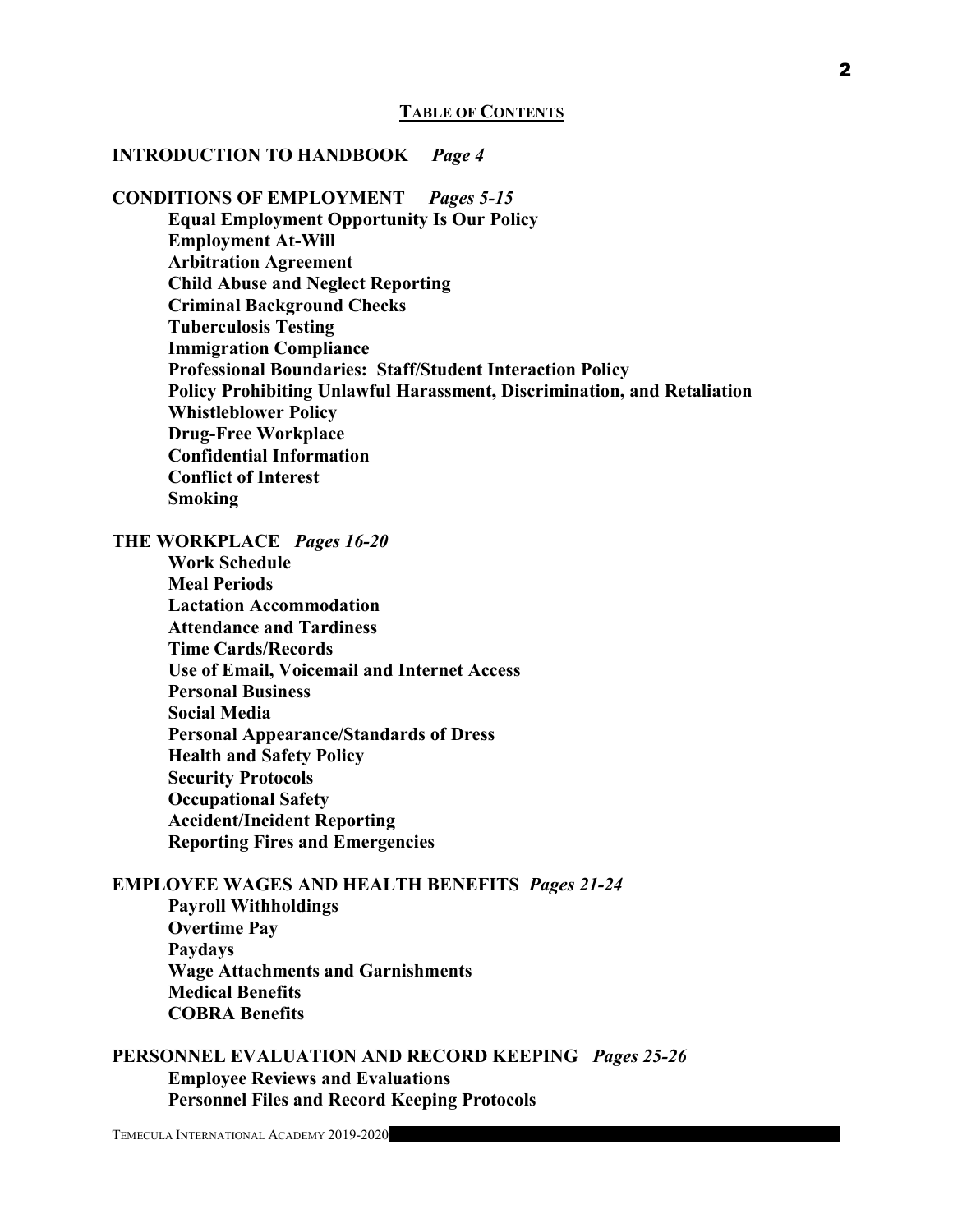HOLIDAYS, VACATIONS AND LEAVES Pages 26-37 Holidays

Vacation Unpaid Leave of Absence Sick Leave Family Care and Medical Leave Pregnancy Disability Leave Industrial Injury Leave (Workers' Compensation) Military and Military Spousal Leave of Absence Bereavement Leave Jury Duty or Witness Leave Voting Time Off School Appearance and Activities Leave Bone Marrow and Organ Donor Leave Victims of Abuse Leave Returning From Leave of Absence

DISCIPLINE AND TERMINATION OF EMPLOYMENT Pages 38-43 Rules of Conduct Off-Duty Conduct Termination of Employment

INTERNAL COMPLAINT REVIEW

AMENDMENT TO EMPLOYEE HANDBOOK

APPENDIX A - HARASSMENT/DISCRIMINATION/RETALIATION COMPLAINT FORM APPENDIX B - INTERNAL COMPLAINT FORM

APPENDIX C - TB RISK ASSESSMENT FORM

APPENDIX D - FMLA CERTIFICATION FORM

#### APPENDIX E - COMPREHENSIVE COMPLAINT POLICY REVISIONS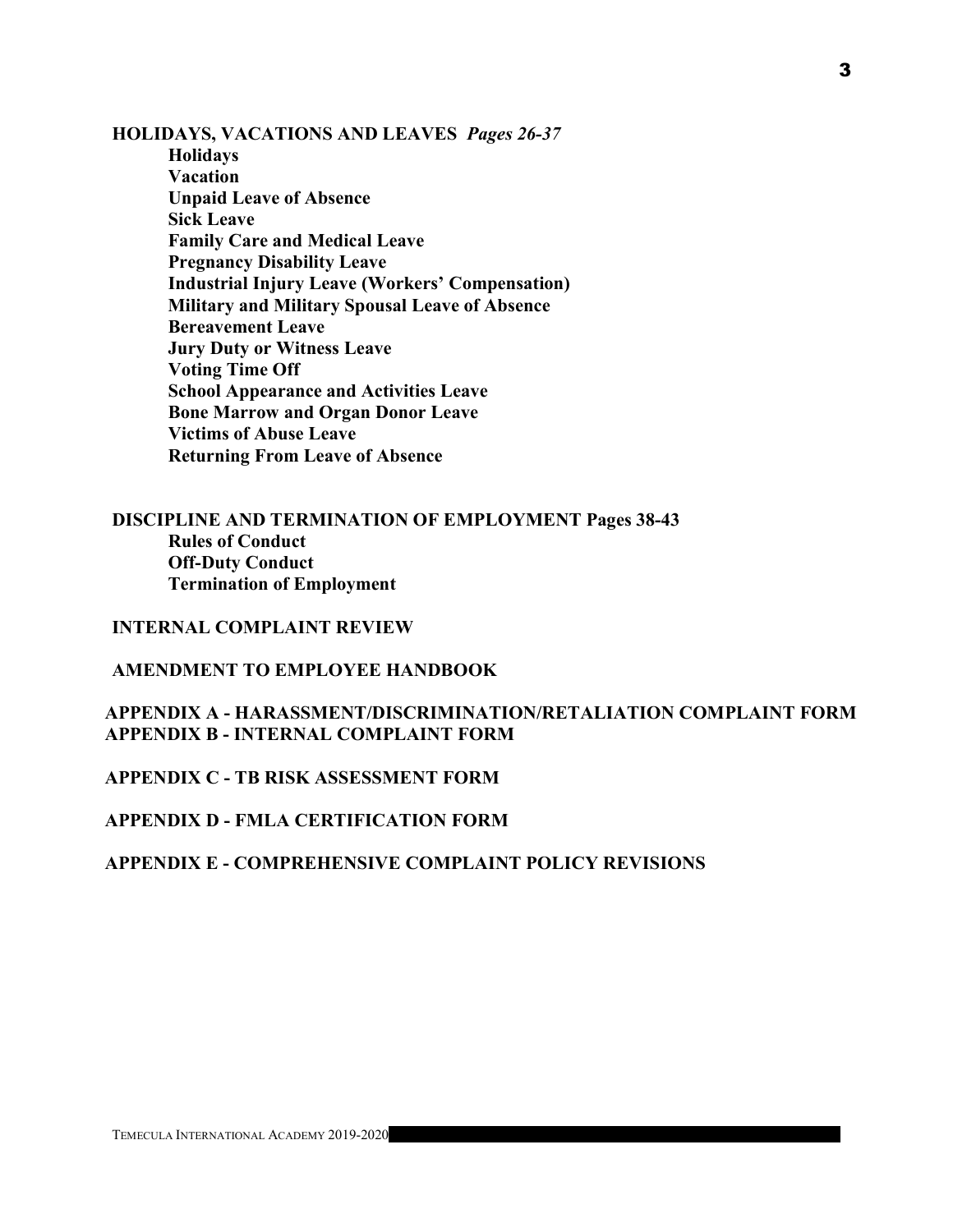# INTRODUCTION TO HANDBOOK

This Handbook is designed to help employees get acquainted with the Temecula International Academy (hereinafter referred to "TIA" or the "School"). It explains some of our philosophies and beliefs, and describes some of our employment guidelines in general terms. Although this Handbook is not intended to be an exclusive or comprehensive policies and procedures manual, we hope that it will serve as a useful reference document for employees throughout their employment at the School. Employees should understand, however, that this Handbook is not intended to be a contract (express or implied), nor is it intended to otherwise create any legally enforceable obligations on the part of the School or its employees. In no way does the Handbook replace any official plan documents (e.g., health insurance, retirement plan, etc.) or insurance contracts, which will govern in all cases. This Handbook supersedes and replaces all previous personnel policies, practices, and guidelines.

Due to the fact that the School is a growing and changing organization, it reserves full discretion to add to, modify, or delete provisions of this Handbook, or the policies and procedures on which they may be based, at any time without advance notice. TIA also reserves the right to interpret any of the provisions set forth in this Handbook in any manner it deems appropriate.

No individual other than the Board of Directors has the authority to enter into any employment or other agreement that modifies School policy. Any such modification must be in writing.

This Handbook is the property of the School, and it is intended for personal use and reference by employees of the School. Circulation of this Handbook outside of the School requires the prior written approval of the Principal.

Employees must sign the acknowledgment form at the beginning of this Handbook, tear it out, and return it to the Principal. This will provide the School with a record that each employee has received this Handbook.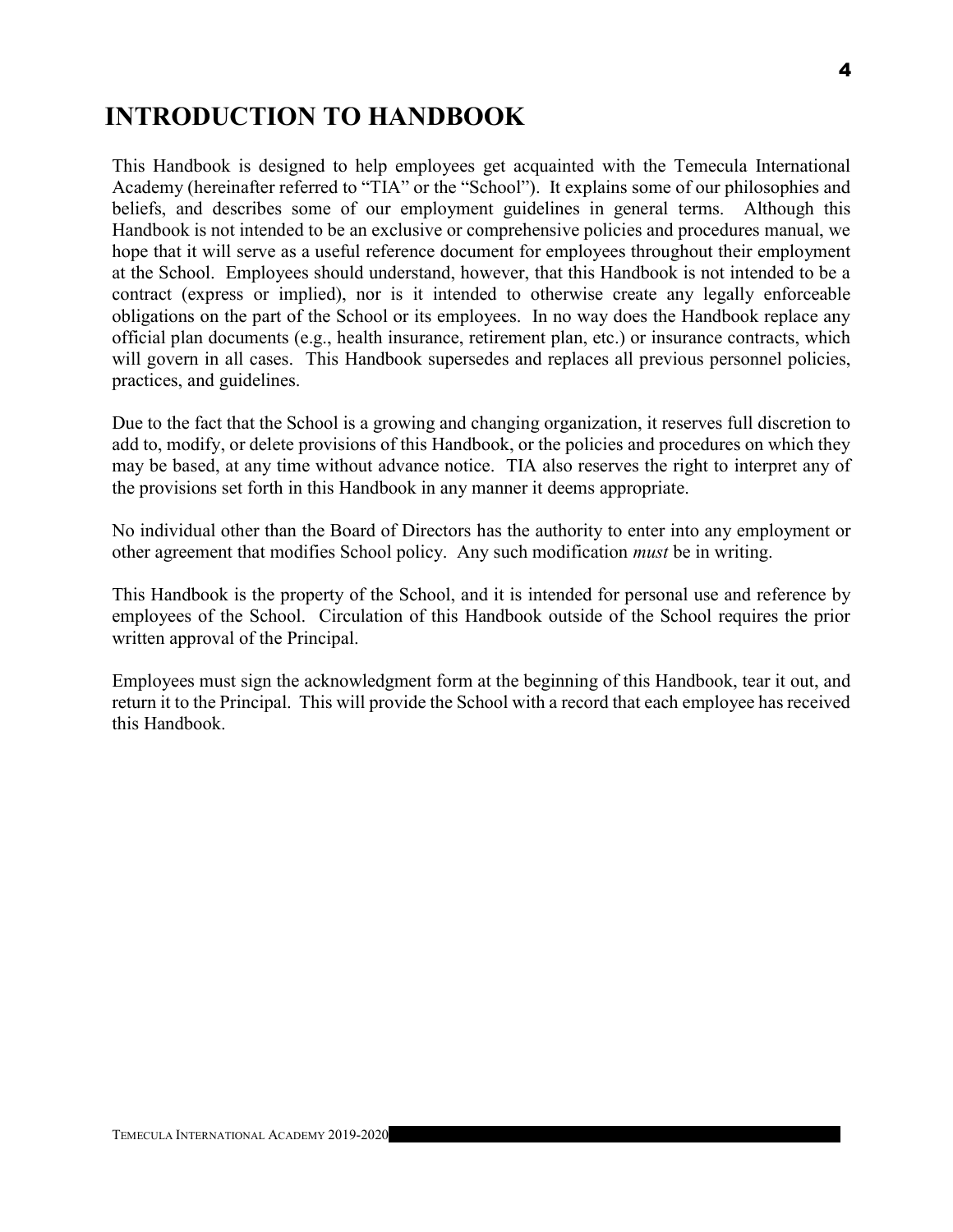# CONDITIONS OF EMPLOYMENT

## Equal Employment Opportunity Is Our Policy

TIA is an equal opportunity employer. It is the policy of the School to afford equal employment and advancement opportunity to all qualified individuals without regard to:

- Race;
- Color:
- Gender (including gender identity and gender expression);
- Sex (including pregnancy, childbirth, breastfeeding, and medical conditions related to such);
- Religious creed (including religious dress and grooming practices);
- Marital/registered domestic partner status;
- Age (forty  $(40)$  and over);
- National origin or ancestry (including native language spoken);
- Physical or mental disability (including HIV and AIDS);
- Medical condition (including cancer and genetic characteristics);
- Taking of a leave of absence pursuant to the Family Medical Leave Act ("FMLA"), Pregnancy Disability Leave ("PDL") law, Americans with Disabilities Act ("ADA"), California Family Rights Act ("CFRA"), or the Fair Employment and Housing Act ("FEHA");
- Genetic information;
- Sexual orientation:
- Military and veteran status; or
- Any other consideration made unlawful by federal, state, or local laws.

This policy extends to all employees and to all aspects of the employment relationship, including the hiring of new employees and the training, transfer, promotion, compensation and benefits of existing employees.

To comply with applicable laws ensuring equal employment opportunities to qualified individuals with a disability, the School will make reasonable accommodations for the known physical or mental limitations of an otherwise qualified individual with a disability who is an applicant or an employee unless undue hardship would result.

Any applicant or employee who requires an accommodation in order to perform the essential functions of the job should contact a School representative with day-to-day personnel responsibilities and request such an accommodation. The individual with the disability should specify what accommodation he or she needs to perform the job. TIA then will conduct an investigation to identify the barriers that interfere with the equal opportunity of the applicant or employee to perform his or her job. TIA will identify possible accommodations, if any, that will help eliminate the limitation. If the accommodation is reasonable and will not impose an undue hardship, the School will make the accommodation.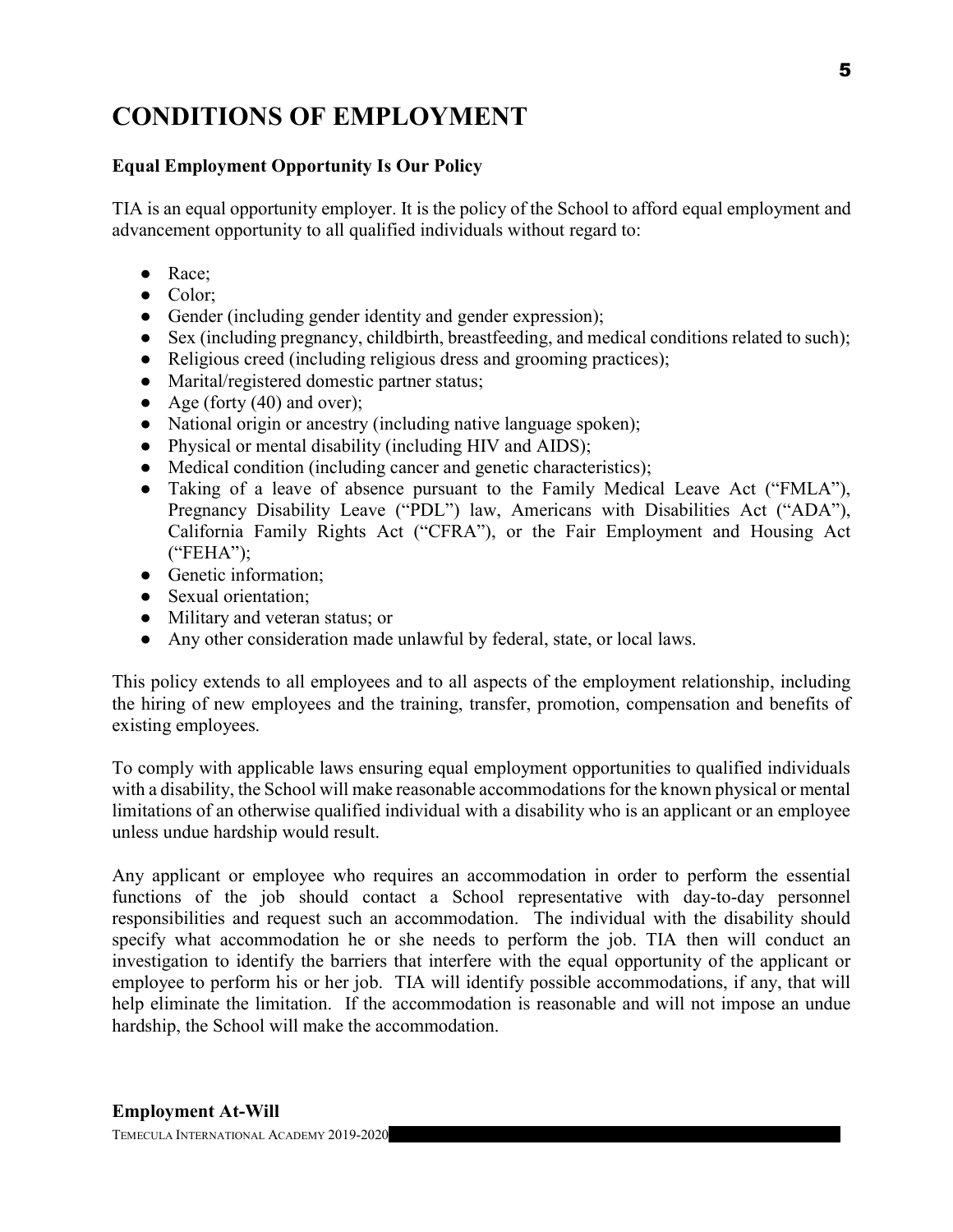Except if stated expressly otherwise by employment contract, it is the policy of the School that all employees are considered "at-will" employees of the School.

Nothing contained in this Handbook, employment applications, School memoranda or other materials provided to employees in connection with their employment shall require the School to have "cause" to terminate an employee or otherwise restrict the School's right to release an employee from their at-will employment with the School. Statements of specific grounds for termination set forth in this Handbook or elsewhere are not all-inclusive and are not intended to restrict the School's right to terminate at-will. No School representative, other than the Board of Directors or its designee, is authorized to modify this policy for any employee or to make any representations to employees or applicants concerning the terms or conditions of employment with the School that are not consistent with the School's policy regarding "at-will" employment.

This policy shall not be modified by any statements contained in this Handbook or employee applications, School memoranda, or any other materials provided to employees in connection with their employment. Further, none of those documents whether singly or combined, or any employment practices, shall create an express or implied contract of employment for a definite period, nor an express or implied contract concerning any terms or conditions of employment.

#### Employment Arbitration Agreement

Should any dispute between Employee and Employer arise at any time out of any aspect of the employment relationship, including, but not limited to, the hiring, performance or termination of employment and/or cessation of employment with the Employer and/or against any employee, officer, alleged agent, director, affiliate, subsidiary, or relating to an application or candidacy for employment, Employee and Employer will confer in good faith to resolve promptly such dispute.

In the event that Employer and Employee are unable to resolve their dispute, and should either desire to pursue a claim against the other party, both Employer and Employee agree to have the dispute resolved by final and binding Arbitration. The Employee and Employer agree that the Arbitration shall be held in Riverside County, California where Employee currently works for Employer or most recently worked for Employer and the Arbitration shall be conducted by an Arbitrator(s) provided by an impartial third-party Arbitration provider.

#### Child Abuse and Neglect Reporting

California Penal Code section 11166 requires any child care custodian who has knowledge of, or observes, a child in his or her professional capacity or within the scope of his or her employment whom he or she knows or reasonably suspects has been the victim of child abuse to report the known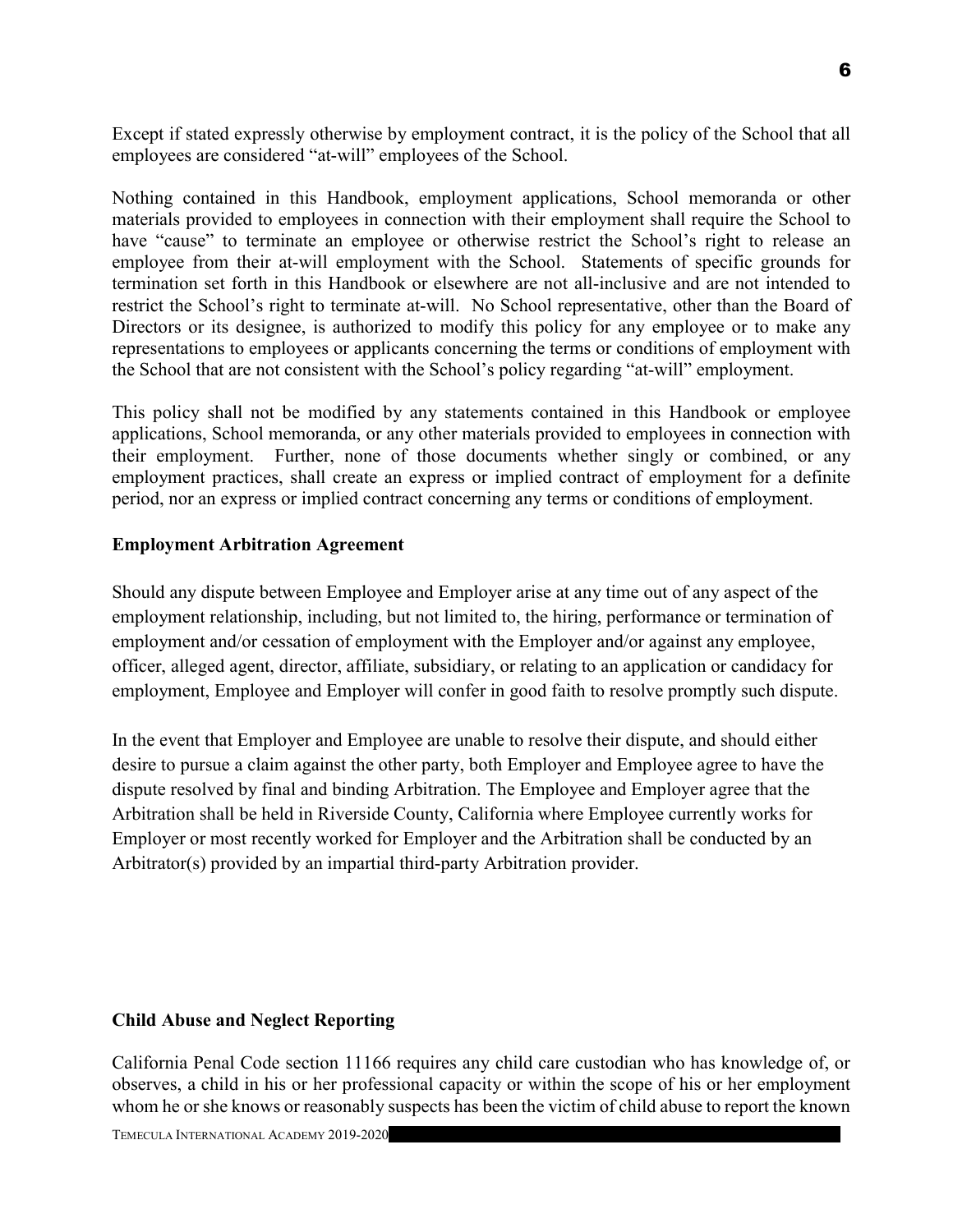or suspected instance of child abuse to a child protective agency immediately, or as soon as practically possible, by telephone and to prepare and send a written report thereof within thirty-six (36) hours of receiving the information concerning the incident.

TIA will provide annual training on the mandated reporting requirements, using the online training module provided by the State Department of Social Services, to employees who are mandated reporters. Mandated reporter training will also be provided to employees hired during the course of the school year. This training will include information that failure to report an incident of known or reasonably suspected child abuse or neglect, as required by Penal Code section 11166, is a misdemeanor punishable by up to six (6) months confinement in a county jail, or by a fine of onethousand dollars (\$1,000), or by both that imprisonment and fine.

All employees required to receive mandated reporter training must provide proof of completing the training within the first six (6) weeks of each school year or within the first six (6) weeks of that employee's employment.

By acknowledging receipt of this Handbook, employees acknowledge they are child care custodians and are certifying that they have knowledge of California Penal Code section 11166 and will comply with its provisions.

#### Criminal Background Checks

As required by law, all individuals working or volunteering at the School will be required to submit to a criminal background investigation. No condition or activity will be permitted that may compromise the School's commitment that the safety and the well-being of students takes precedence over all other considerations. Conditions that preclude working at the School include conviction of a controlled substance or sex offense, or a serious or violent felony. Additionally, should an employee, during his/her employment with the School, be convicted of a controlled substance or sex offense, or serious or violent felony, the employee must immediately report such a conviction to the Principal.

#### Tuberculosis Testing

All employees of the School must submit written proof of a risk assessment examination for tuberculosis (TB) within the last sixty (60) days (Appendix C). If TB risk factors are identified, a physician must conduct an examination to determine whether the employee is free of infectious TB. The examination for TB consists of an approved TB test, which, if positive, will be followed by an x-ray of the lungs, or in the absence of skin testing, an x-ray of the lungs. All employees will be required to undergo TB risk assessments and, if risk factors are found, the examination at least once every four (4) years. Volunteers may be required to undergo a TB examination as necessary. The TB risk assessment and, if indicated, the examination is a condition of initial employment with the School and the cost of the exam will be borne by the applicant.

Food handlers may be required to have annual TB exams. Documentation of employee and volunteer compliance with TB risk assessments and examinations will be kept on file in the office. This requirement also includes contract food handlers, substitute teachers, and student teachers serving under the supervision of an educator. Any entity providing student services to the School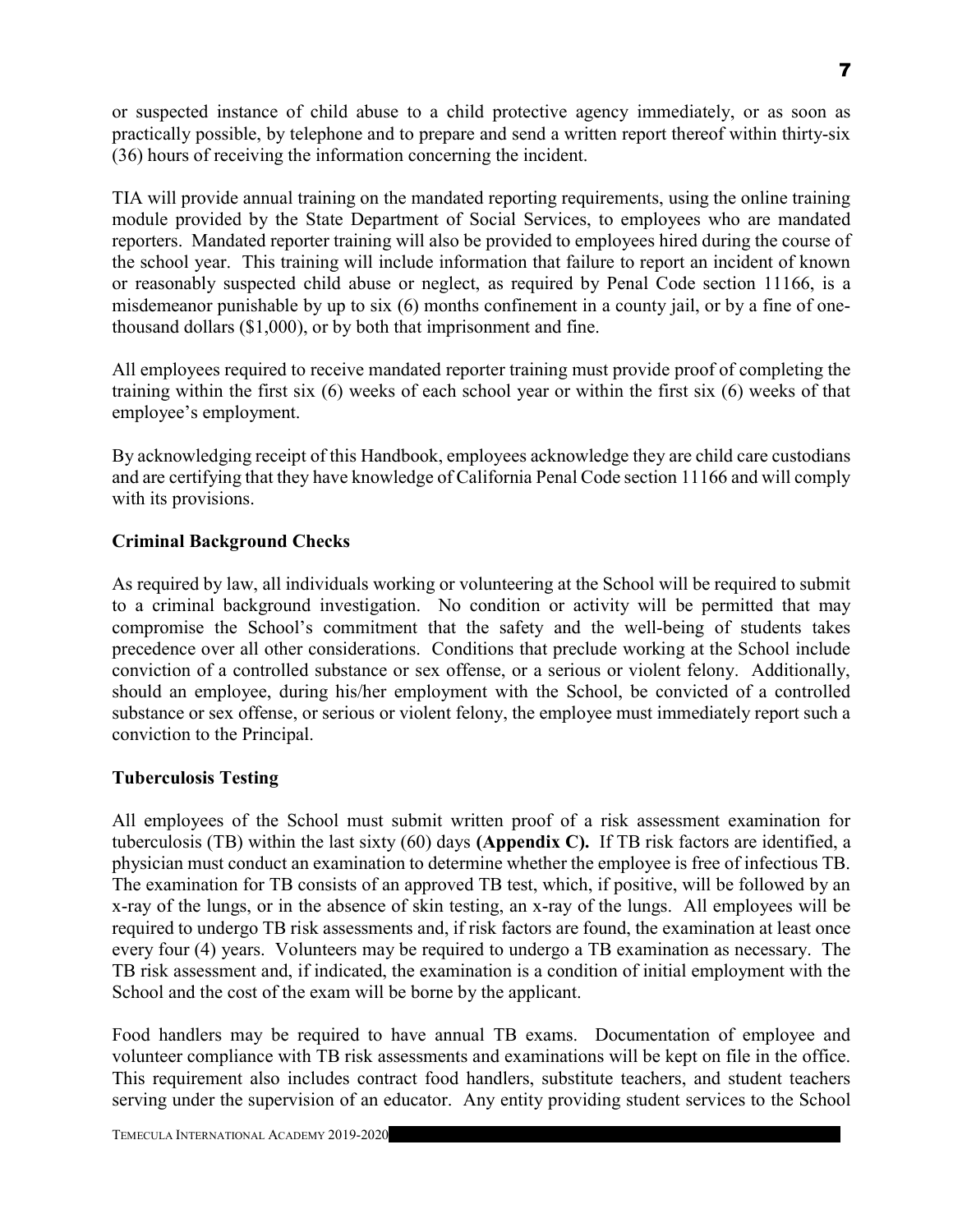will be contractually required to ensure that all contract workers have had TB testing that shows them to be free of active TB prior to conducting work with School students.

## Immigration Compliance

TIA will comply with applicable immigration law, including the Immigration Reform and Control Act of 1986 and the Immigration Act of 1990. As a condition of employment, every individual must provide satisfactory evidence of his or her identity and legal authority to work in the United States. However, TIA will not check the employment authorization status of current employees or applicants who were not offered positions with the School unless required to do so by law.

The School shall not discharge an employee or in any manner discriminate, retaliate, or take any adverse action (e.g., threatening to report the suspected citizenship or immigration status of an employee or a member of the employee's family) against any employee or applicant for employment because the employee or applicant exercised a right protected under applicable law. Further, the School shall not discriminate against any individual because he or she holds or presents a driver's license issued per Vehicle Code § 12801.9 to persons who have not established their federallyauthorized presence in the United States.

If you have any questions or need more information on immigration compliance issues, please contact the Principal.

#### Professional Boundaries: Staff/Student Interaction Policy

TIA recognizes its responsibility to make and enforce all rules and regulations governing student and employee behavior to bring about the safest and most learning-conducive environment possible.

#### Corporal Punishment

Corporal punishment shall not be used as a disciplinary measure against any student. Corporal punishment includes the willful infliction of, or willfully causing the infliction of, physical pain on a student.

For purposes of this policy, corporal punishment does not include an employee's use of force that is reasonable and necessary to protect the employee, students, staff or other persons or to prevent damage to property.

For clarification purposes, the following examples are offered for direction and guidance of School personnel:

- A. Examples of PERMITTED actions (NOT corporal punishment)
	- 1. Stopping a student from fighting with another student;
	- 2. Preventing a pupil from committing an act of vandalism;
	- 3. Defending yourself from physical injury or assault by a student;
	- 4. Forcing a pupil to give up a weapon or dangerous object;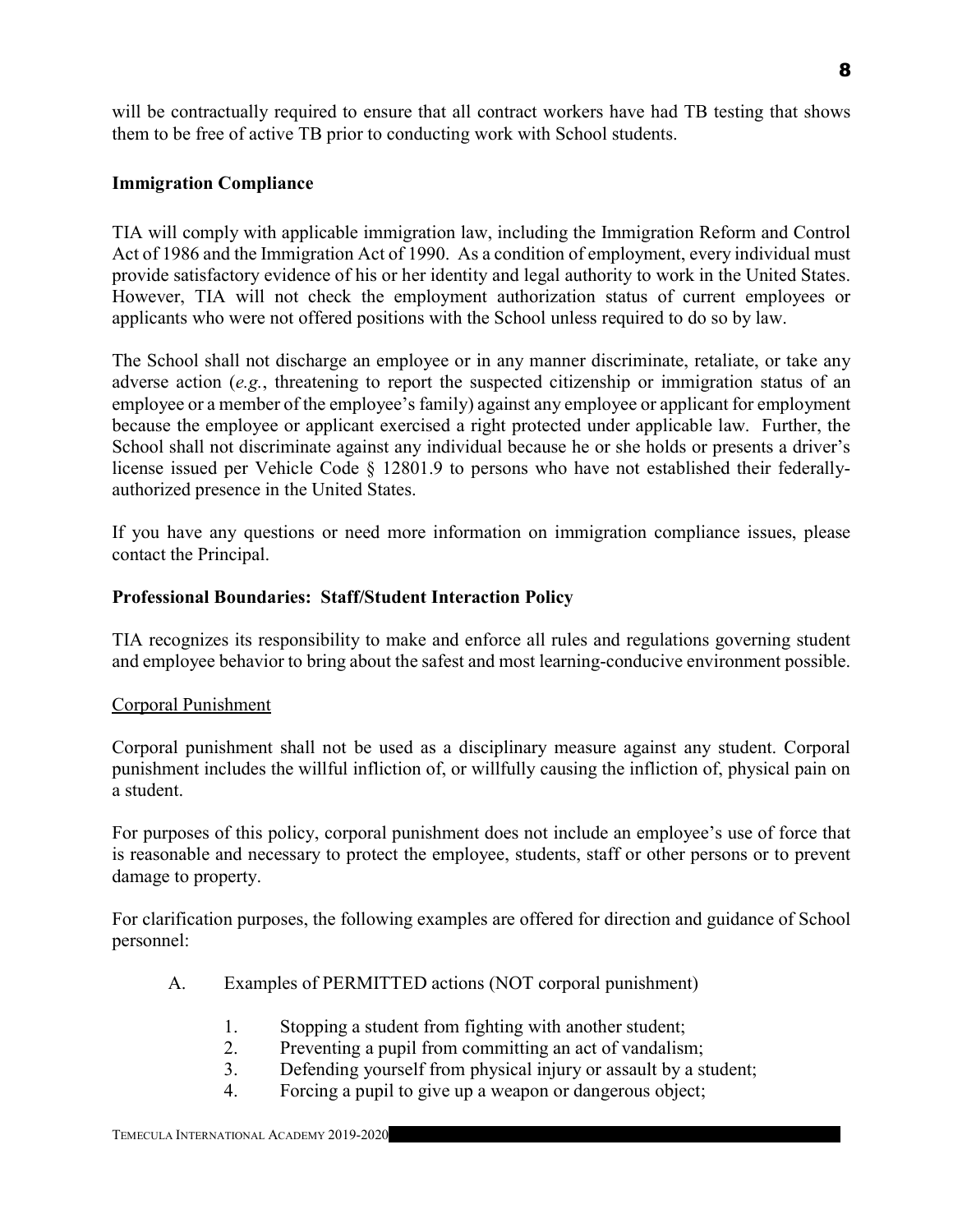- 5. Requiring an athletic team to participate in strenuous physical training activities designed to strengthen or condition team members or improve their coordination, agility, or physical skills;
- 6. Engaging in group calisthenics, team drills, or other physical education or voluntary recreational activities.
- B. Examples of PROHIBITED actions (corporal punishment)
	- 1. Hitting, shoving, pushing, or physically restraining a student as a means of control;
	- 2. Making unruly students do push-ups, run laps, or perform other physical acts that cause pain or discomfort as a form of punishment;
	- 3. Paddling, swatting slapping, grabbing, pinching, kicking, or otherwise causing physical pain;
	- 4. Using tape, rope or any sort of restraint device or material to hold any part of a student in a fixed position.

## Acceptable and Unacceptable Staff/Student Behavior

This policy is intended to guide all School faculty and staff in conducting themselves in a way that reflects the high standards of behavior and professionalism required of school employees and to specify the boundaries between students and staff.

Although this policy gives specific, clear direction, it is each staff member's obligation to avoid situations that could prompt suspicion by parents, students, colleagues, or school leaders. One viable standard that can be quickly applied, when you are unsure if certain conduct is acceptable, is to ask yourself, "Would I be engaged in this conduct if my family or colleagues were standing next to me?"

For the purposes of this policy, the term "boundaries" is defined as acceptable professional behavior by staff members while interacting with a student. Trespassing the boundaries of a student/teacher relationship is deemed an abuse of power and a betrayal of public trust.

Some activities may seem innocent from a staff member's perspective, but can be perceived as flirtation or sexual insinuation from a student or parent point of view. The objective of the following lists of acceptable and unacceptable behaviors is not to restrain innocent, positive relationships between staff and students, but to prevent relationships that could lead to, or may be perceived as, sexual misconduct.

Staff must understand their own responsibility for ensuring that they do not cross the boundaries as written in this policy. Disagreeing with the wording or intent of the established boundaries will be considered irrelevant for disciplinary purposes. Thus, it is crucial that all employees learn this policy thoroughly and apply the lists of acceptable and unacceptable behaviors to their daily activities. Although sincere, competent interaction with students certainly fosters learning, student/staff interactions must have boundaries surrounding potential activities, locations and intentions.

Duty to Report Suspected Misconduct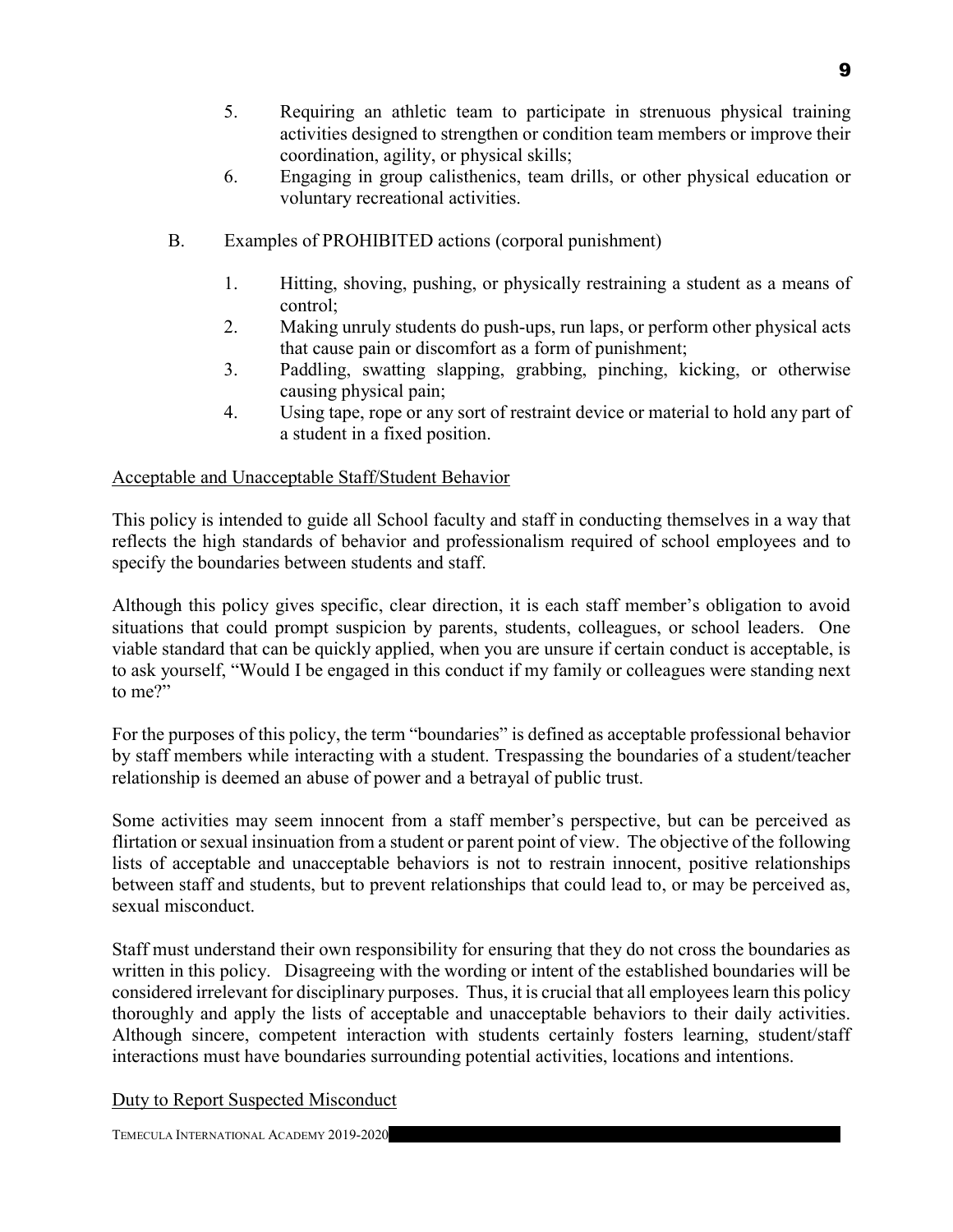When any employee reasonably suspects or believes that another staff member may have crossed the boundaries specified in this policy, he or she must immediately report the matter to a school administrator. All reports shall be as confidential as possible under the circumstances. It is the duty of the administrator to investigate and thoroughly report the situation. Employees must also report to the administration any awareness or concern of student behavior that crosses boundaries or where a student appears to be at risk for sexual abuse.

#### Examples of Specific Behaviors

The following examples are not an exhaustive list:

## Unacceptable Staff/Student Behaviors (Violations of this Policy)

- (a) Giving gifts to an individual student that are of a personal and intimate nature.
- (b) Kissing of any kind.
- (c) Any type of unnecessary physical contact with a student in a private situation.
- (d) Intentionally being alone with a student away from the school.
- (e) Making or participating in sexually inappropriate comments.
- (f) Sexual jokes.
- (g) Seeking emotional involvement with a student for your benefit.
- (h) Listening to or telling stories that are sexually oriented.
- (i) Discussing inappropriate personal troubles or intimate issues with a student in an attempt to gain their support and understanding.
- (j) Becoming involved with a student so that a reasonable person may suspect inappropriate behavior.

#### Unacceptable Staff/Student Behaviors without WRITTEN Parent and Supervisor Permission

#### (These behaviors should only be exercised when a staff member has parent and supervisor permission.)

- (a) Giving students a ride to/from school or school activities.
- (b) Being alone in a room with a student at school with the door closed.
- (c) Allowing students in your home.

#### Cautionary Staff/Student Behaviors

(These behaviors should only be exercised when a reasonable and prudent person, acting as an educator, is prevented from using a better practice or behavior. Staff members should inform their supervisor of the circumstance and occurrence prior to or immediately after the occurrence)

- (a) Remarks about the physical attributes or development of anyone.
- (b) Excessive attention toward a particular student.
- (c) Sending emails, text messages or letters to students if the content is not about school activities.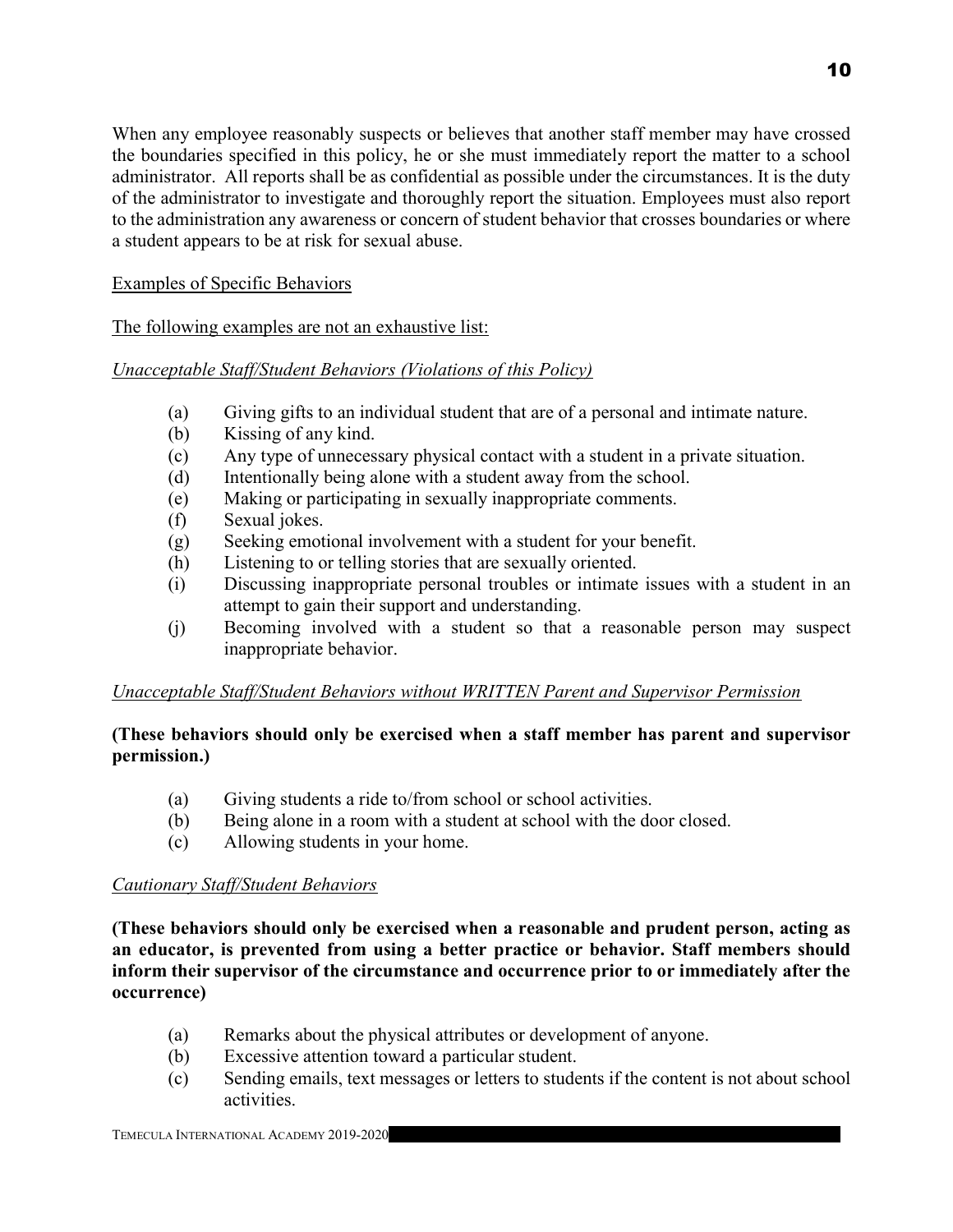#### Acceptable and Recommended Staff/Student Behaviors

- (a) Getting parents' written consent for any after-school activity.
- (b) Obtaining formal approval to take students off school property for activities such as field trips or competitions.
- (c) Emails, text, phone and instant messages to students must be very professional and pertaining to school activities or classes (Communication should be limited to school technology).
- (d) Keeping the door open when alone with a student.
- (e) Keeping reasonable space between you and your students.
- (f) Stopping and correcting students if they cross your own personal boundaries.
- (g) Keeping parents informed when a significant issue develops about a student.
- (h) Keeping after-class discussions with a student professional and brief.
- (i) Asking for advice from fellow staff or administrators if you find yourself in a difficult situation related to boundaries.
- (j) Involving your supervisor if conflict arises with the student.
- (k) Informing the Principal about situations that have the potential to become more severe.
- (l) Making detailed notes about an incident that could evolve into a more serious situation later.
- (m) Recognizing the responsibility to stop unacceptable behavior of students or coworkers.
- (n) Asking another staff member to be present if you will be alone with any type of special needs student.
- (o) Asking another staff member to be present when you must be alone with a student after regular school hours.
- (p) Giving students praise and recognition without touching them.
- (q) Pats on the back, high fives and handshakes are acceptable.
- (r) Keeping your professional conduct a high priority.
- (s) Asking yourself if your actions are worth your job and career.

#### Policy Prohibiting Unlawful Harassment, Discrimination, and Retaliation

TIA is committed to providing a work and educational atmosphere that is free of unlawful harassment, discrimination, and retaliation. TIA's policy prohibits unlawful harassment, discrimination, and retaliation based upon: race; color; gender (including gender identity and gender expression); sex (including pregnancy, childbirth, breastfeeding, and related medical conditions); religious creed (including religious dress and grooming practices); marital/registered domestic partner status; age (forty (40) and over); national origin or ancestry (including native language spoken); physical or mental disability (including HIV and AIDS); medical condition (including cancer and genetic characteristics); taking a leave of absence authorized by law; genetic information; sexual orientation; military and veteran status; or any other consideration made unlawful by federal, state, or local laws.

Employees, volunteers, unpaid interns, individuals in apprenticeship programs, and independent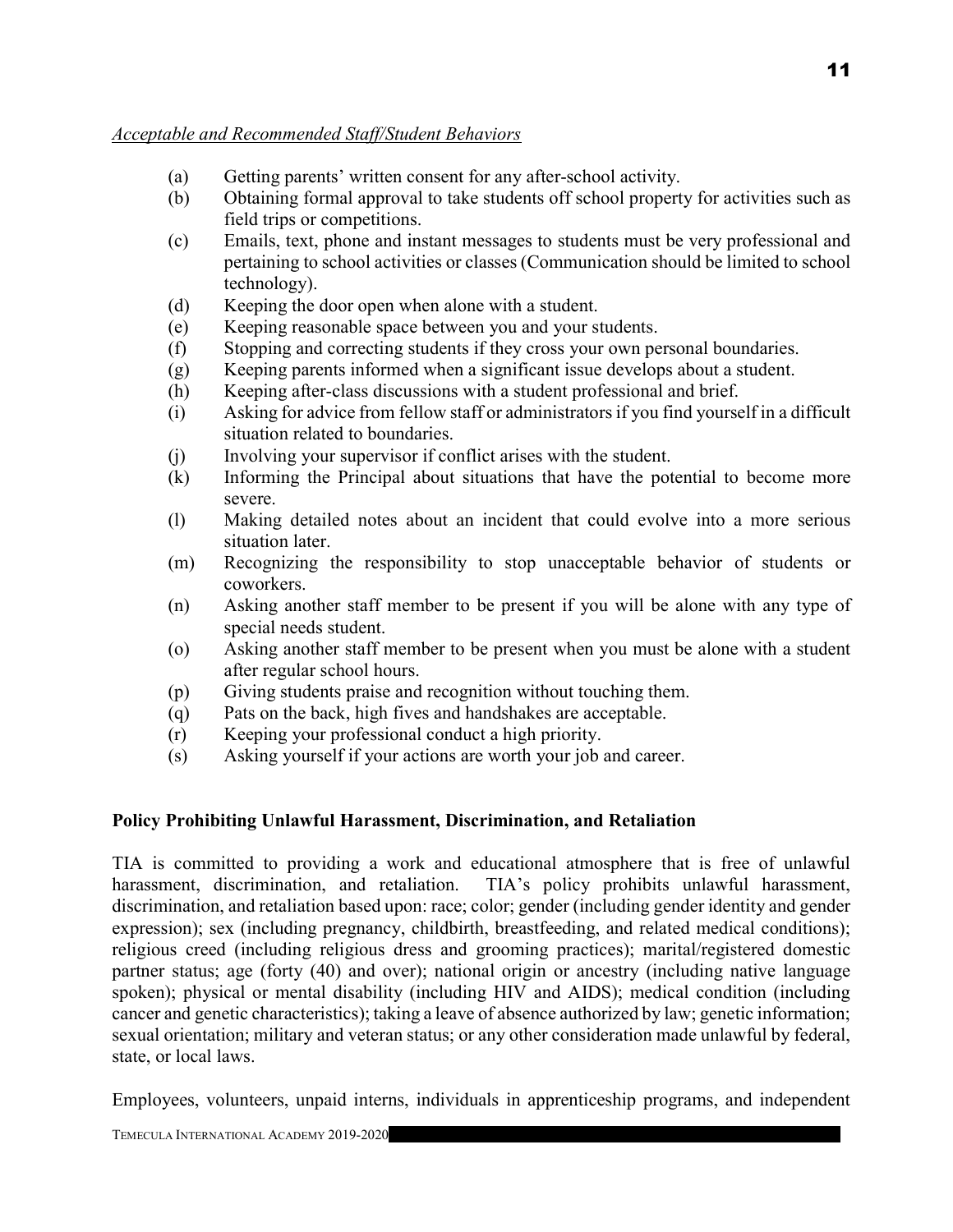contractors shall not be harassed, or discriminated or retaliated against, based upon the characteristics noted above.

TIA does not condone and will not tolerate unlawful harassment, discrimination, or retaliation on the part of any employee (including supervisors and managers) or third party (including independent contractors or other person with which the School does business). Supervisors and managers are to report any complaints of unlawful harassment to the Principal or designee.

When TIA receives allegations of unlawful harassment, discrimination, or retaliation, the Board (if a complaint is about the Principal) or the Principal or designee will conduct a fair, timely and thorough investigation that provides all parties an appropriate process and reaches reasonable conclusions based on the evidence collected. The investigation will be handled in as confidential a manner as possible, although complete confidentiality cannot be guaranteed. Complainants and witnesses shall not be subject to retaliation for making complaints in good faith or participating in an investigation. TIA is committed to remediating any instances where investigation findings demonstrate unlawful harassment, discrimination, or retaliation has occurred.

#### Prohibited Unlawful Harassment

- Verbal conduct such as epithets, derogatory jokes or comments or slurs;
- Physical conduct including assault, unwanted touching, intentionally blocking normal movement, or interfering with work because of sex, race or any other protected basis;
- Retaliation for reporting or threatening to report harassment; or
- Disparate treatment based on any of the protected classes above.

#### Prohibited Unlawful Sexual Harassment

TIA is committed to providing a workplace free of sexual harassment and considers such harassment to be a major offense, which may result in disciplinary action, up to, and including dismissal, of the offending employee.

Sexual harassment consists of sexual advances, request for sexual favors and other verbal or physical conduct of a sexual nature, regardless of whether or not the conduct is motivated by sexual desire, when: (1) submission to the conduct is either made explicitly or implicitly a term or condition of an individual's employment; (2) an employment decision is based upon an individual's acceptance or rejection of that conduct; and/or (3) that conduct interferes with an individual's work performance or creates an intimidating, hostile or offensive working environment.

It is also unlawful to retaliate in any way against an employee who has articulated a good faith concern about sexual harassment against him or her or against another individual.

All supervisors of staff will receive sexual harassment, discrimination, and retaliation training within six (6) months of their assumption of a supervisory position and will receive further training once every two (2) years thereafter. Such training will address all legally required topics, including information about the negative effects that abusive conduct has on both the victim of the conduct and others in the workplace, as well as methods to prevent abusive conduct undertaken with malice a reasonable person would find hostile, offensive, and unrelated to an employer's legitimate business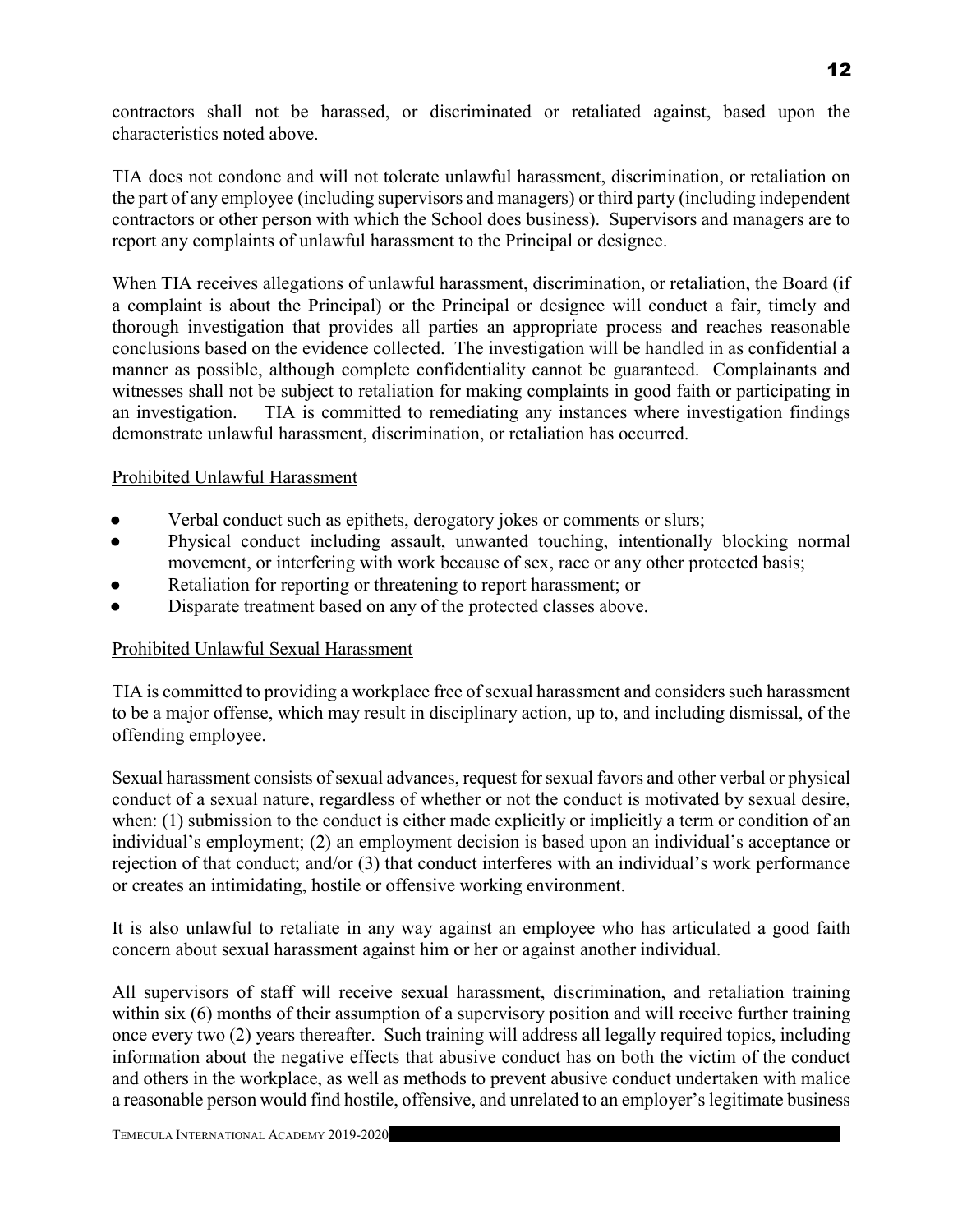interests. Abusive conduct includes but is not limited to repeated infliction of verbal abuse, such as the use of derogatory remarks, insults, and epithets, verbal or physical conduct that a reasonable person would find threatening, intimidating, or humiliating, or the gratuitous sabotage or undermining of a person's work performance. Supervisors shall also be trained on how to appropriately respond when the supervisor becomes aware that an employee is the target of unlawful harassment. Other staff will receive sexual harassment training and/or instruction concerning sexual harassment in the workplace as required by law.

Each employee has the responsibility to maintain a workplace free from any form of sexual harassment. Consequently, should any individual, in particular those with supervisory responsibilities, become aware of any conduct that may constitute sexual harassment or other prohibited behavior, immediate action should be taken to address such conduct. Any employee who believes they have been sexually harassed or has witnessed sexual harassment is encouraged to immediately report such harassment to the Principal. See Appendix A for the "Harassment/Discrimination/Retaliation Complaint Form." See Appendix B for the general "Internal Complaint Form."

Sexual harassment may include, but is not limited to:

- Physical assaults of a sexual nature, such as:
	- o Rape, sexual battery, molestation or attempts to commit these assaults and
	- o Intentional physical conduct that is sexual in nature, such as touching, pinching, patting, grabbing, brushing against another's body, or poking another's body.
- Unwanted sexual advances, propositions or other sexual comments, such as:
	- o Sexually oriented gestures, notices, remarks, jokes, or comments about a person's sexuality or sexual experience.
	- o Preferential treatment or promises of preferential treatment to an employee for submitting to sexual conduct, including soliciting or attempting to solicit any employee to engage in sexual activity for compensation or reward or disparate treatment for rejecting sexual conduct.
	- o Subjecting or threats of subjecting an employee to unwelcome sexual attention or conduct or intentionally making performance of the employee's job more difficult because of the employee's sex.
- Sexual or discriminatory displays or publications anywhere at the workplace by employees, such as:
	- o Displaying pictures, cartoons, posters, calendars, graffiti, objections, promotional materials, reading materials, or other materials that are sexually suggestive, sexually demeaning or pornographic or bringing to work or possessing any such material to read, display or view at work;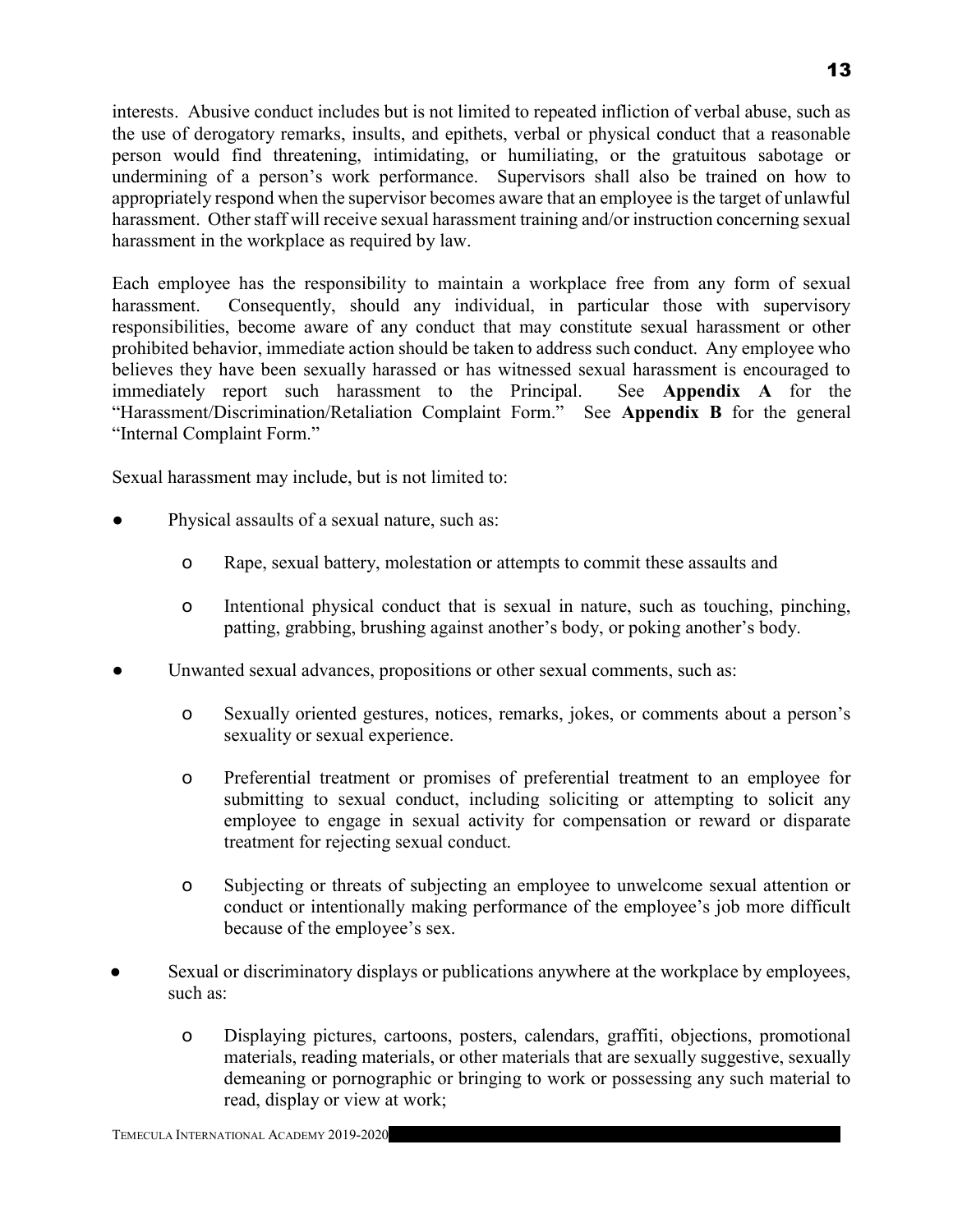o Displaying signs or other materials purporting to segregate an employee by sex in an area of the workplace (other than restrooms or similar rooms).

The illustrations of harassment and sexual harassment above are not to be construed as an allinclusive list of prohibited acts under this policy. Moreover, please note that while in most situations a personal relationship is a private matter, these relationships are not appropriate in a professional setting, particularly where one of the parties has management or supervisory responsibilities. As such, consensual relationships in the workplace may violate TIA policy.

#### Whistleblower Policy

TIA requires its directors, officers, employees, and volunteers to observe high standards of ethics in the conduct of their duties and responsibilities within the School. As representatives of the School, such individuals must practice honesty and integrity in fulfilling all responsibilities and must comply with all applicable laws and regulations. The purpose of this policy is to create an ethical and open work environment, to ensure that the School has a governance and accountability structure that supports its mission, and to encourage and enable directors, officers, employees, and volunteers of the School to raise serious concerns about the occurrence of illegal or unethical actions within the School before turning to outside parties for resolution.

All directors, officers, employees, and volunteers of the School have a responsibility to report any action or suspected action taken within the School that is illegal, unethical or violates any adopted policy of the School, or local rule or regulation. Anyone reporting a violation must act in good faith, without malice to the School or any individual at the School and have reasonable grounds for believing that the information shared in the report indicates that a violation has occurred. A person who makes a report does not have to prove that a violation has occurred. However, any report which the reporter has made maliciously or any report which the reporter has good reason to believe is false will be viewed as a serious disciplinary offense. No one who in good faith reports a violation, or who, in good faith, cooperates in the investigation of a violation shall suffer harassment, retaliation, or adverse employment action. Further, no one who in good faith discloses, who may disclose, or who the School believes disclosed or may disclose, information regarding alleged violations to a person with authority over the employee or another employee who had responsibility for investigating, discovering or correcting the purported violation shall suffer harassment, retaliation, or adverse employment action.

#### Drug-Free Workplace

TIA is committed to providing a drug and alcohol free workplace and to promoting safety in the workplace, employee health and well-being, customer confidence and a work environment that is conducive to attaining high work standards. The use of drugs and alcohol by employees, whether on or off the job, jeopardizes these goals, since it adversely affects health and safety, security,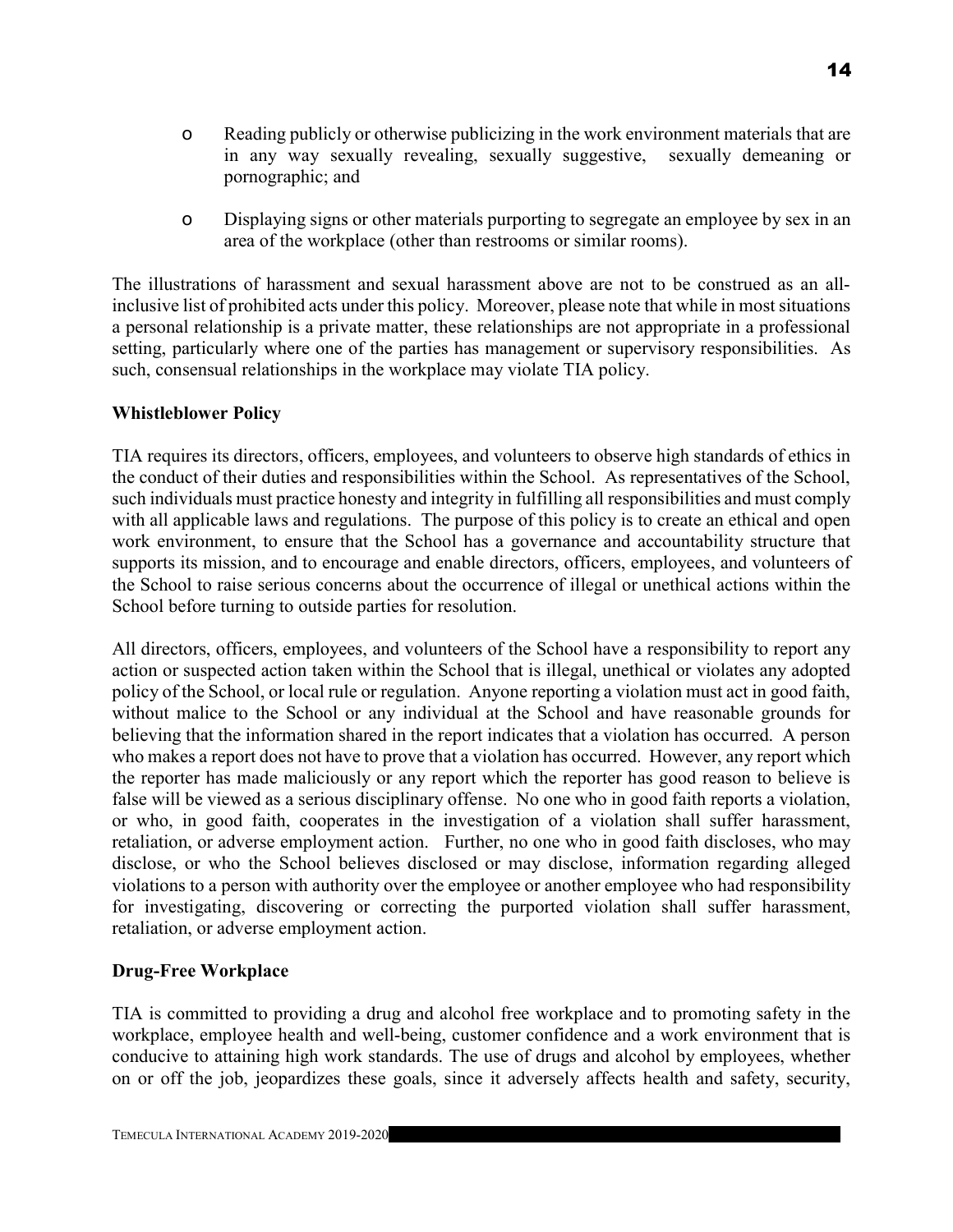productivity, and public confidence and trust. Drug or alcohol use in the workplace or during the performance of job duties is extremely harmful to workers and to other TIA stakeholders.

The bringing to the workplace, possession or use of intoxicating beverages or drugs on any School premises or during the performance of work duties is prohibited and will result in disciplinary action up to and including termination.

# Confidential Information

All information relating to students, personal information, schools attended, addresses, contact numbers and progress information is confidential in nature, and may not be shared with or distributed to unauthorized parties. All records concerning special education pupils shall be kept strictly confidential and maintained in separate files. Failure to maintain confidentiality may result in disciplinary action, up to and including release from at-will employment.

#### Conflict of Interest

All employees must avoid situations involving actual or potential conflict of interest. An employee involved in any relationships or situations which may constitute a conflict of interest should immediately and fully disclose the relevant circumstances to the Principal, or the Board of Directors, for a determination about whether a potential or actual conflict exists. If an actual or potential conflict is determined, the School may take whatever corrective action appears appropriate according to the circumstances. Failure to disclose facts shall constitute grounds for disciplinary action.

#### Smoking

The TIA facility is a no smoking facility. THE WORKPLACE

#### Work Schedule

Business hours are normally 7:15 a.m. – 4:00 p.m., Monday through Friday. The regular workday schedule for non-exempt employees is eight (8) hours; the regular workweek schedule is forty (40) hours. Exempt employees are also generally expected to be present during business hours per their contract, and to commit whatever additional time is necessary to satisfactorily complete all job requirements.

#### Meal and Rest Periods

Non-exempt employees working at least five (5) hours are provided with a thirty (30) minute meal period, to be taken approximately in the middle of the workday but by no later than the end of the 5<sup>th</sup> hour of work. An employee may waive this meal period if the day's work will be completed in no more than six (6) hours, provided the employee and TIA mutually consent to the waiver in writing.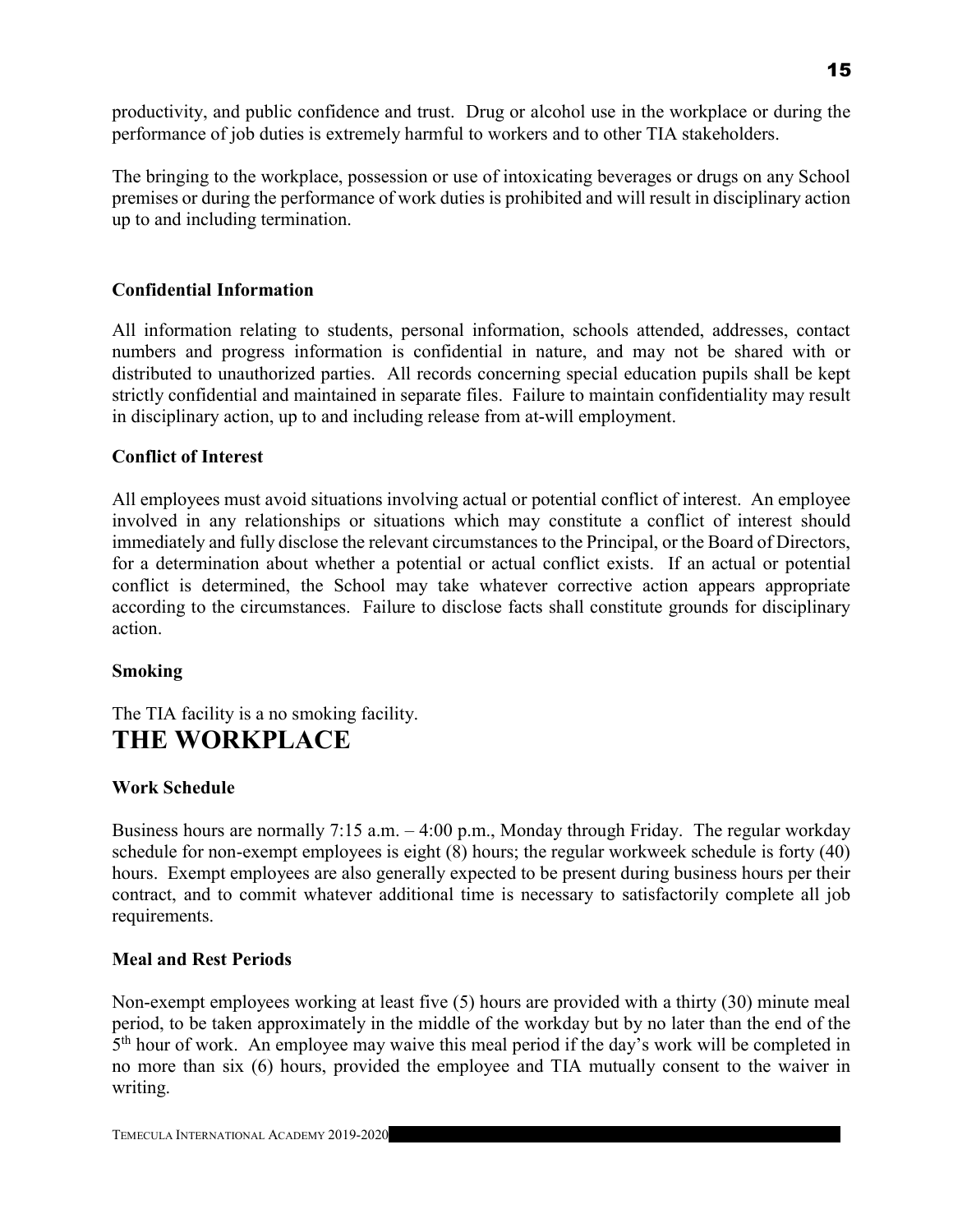Non-exempt employees are also provided with a ten (10) minute rest period for every four (4) hours worked which should be scheduled towards the middle of the four (4) hour work period as practicable. Employees are prohibited from combining meal and rest period time.

An employee's supervisor must be aware of and approve scheduled meal and rest periods. Employees must immediately inform their supervisor if they are prevented from taking their meal and/or rest periods.Employees are expected to observe assigned working hours and the time allowed for meal and rest periods.

#### Lactation Accommodation

TIA accommodates lactating employees by providing a reasonable amount of break time to any employee who desires to express breast milk for an infant child. The break time shall, if possible, run concurrently with any break time already provided to the employee. Any break time provided to express breast milk that does not run concurrently with break time already provided to the nonexempt employee shall be unpaid.

TIA will make reasonable efforts to provide employees who need a lactation accommodation with the use of a room or other private location that is located close to the employee's work area. Employees with private offices will be required to use their offices to express breast milk. Employees who desire lactation accommodations should contact their supervisor to request accommodations.

#### Attendance and Tardiness

All employees, whether exempt or non-exempt, are expected to arrive at work consistently and on time. Absenteeism and tardiness negatively affects the School's ability to implement its educational program and disrupts consistency in students' learning.

If it is necessary to be absent or late, employees are expected to telephone the Principal as soon as possible but no later than one-half (1/2) hour before the start of the workday. If an employee is absent from work longer than one (1) day, he or she is expected to keep the Principal sufficiently informed of the situation.

As noted in the section of this Handbook concerning prohibited conduct, excessive or unexcused absences or tardiness may result in disciplinary action up to and including release from at-will employment with the School. Absence for more than three (3) consecutive days without notifying the Principal will be considered a voluntary resignation from employment.

#### Staff Attendance Records

By law, TIA is obligated to keep accurate records of the time worked by non-exempt employees. Such employees shall keep be required to abide by the school's attendance system as set by the Principal. Non-exempt employees are solely responsible for ensuring accurate attendance information and remembering to record time worked.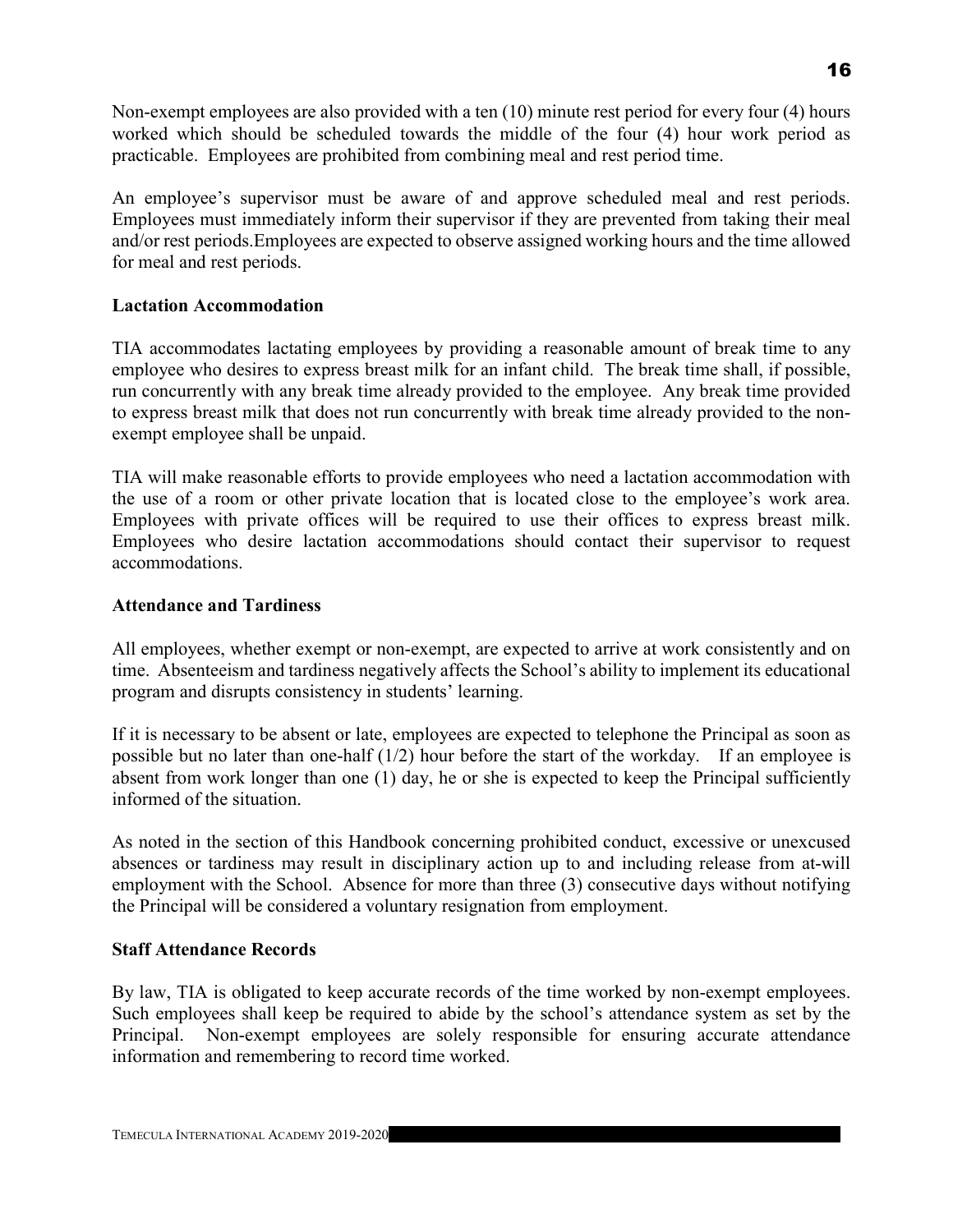All employees are required to keep the office advised of their departures from and returns to the school premises during the workday.

Non-exempt employees are prohibited from performing off-the-clock work, including but not limited to checking emails before/after work hours, performing work in the morning before logging in, and running School errands after logging out.

## Use of Email, Voicemail and Internet Access

TIA will permit employees to use its email, voicemail systems and Internet access subject to the following:

- 1. Minimal personal use as long as it does not interfere with timely job performance and is consistent with law and appropriate protocols.
- 2. The email system and Internet access is not to be used in any way that may be disruptive, offensive to others, or harmful to morale. For example, sexually explicit images, ethnic slurs, racial epithets, or anything else that may be construed as harassment or disparagement of others based on their race, national origin, sex, sexual orientation, age, religious beliefs or political beliefs may not be displayed or transmitted.
- 3. Employees should not attempt to gain access to another employee's personal file or email or voicemail messages without the latter's express permission.
- 4. School staff will not enter an employee's personal email files or voicemail unless there is a business need to do so. TIA retains a copy of all passwords; passwords unknown to the School may not be used. System security features, including passwords and delete functions, do not neutralize the School's ability to access any message at any time. Employees must be aware that the possibility of such access always exists.
- 5. Employees should not use personal devices or email accounts for School-related communications. Such communications should only take place using School-issued devices and via the employee's TIA email account.

#### Personal Business

TIA's facilities for handling mail and telephone calls are designed to accommodate School business. Employees should have personal mail directed to their home address and limit personal telephone calls to an absolute minimum. Personal calls should not be made outside the immediate dialing area. Do not use School material, time or equipment for personal projects.

# Social Media

If an employee decides to post information on the Internet (i.e., personal blog, Facebook, Instagram, Twitter, etc.) that discusses any aspect of his/her workplace activities, the following restrictions apply: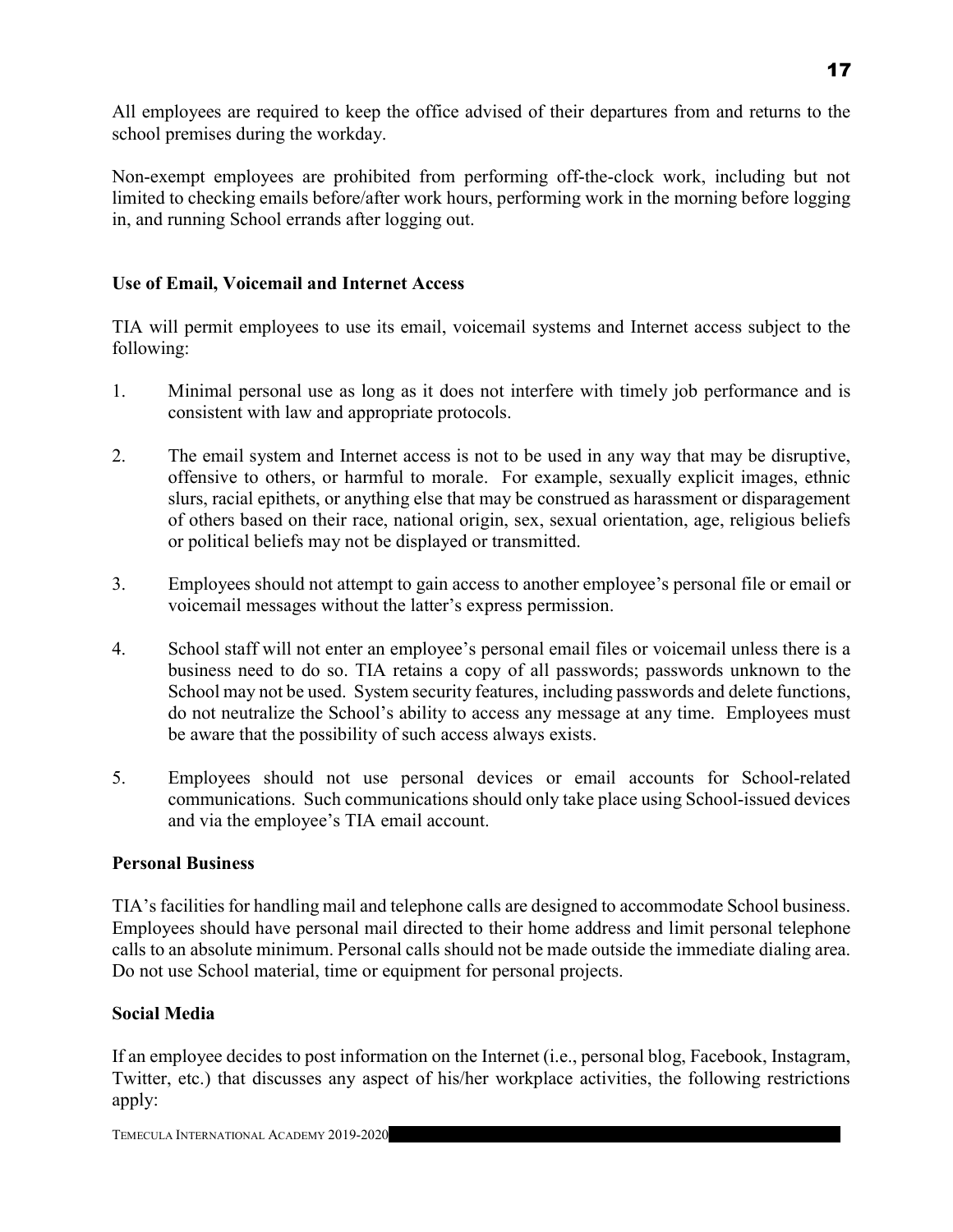Employees are prohibited from making discriminatory, defamatory, libelous or slanderous comments when discussing the School, the employee's supervisors, co-workers or competitors on any social media;

- School equipment, including School computers and electronics systems, may not be used for these purposes;
- Student and employee confidentiality policies must be strictly followed;
- Employees must make clear that the views expressed in their blogs are their own and not those of the School;
- Employees may not use the School's logos, trademarks and/or copyrighted material and are not authorized to speak on the School's behalf;
- Employees are not authorized to publish any confidential or proprietary information maintained by the School;
- Employees must comply with all School policies, including, but not limited to, rules against unlawful harassment and retaliation.

The School reserves the right to take disciplinary action against any employee whose Internet postings violate this or other School policies.

#### Personal Appearance/Standards of Dress

TIA employees serve as role models to the School's students. All employees should therefore maintain professional standards of dress and grooming. Just as overall attitude and instructional competency contribute to a productive learning environment, so do appropriate dress and grooming.

Employees are encouraged to wear clothing that will add dignity to the educational profession, will present an image consistent with their job responsibilities, and will not interfere with the learning process. Accordingly, all employees shall adhere to the following standards of dress:

- 1) Clothing and jewelry must be safe and appropriate to the educational environment. All clothing must be clean and in good repair. Slits or tears in pants or other articles of clothing are not permitted except for modest slits in women's dresses or skirts that are no higher than three (3) inches above the knee.
- 2) Head coverings, including hats of any kind, except those worn for religious or safety reasons, are not to be worn inside school buildings including assemblies, classrooms, labs and offices. Hats may be worn outside for sun protection. All hats are to be removed upon entering school buildings. For exceptions to this policy, prior approval must be granted by the Principal.
- 3) Slacks and shorts are to be worn on the waist with no portion of an undergarment showing. Jeans are not permitted except when sanctioned by the Principal for special dress days. Shorts should be modest in length and should be no higher than three (3) inches above the knee.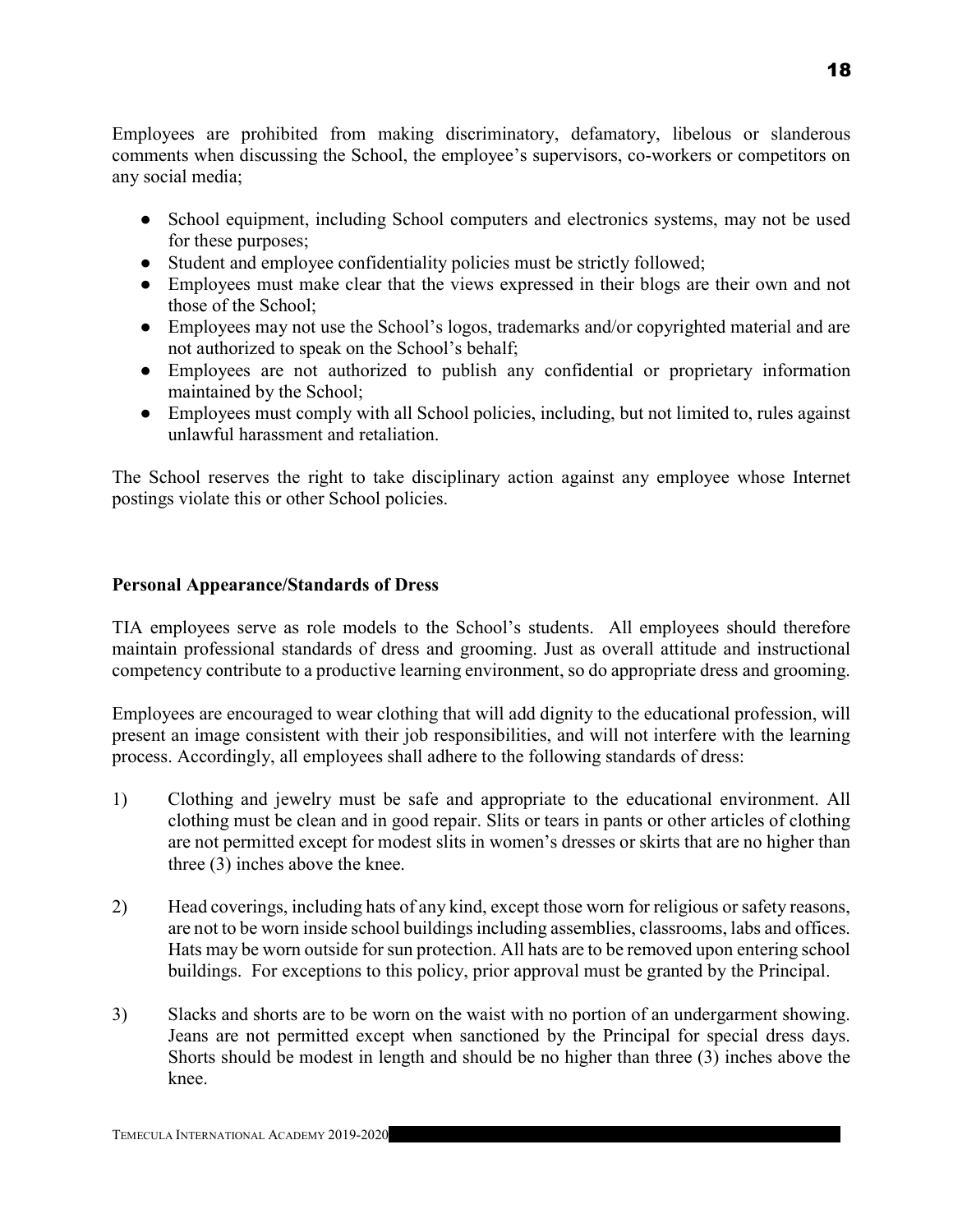- 4) Skirts and dresses should be no higher than three (3) inches above the knee.
- 5) All tops must be appropriate to the work environment, and should be clean, neat, and provide proper coverage.
- 6) For safety purposes, earrings must not dangle more than one (1) inch below the ear.
- 7) Clothing or jewelry with logos that depict and/or promote gangs , drugs, alcohol, tobacco, sex, violence, illegal activities, profanity, or obscenity are not permitted.
- 8) Appropriate shoes must be worn at all times.

# Health and Safety Policy

TIA is committed to providing and maintaining a healthy and safe work environment for all employees.

Employees are required to know and comply with the School's General Safety Rules and to follow safe and healthy work practices at all times. Employees are required to report immediately to the Principal any potential health or safety hazards, and all injuries or accidents.

In compliance with Proposition 65, the School will inform employees of any known exposure to a chemical known to cause cancer or reproductive toxicity.

#### Security Protocols

TIA has developed guidelines to help maintain a secure workplace. Be aware of unknown persons loitering in parking areas, walkways, entrances and exits and service areas. Report any suspicious persons or activities to the Principal. Employee desk or office should be secured at the end of the day. When an employee is called away from his or her work area for an extended length of time, valuable or personal articles should not be left around a workstation that may be accessible. The security of facilities as well as the welfare of employees depends upon the alertness and sensitivity of every individual to potential security risks. Employees should immediately notify the Principal when keys are missing or if security access codes or passes have been breached.

# Occupational Safety

TIA is committed to the safety of its employees, vendors, contractors and the public and to providing a clear safety goal for management.

The prevention of accidents is the responsibility of every School supervisor. It is also the duty of all employees to accept and promote the established safety regulations and procedures. Every effort will be made to provide adequate safety training. If an employee is ever in doubt how to perform a job or task safely, assistance should be requested. Unsafe conditions must be reported immediately.

It is the policy of the School that accident prevention shall be considered of primary importance in all phases of operation and administration. TIA's management is required to provide safe and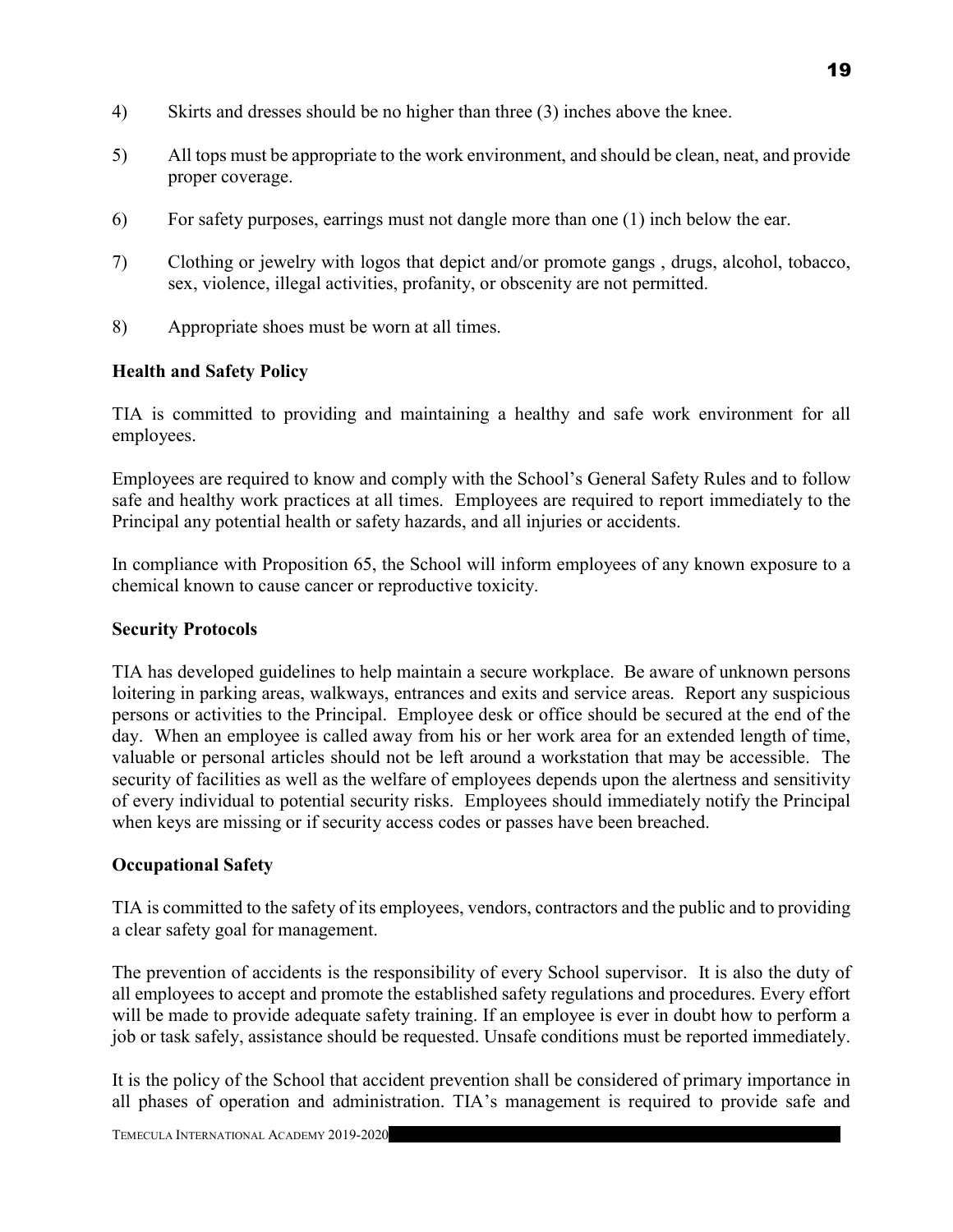healthy working conditions for all employees and to establish and require the use of safe practices at all times.

Failure to comply with or enforce School safety and health rules, practices and procedures could result in disciplinary action up to and including possible termination.

#### Accident/Incident Reporting

It is the duty of every employee to immediately or as soon as is practical report any accident or injury occurring during work or on School premises so that arrangements can be made for medical or first aid treatment, as well as for investigation and follow-up purposes.

#### Reporting Fires and Emergencies

It is the duty of every employee to know how to report fires and other emergencies quickly and accurately. Employees should report any such emergency by calling management. In addition, all employees should know the local emergency numbers such as 911.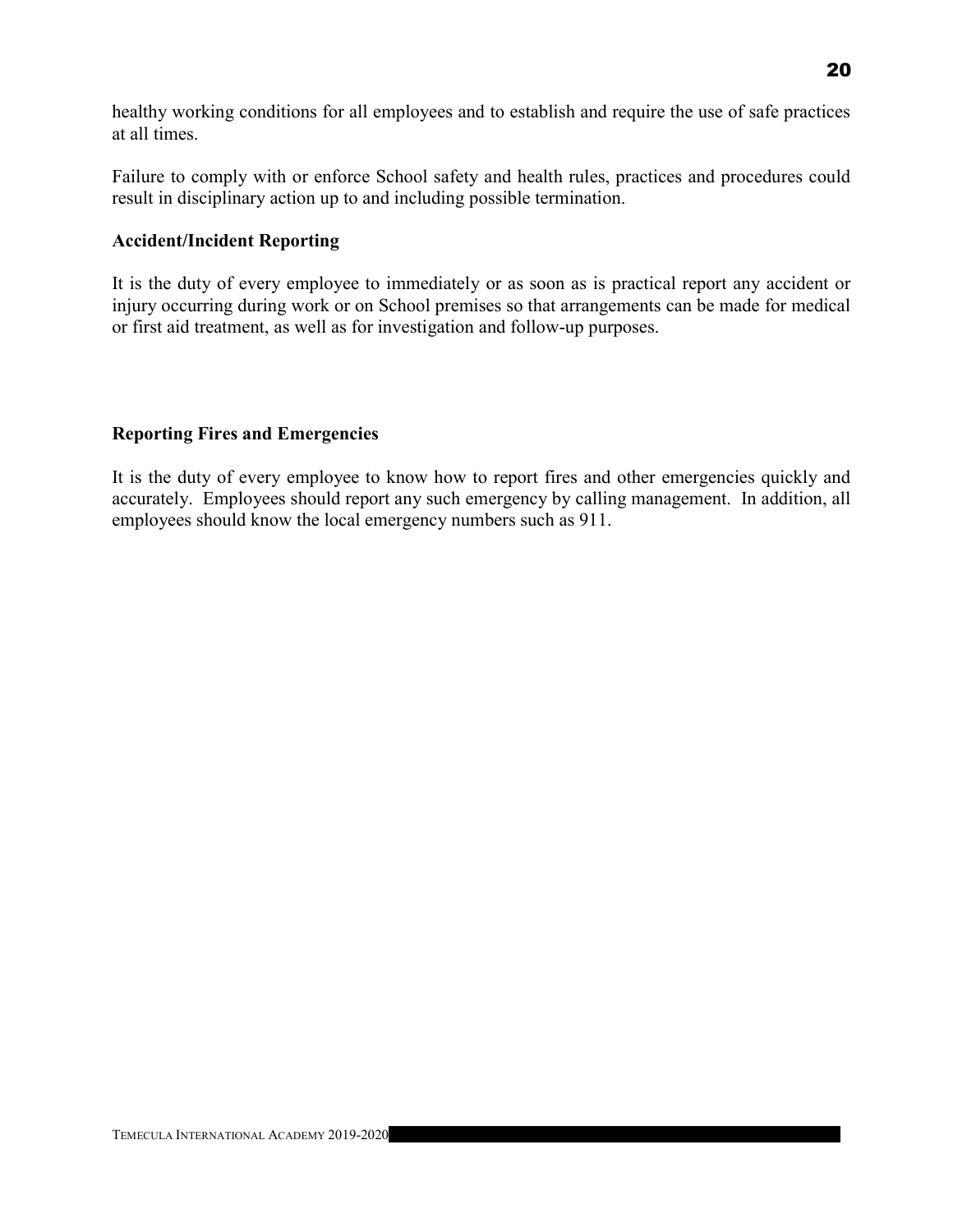# EMPLOYEE WAGES AND HEALTH BENEFITS

#### Payroll Withholdings

As required by law, the School shall withhold Federal Income Tax, State Income Tax, Social Security (FICA) and State Disability Insurance from each employee's pay as follows:

- 1. Federal Income Tax Withholding: The amount varies with the number of exemptions the employee claims and the gross pay amount.
- 2. State Income Tax Withholding: The same factors which apply to federal withholdings apply to state withholdings.
- 3. Social Security (FICA): The Federal Insurance Contribution Act requires that a certain percentage of employee earnings be deducted and forwarded to the federal government, together with an equal amount contributed by the School.
- 4. State Disability Insurance (SDI): This state fund is used to provide benefits to those out of work because of illness or disability.

Every deduction from an employee's paycheck is explained on the check voucher. If an employee does not understand the deductions, he or she should ask the Principal to explain them.

Employees may change the number of withholding allowances claimed for Federal Income Tax purposes at any time by filling out a new W-4 form and submitting it to the Principal. The office maintains a supply of these forms.

All Federal, State, and Social Security taxes will be automatically deducted from paychecks. Federal Withholding Tax deduction is determined by the employee's W-4 form. The W-4 form should be completed upon hire and it is the employee's responsibility to report any changes in filing status to the Principal and to fill out a new W-4 form.

At the end of the calendar year, a "withholding statement" (W-2) will be prepared and forwarded to each employee for use in connection with preparation of income tax returns. The W-2 shows Social Security information, taxes withheld and total wages.

#### Overtime Pay

Whether an employee is exempt from or subject to overtime pay will be determined on a case-bycase basis and will be indicated in the employee's job description. Generally, teachers and administrators are exempt. Non-exempt employees may be required to work beyond the regularly scheduled workday or workweek as necessary. Only actual hours worked in a given workday or workweek can apply in calculating overtime for non-exempt employees. TIA will attempt to distribute overtime evenly and accommodate individual schedules. All overtime work must be previously authorized by the Principal. TIA provides compensation for all overtime hours worked by non-exempt employees for in accordance with state and federal law as follows: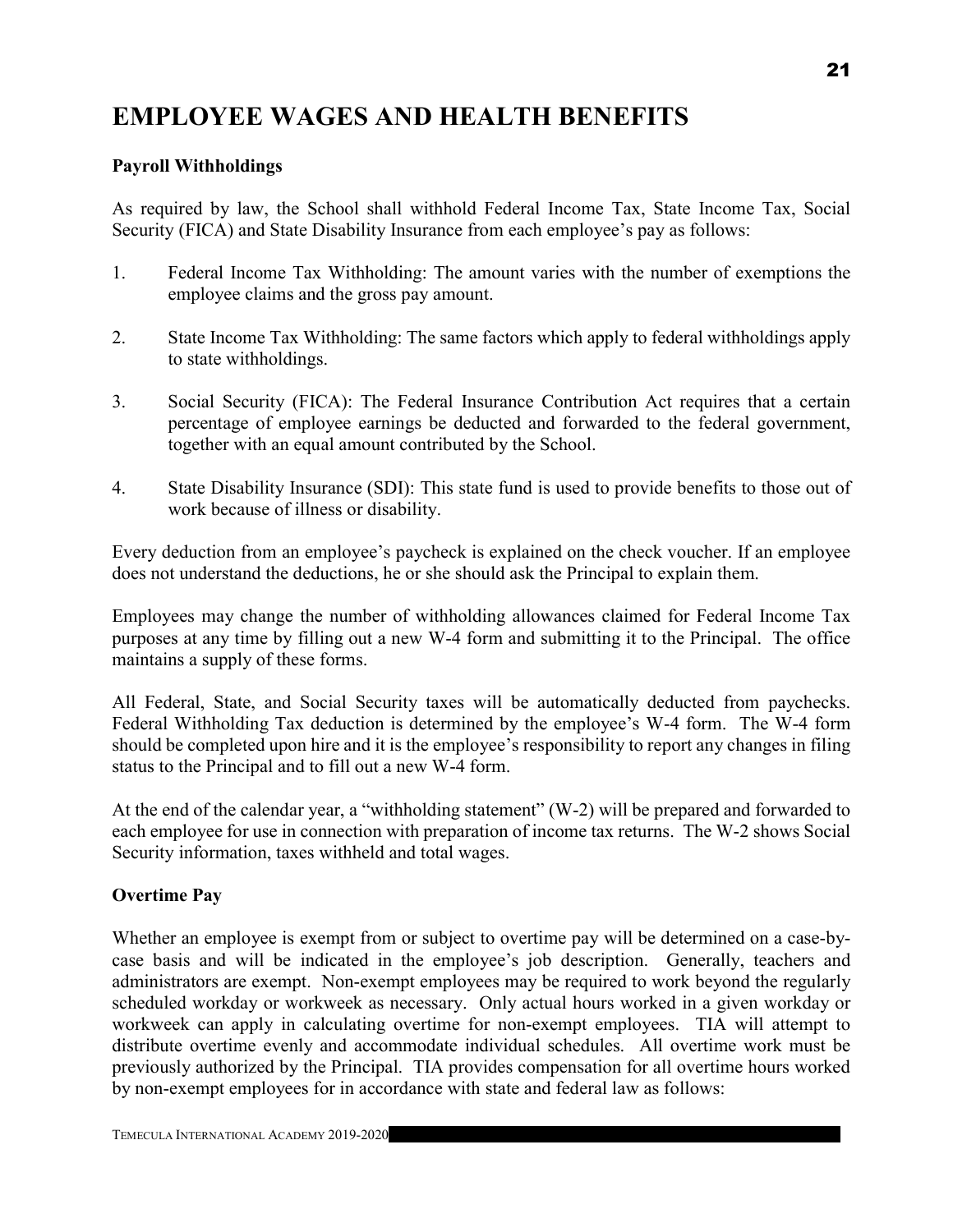For employees subject to overtime, all hours worked in excess of eight (8) hours in one workday or forty (40) hours in one workweek shall be treated as overtime. Compensation for hours in excess of forty (40) for the workweek or in excess of eight (8) and not more than twelve (12) for the workday, and for the first eight (8) hours on the seventh consecutive day in one workweek, shall be paid at a rate of one and one-half times the employee's regular rate of pay. Compensation for hours in excess of twelve (12) in one workday and an excess of eight (8) on the seventh consecutive workday of the workweek shall be paid at double the regular rate of pay.

Exempt employees may have to work hours beyond their normal schedules as work demands require. No overtime compensation will be paid to these exempt employees.

#### Paydays

Paydays are scheduled once per month. If an employee observes any error in his or her check, it should be reported immediately to the Principal.

#### Wage Attachments and Garnishments

Under normal circumstances, the School will not assist creditors in the collection of personal debts from its employees. However, creditors may resort to certain legal procedures such as garnishments, levies or judgments that require the School, by law, to withhold part of an employee's earnings in their favor.

Employees are strongly encouraged to avoid such wage attachments and garnishments. If the School is presented a second garnishment request concerning an employee, the Principal will discuss the situation with the employee.

#### Medical Benefits

#### **Eligibility**

An employee is eligible for medical coverage if he or she is a regular employee working for the School at least thirty (30) hours per week.

Employees who go from part-time to full-time employment become eligible for full benefits on the first day of the month following the effective date of the change.

#### COBRA Benefits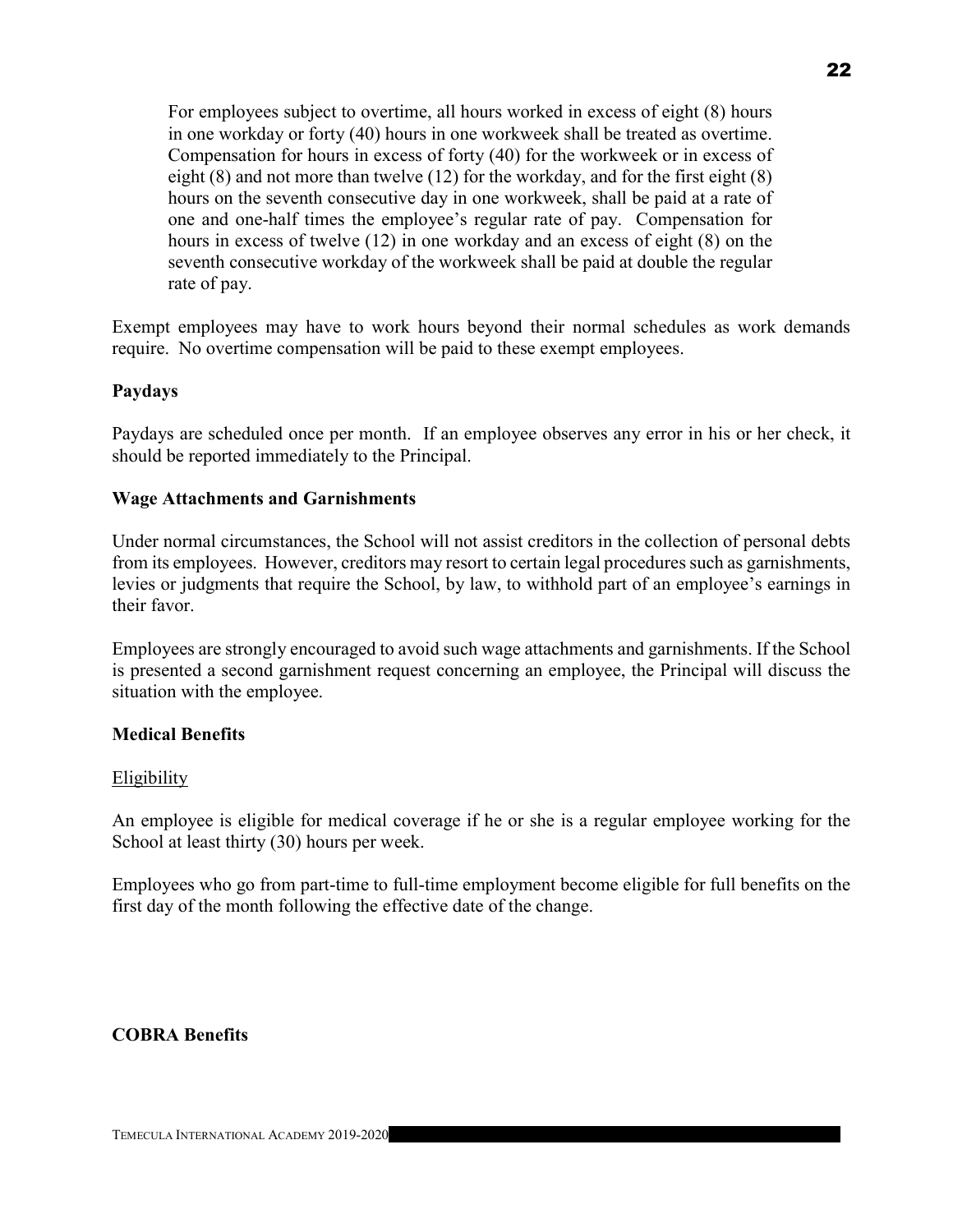When coverage under the School's medical and/or dental plans ends, employees or their dependents can continue coverage for eighteen (18) or thirty-six (36) months, depending upon the reason benefits ended. To continue coverage, an employee must pay the full cost of coverage – the employee contribution and the School's previous contribution plus a possible administrative charge.

Medical coverage for an employee, his/her spouse, and eligible dependent children can continue for up to eighteen (18) months if coverage ends because:

- Employment ends, voluntarily or involuntarily, for any reason other than gross misconduct; or
- Hours of employment are reduced below the amount required to be considered a full-time employee or part-time, making an employee ineligible for the plan.

This eighteen (18) month period may be extended an additional eleven (11) months in cases of disability subject to certain requirements. This eighteen (18) month period may also be extended an additional eighteen (18) months if other events (such as a divorce or death) occur subject to certain requirements.

An employee's spouse and eligible dependents can continue their health coverage for up to thirtysix (36) months if coverage ends because:

- The employee dies while covered by the plan;
- The employee and his/her spouse become divorced or legally separated;
- The employee becomes eligible for Medicare coverage, but his/her spouse has not yet reach age sixty-five (65); or
- The employee's dependent child reaches an age which makes him or her ineligible for coverage under the plan.

Rights similar to those described above may apply to retirees, spouses and dependents if the employer commences a bankruptcy proceeding and those individuals lose coverage.

TIA will notify employees or their dependents if coverage ends due to termination or a reduction in work hours. If an employee becomes eligible for Medicare, divorced or legally separated, die, or when a dependent child no longer meets the eligibility requirements, the employee or a family member are responsible for notifying the School within thirty (30) days of the event. TIA will then notify the employee or his/her dependents of the employee's rights.

Health coverage continuation must be elected within sixty (60) days after receiving notice of the end of coverage, or within sixty (60) days after the event causing the loss, whichever is later.

There are certain circumstances under which coverage will end automatically. This happens if: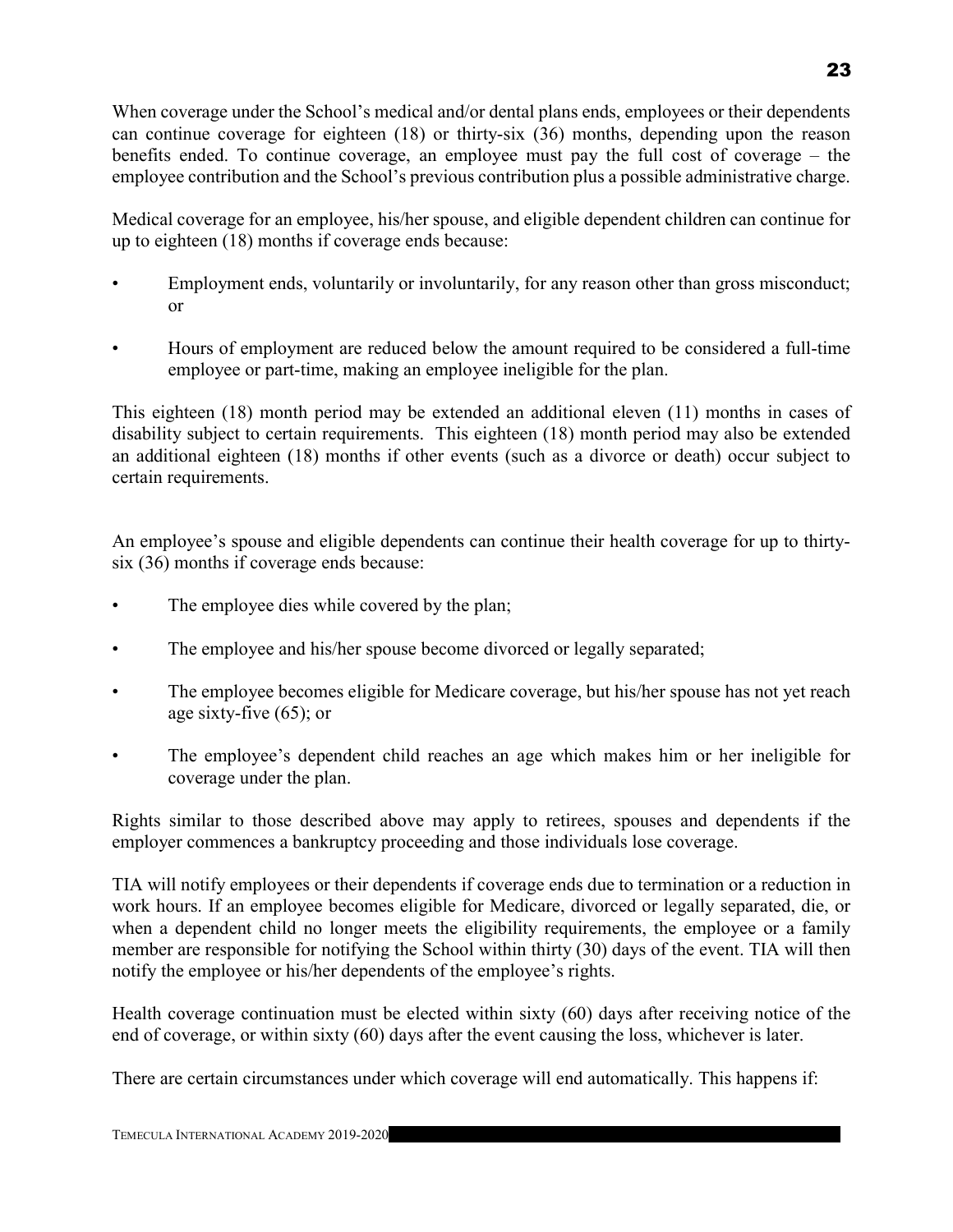- Premiums for continued coverage are not paid within thirty (30) days of the due date;
- The employee (or his/her spouse or child) become covered under another group health plan which does not contain any exclusion or limitation with respect to any pre-existing condition the employee (or the employee's spouse or child, as applicable) may have;
- TIA stops providing group health benefits;
- The employee (or the employee's spouse or child) become entitled to Medicare; or
- The employee extended coverage for up to twenty-nine (29) months due to disability and there has been a final determination that the employee is no longer disabled.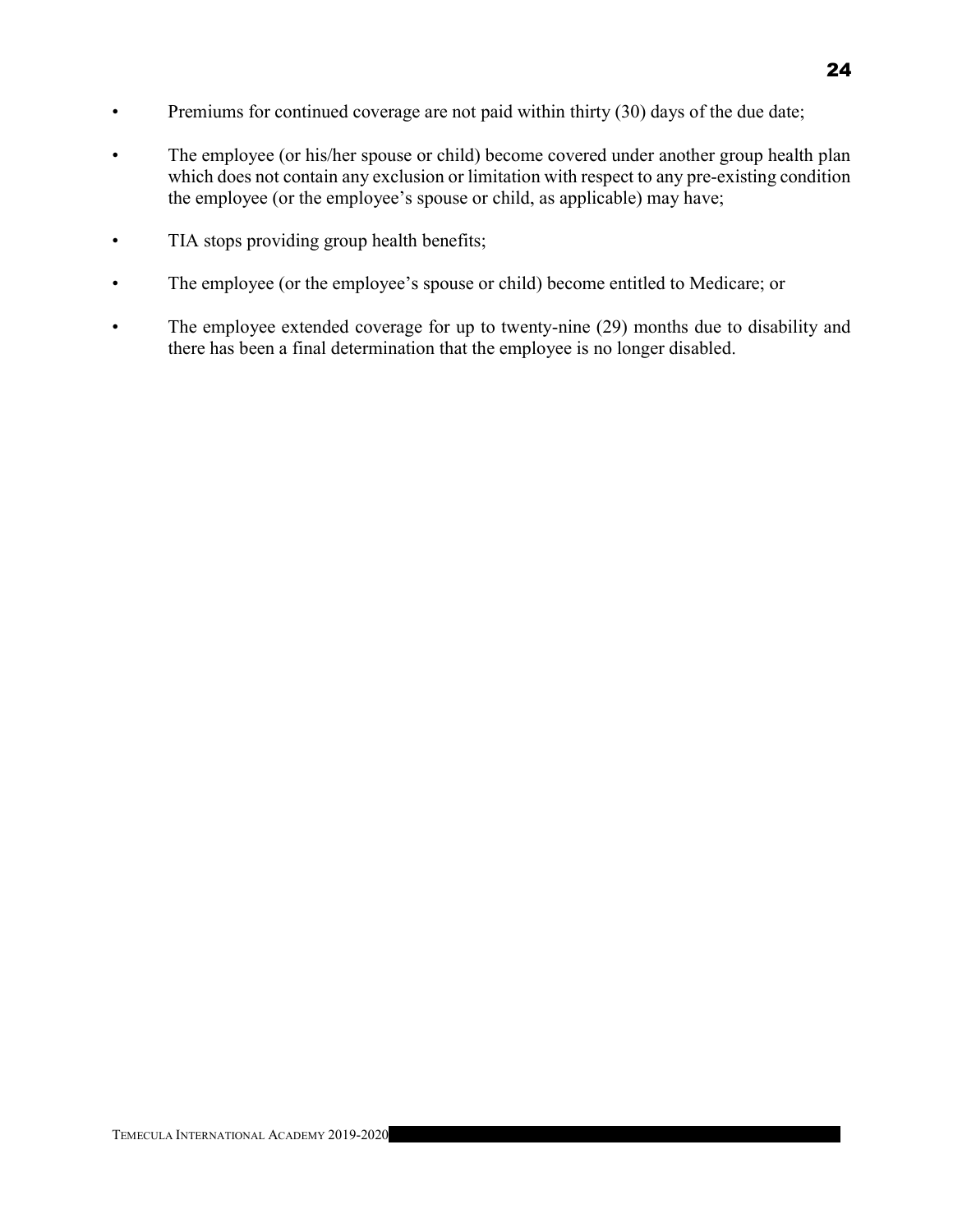# PERSONNEL EVALUATION AND RECORD KEEPING

#### Employee Reviews and Evaluations

Each employee will receive periodic performance reviews conducted by the Principal. Performance evaluations will be conducted annually. The frequency of performance evaluations may vary depending upon length of service, job position, past performance, changes in job duties, or recurring performance problems.

Performance evaluations may review factors such as the quality and quantity of the work performed, knowledge of the job, initiative, work attitude, and attitude toward others. The performance evaluations are intended to make employees aware of their progress, areas for improvement, and objectives or goals for future work performance. Favorable performance evaluations do not guarantee increases in salary or promotions. Salary increases and promotions are solely within the discretion of the School and depend upon many factors in addition to performance. After the review, an employee will be required to sign the evaluation report simply to acknowledge that it has been presented to them, that they have discussed it with the Principal, and that they are aware of its contents.

Newly hired employees may have their performance goals reviewed by the Principal within the first ninety (90) days of employment.

## Personnel Files and Record Keeping Protocols

At the time of employment, a personnel file is established for you. Please keep the Principal advised of changes that should be reflected in your personnel file. Such changes include: change in address, telephone number, marital status, number of dependents and person(s) to notify in case of emergency. Prompt notification of these changes is essential and will enable the School to contact you should the change affect your other records.

You have the right to inspect documents in your personnel file, as provided by law, in the presence of a School representative, at a mutually convenient time. You also have the right to obtain a copy of your personnel file as provided by law. You may add your comments to any disputed item in the file. TIA will restrict disclosure of your personnel file to authorized individuals within the School. A request for information contained in the personnel file must be directed to the Principal. Only the Principal or designee is authorized to release information about current or former employees. Disclosure of information to outside sources will be limited. However, the School will cooperate with requests from authorized law enforcement or local, state or federal agencies conducting official investigations or as otherwise legally required.

Credible complaints of substantiated investigations into or discipline for egregious misconduct will not be expunged from an employee's personnel file unless the complaint is heard by an arbitrator, administrative law judge, or the Board and the complaint is deemed to be false, not credible, unsubstantiated or a determination was made that discipline was not warranted.

# HOLIDAYS, VACATIONS AND LEAVES

TEMECULA INTERNATIONAL ACADEMY 2019-2020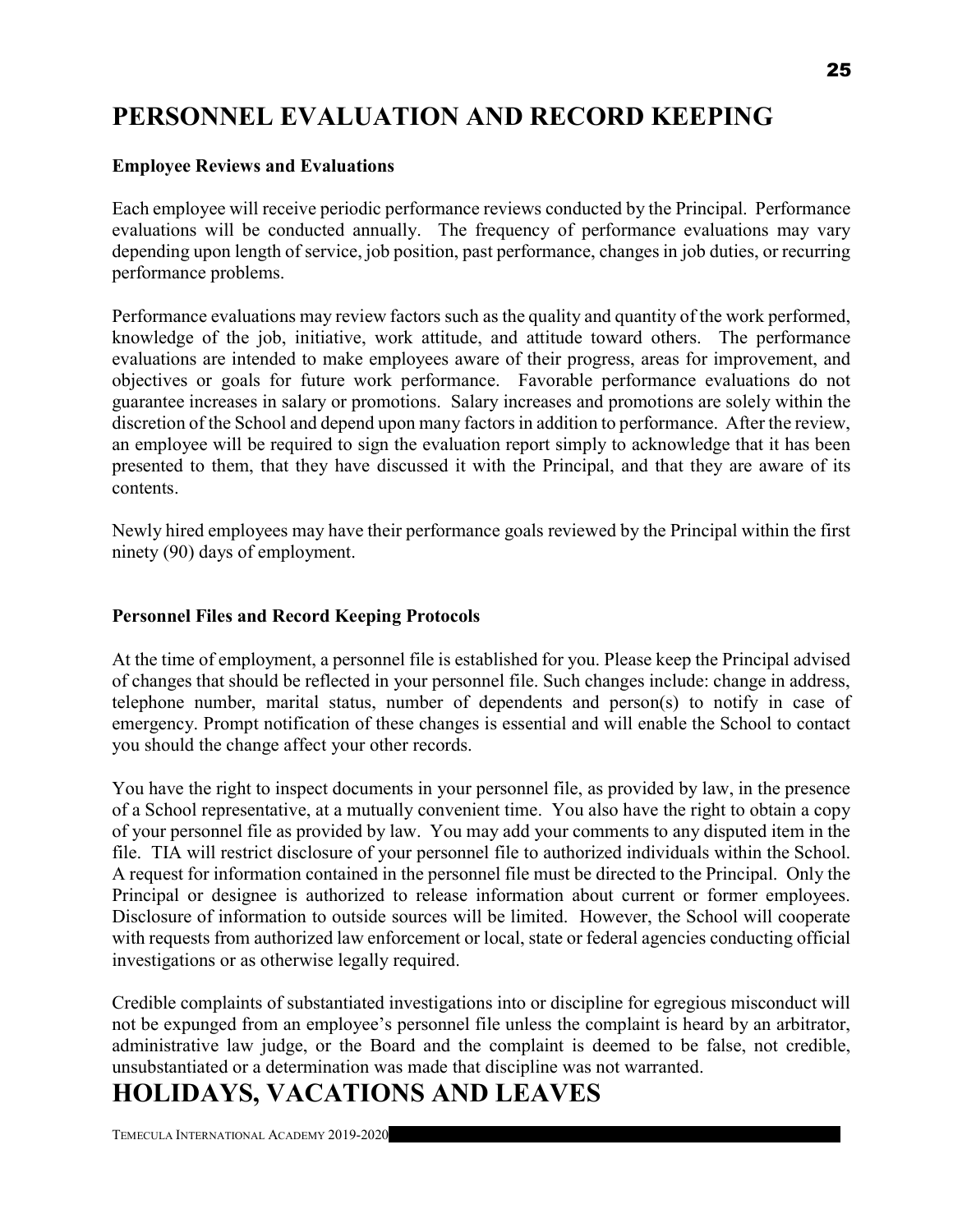#### Holidays

TIA calendar reflects any and all holidays observed by the School. The following holidays are generally observed by public entities, including public schools:

- New Year's Day
- Martin Luther King Jr. Birthday
- President's Day
- Memorial Day
- Independence Day
- Labor Day
- Veteran's Day
- Thanksgiving
- Friday after Thanksgiving
- Day before Christmas
- Christmas Day

Other days during the school year, such as days during the School's calendared breaks, shall not be paid time for non-exempt employees in active status. Recognized religious holidays may be taken off by an employee whose religion requires observance of the particular day. Employees must request the day off in advance by written notice to the Principal. The employee will be paid if the religious holiday is taken as an earned paid leave day (i.e. vacation, personal necessity day, etc., as applicable). The employee will not be paid if the religious holiday is taken as a personal leave of absence day. Employees on any leave of absence do not earn holiday pay.

#### Vacation

While the School recognizes the importance of vacation time as a period of rest and rejuvenation away from the job, vacations must be scheduled with due consideration for "peak traffic periods" in the school. With this in mind, it is expected that vacation time will be taken when school is not in session.

Regular full-time employees are entitled to vacation terms based upon date of hire, length of service and status with the School. Full-time clerical staff shall accrue paid vacation each year, beginning after six (6) months of service, as noted in their contract. Paid vacation time for administrators will be established in the administrator's employment contract. Employees working on part-time basis (less than full-time) shall not earn vacation days.

Any vacation time taken during the school year or otherwise should be coordinated and cleared by the Principal subject to scheduling and seniority. No vacation time may be taken by clerical staff during the last two weeks of August unless specifically authorized by the Principal.

For clerical employees, vacation days should be taken when school is not in session, preferably between July 1 to August 15. Vacation time is figured on a school year beginning with the opening of school rather than on a fiscal year.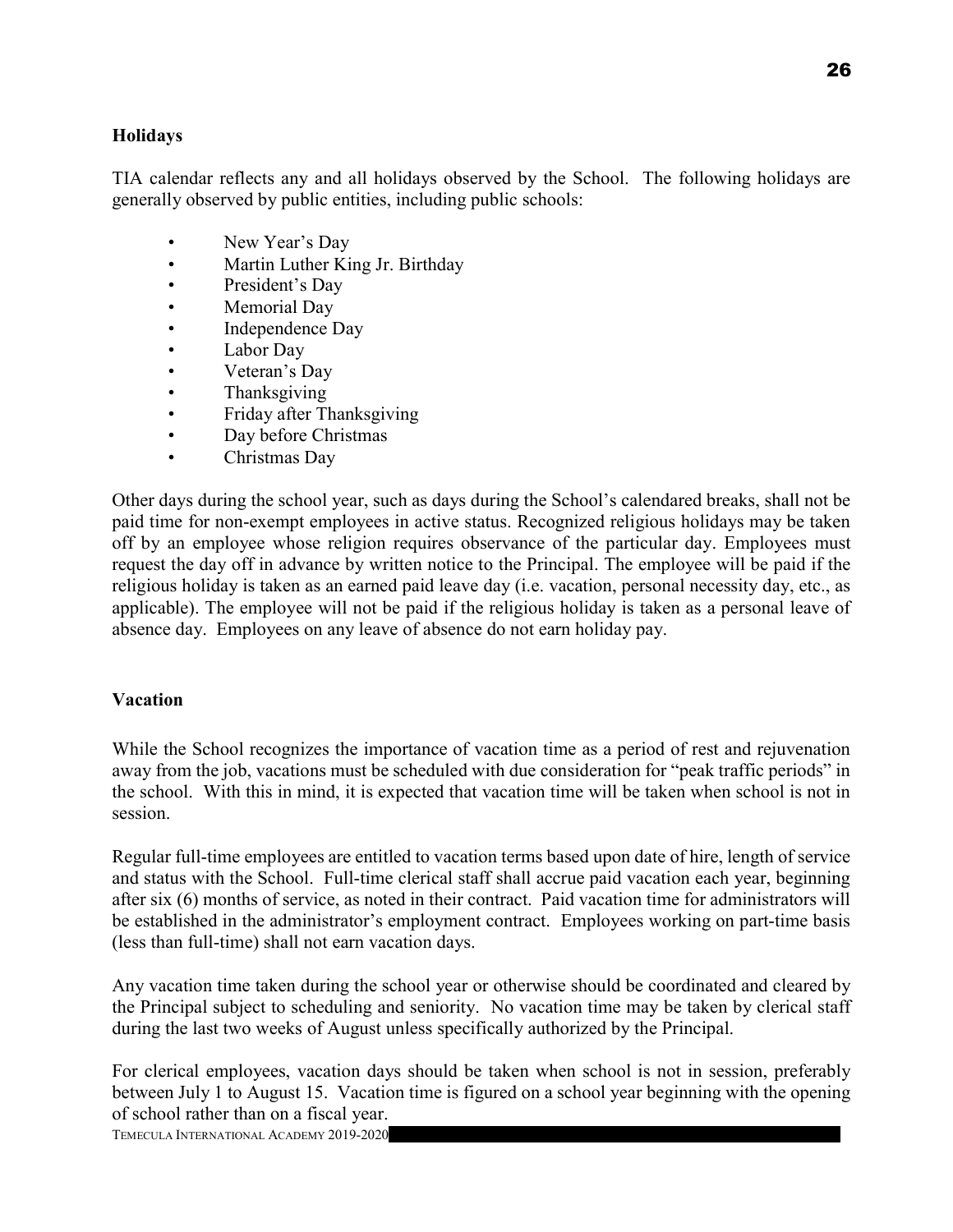Vacation time may not be utilized before it is earned. An employee whose employment terminates will be paid for accrued unused vacation days. Vacation can accrue up to a maximum of 10 days of pay. Once this cap is reached, no further vacation will accrue until some vacation is used. When some vacation is used, vacation compensation will begin to accrue again. There is no retroactive grant of vacation compensation for the period of time the accrued vacation compensation was at the cap. Teachers do not earn vacation days.

## Unpaid Leave of Absence

TIA recognizes that special situations may arise where an employee must leave his or her job temporarily. At its discretion, the School may grant employees leaves of absence. Any unpaid leave of absence must be approved in advance by the School.

The granting of a leave of absence always presumes the employee will return to active work by a designated date or within a specific period.

During a Family and Medical Leave Act, California Family Rights Act leave, and/or Pregnancy Disability Leave, the employee's medical and dental benefits will remain in force, provided the employee pays the appropriate premiums. Otherwise, benefits are terminated the month any other type of leave begins. If an employee fails to return from a leave and is subsequently terminated, the employee is entitled to all earned but unused vacation pay, provided that the vacation pay was earned prior to the commencement of leave. No vacation time is accrued during any type of unpaid leave of absence.

#### Sick Leave

To help prevent loss of earnings that may be caused by accident or illness, or by other emergencies, the School offers paid sick leave to its employees. Sick leave may be taken to receive preventive care (including annual physicals or flu shots) or to diagnose, treat, or care for an existing health condition. Employees may also use sick leave to assist a family member (i.e., children, parents, spouses/domestic partners, grandparents, grandchildren, or siblings) who must receive preventative care or a diagnosis, treatment, or care for an existing health condition. Employees may also take paid sick leave to receive medical care or other assistance to address instances of domestic violence, sexual assault, or stalking.

Paid sick leave is available to all full time School employees as outlined in their employment contract. Employees cannot use paid sick leave until the ninetieth (90th) calendar day following the employee's start date. Sick leave must be taken by eligible employees in increments of two (2) hours. Accrued sick leave does not carry over from year to year and the School does not pay employees in lieu of unused sick leave.

If you are absent longer than three (3) days due to illness, medical evidence of your illness and/or medical certification of your fitness to return to work satisfactory to the School will be required before the School honors any sick pay requests. The School will not tolerate abuse or misuse of your sick leave privilege. If the School suspects abuse of sick leave, the School may require a medical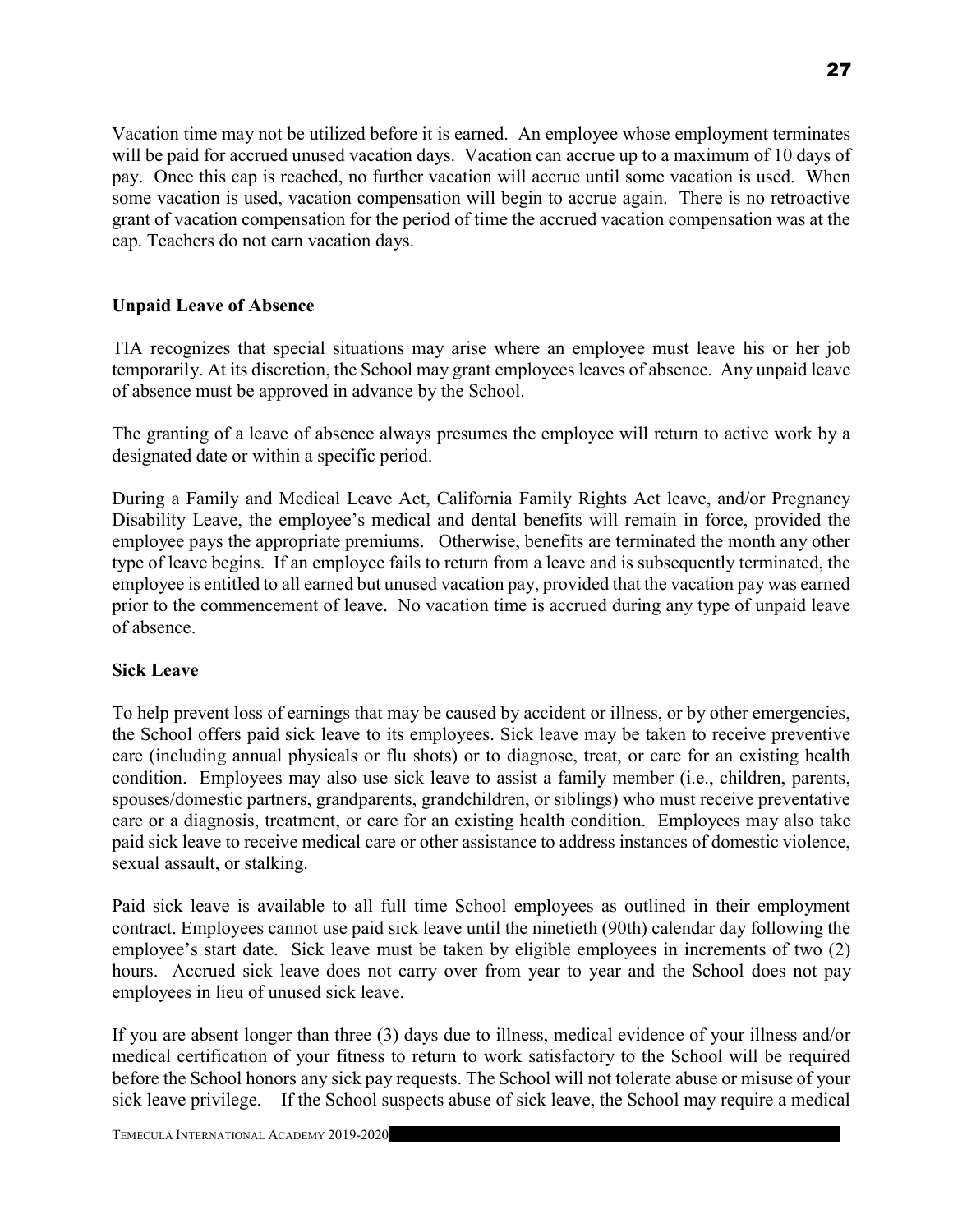certification from an employee verifying the employee's absence.

Once an employee has exhausted sick leave, the employee may continue on an unpaid medical leave depending upon the facts and circumstances of the employee's basis for leave beyond accrued sick leave. Employee requests for unpaid medical leave must be approved in advance by the School.

# Family Care and Medical Leave

This policy explains how the School complies with the federal Family and Medical Leave Act ("FMLA") and the California Family Rights Act ("CFRA"), both of which require the School to permit each eligible employee to take up to twelve (12) workweeks (or twenty-six (26) workweeks where indicated) of FMLA leave in any twelve (12) month period for the purposes enumerated below. For purposes of this policy, all leave taken under FMLA or CFRA will be referred to as "FMLA leave."

• Employee Eligibility Criteria

To be eligible for FMLA leave, the employee must have been employed by the School for a total of at least twelve (12) months, worked at least 1,250 hours during the twelve (12) month period immediately preceding commencement of the FMLA leave, and work at a location where the School has at least fifty (50) employees within seventy-five (75) miles.

At this time, the School does not employee enough staff to be eligible under FMLA guidelines. Once the School reaches the correct amount of staff, all FMLA guidelines will be presented.

# Pregnancy Disability Leave

This policy explains how the School complies with the California Pregnancy Disability Act, which requires the School to give each female employee an unpaid leave of absence of up to four (4) months per pregnancy, as needed, for the period(s) of time a woman is actually disabled by pregnancy, childbirth, or related medical conditions.

• Employee Eligibility Criteria

To be eligible for pregnancy disability leave, the employee must be disabled by pregnancy, childbirth, or a related medical condition and must provide appropriate medical certification concerning the disability.

• Events That May Entitle an Employee to Pregnancy Disability Leave

The four (4) -month pregnancy disability leave allowance includes any time taken (with or without pay) for any of the following reasons:

1. The employee is unable to work at all or is unable to perform any one or more of the essential functions of her job without undue risk to herself, the successful completion

28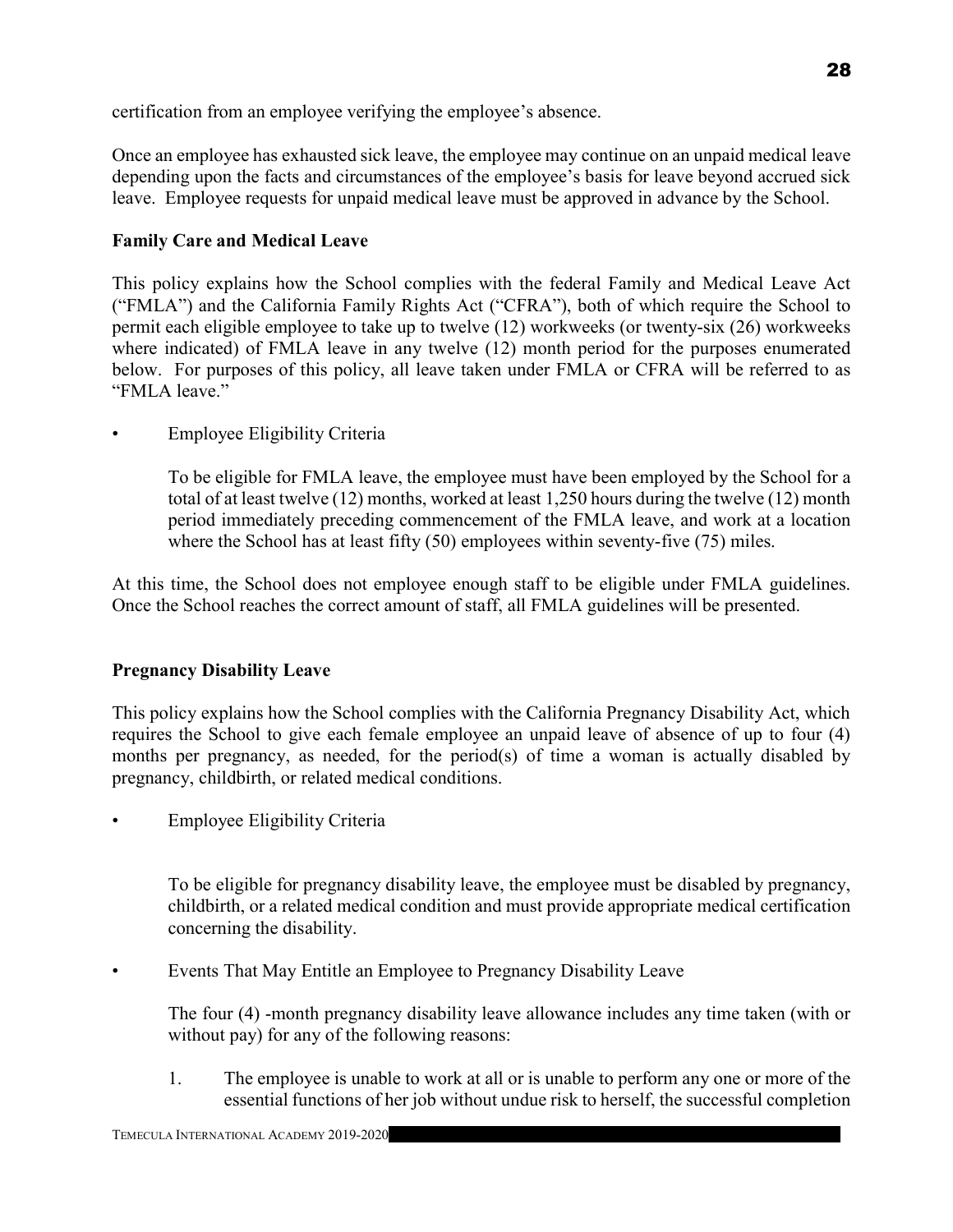of her pregnancy, or to other persons because of pregnancy or childbirth, or because of any medically recognized physical or mental condition that is related to pregnancy or childbirth (including severe morning sickness); or

2. The employee needs to take time off for prenatal care.

• Duration of Pregnancy Disability Leave

Pregnancy disability leave may be taken in one or more periods, but not to exceed four months total. "Four months" means the number of days the employee would normally work within four months. For a full-time employee who works five (5) eight (8) hour days per week, four (4) months means 693 hours of leave (40 hours per week times  $17<sup>1</sup>/3$  weeks).

For employees who work more or less than forty (40) hours per week, or who work on variable work schedules, the number of working days that constitutes four (4) months is calculated on a pro rata or proportional basis. For example, for an employee who works twenty (20) hours per week, "four months" means 346.5 hours of leave entitlement (20 hours per week times  $17<sup>1</sup>/3$  weeks). For an employee who normally works forty-eight (48) hours per week, "four months" means 832 hours of leave entitlement (48 hours per week times 17  $\frac{1}{3}$  weeks).

At the end or depletion of an employee's pregnancy disability leave, an employee who has a physical or mental disability (which may or may not be due to pregnancy, childbirth, or related medical conditions) may be entitled to reasonable accommodation. Entitlement to additional leave must be determined on a case-by case basis, taking into account a number of considerations such as whether an extended leave is likely to be effective in allowing the employee to return to work at the end of the leave, with or without further reasonable accommodation, and whether or not additional leave would create an undue hardship for the School. The School is not required to provide an indefinite leave of absence as a reasonable accommodation.

- Pay during Pregnancy Disability Leave
	- 1. An employee on pregnancy disability leave must use all accrued paid sick leave and may use any or all accrued vacation time at the beginning of any otherwise unpaid leave period.
	- 2. The receipt of vacation pay, sick leave pay, or state disability insurance benefits, will not extend the length of pregnancy disability leave.
	- 3. Vacation and sick pay accrues during any period of unpaid pregnancy disability leave only until the end of the month in which the unpaid leave began.
- Health Benefits

TIA shall provide continued health insurance coverage while an employee is on pregnancy disability leave consistent with applicable law. The continuation of health benefits is for a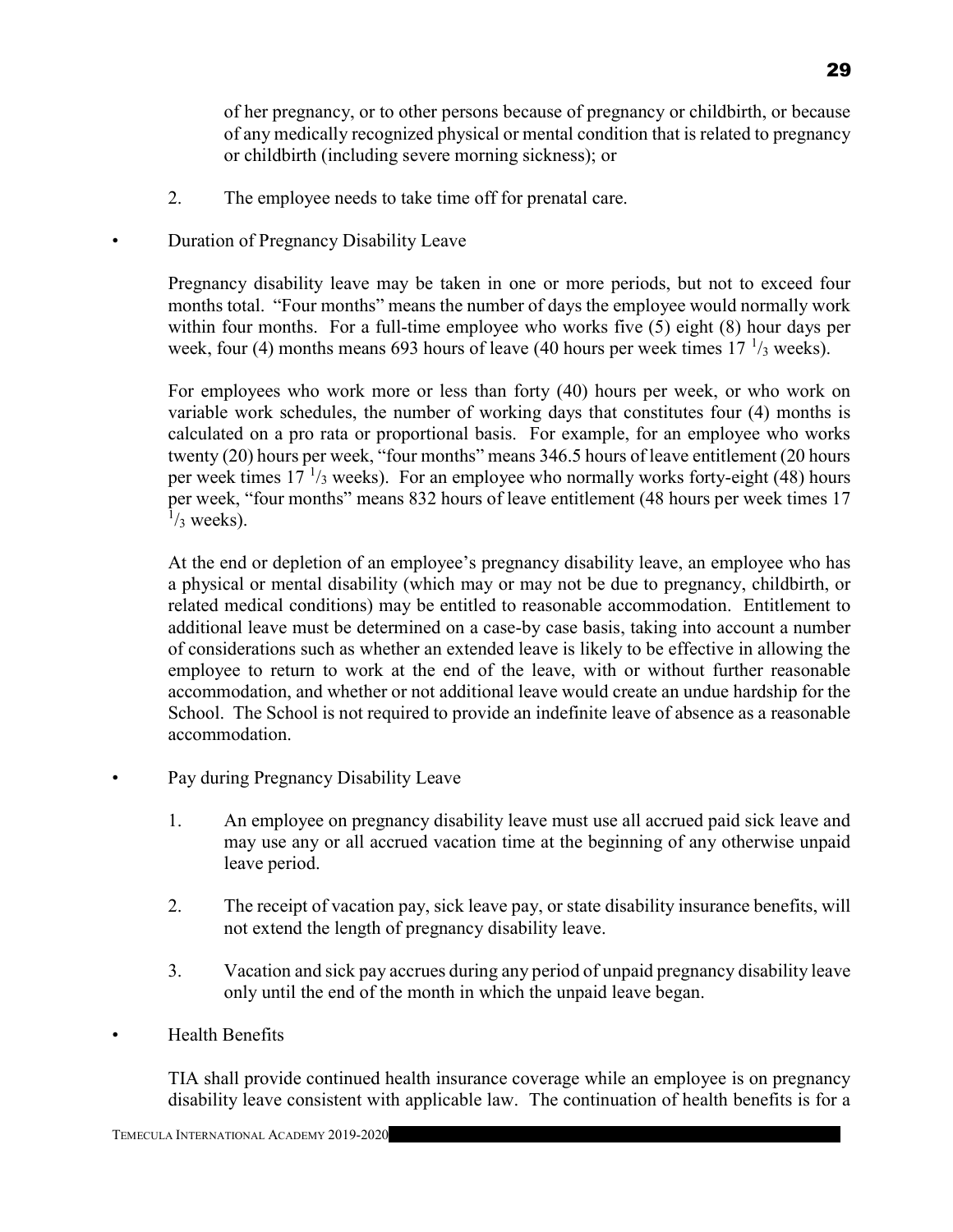maximum of four (4) months in a twelve (12) -month period. TIA can recover premiums that it already paid on behalf of an employee if both of the following conditions are met:

- 1. The employee fails to return from leave after the designated leave period expires.
- 2. The employee's failure to return from leave is for a reason other than the following:
	- The employee is taking leave under the California Family Rights Act.
	- There is a continuation, recurrence or onset of a health condition that entitles the employee to pregnancy disability leave.
	- There is a non-pregnancy related medical condition requiring further leave.
	- Any other circumstance beyond the control of the employee.
- Seniority

An employee on pregnancy disability leave remains an employee of the School and a leave will not constitute a break in service. When an employee returns from pregnancy disability leave, she will return with the same seniority she had when the leave commenced.

• Medical Certifications

1. An employee requesting a pregnancy disability leave must provide medical certification from her healthcare provider on a form supplied by the School. Failure to provide the required certification in a timely manner (within fifteen (15) days of the leave request) may result in a denial of the leave request until such certification is provided.

- 2. Recertifications are required if leave is sought after expiration of the time estimated by the healthcare provider. Failure to submit required recertifications can result in termination of the leave.
- Requesting and Scheduling Pregnancy Disability Leave
	- 1. An employee should request pregnancy disability leave by completing a Request for Leave form and submitting it to the Principal. An employee asking for a Request for Leave form will be referred to the School's then current pregnancy disability leave policy.
	- 2. Employee should provide not less than thirty (30) days' notice or as soon as is practicable, if the need for the leave is foreseeable. Failure to provide such notice is grounds for denial of the leave request, except if the need for pregnancy disability leave was an emergency and was otherwise unforeseeable.
	- 3. Where possible, employees must make a reasonable effort to schedule foreseeable planned medical treatments so as not to unduly disrupt the School's operations.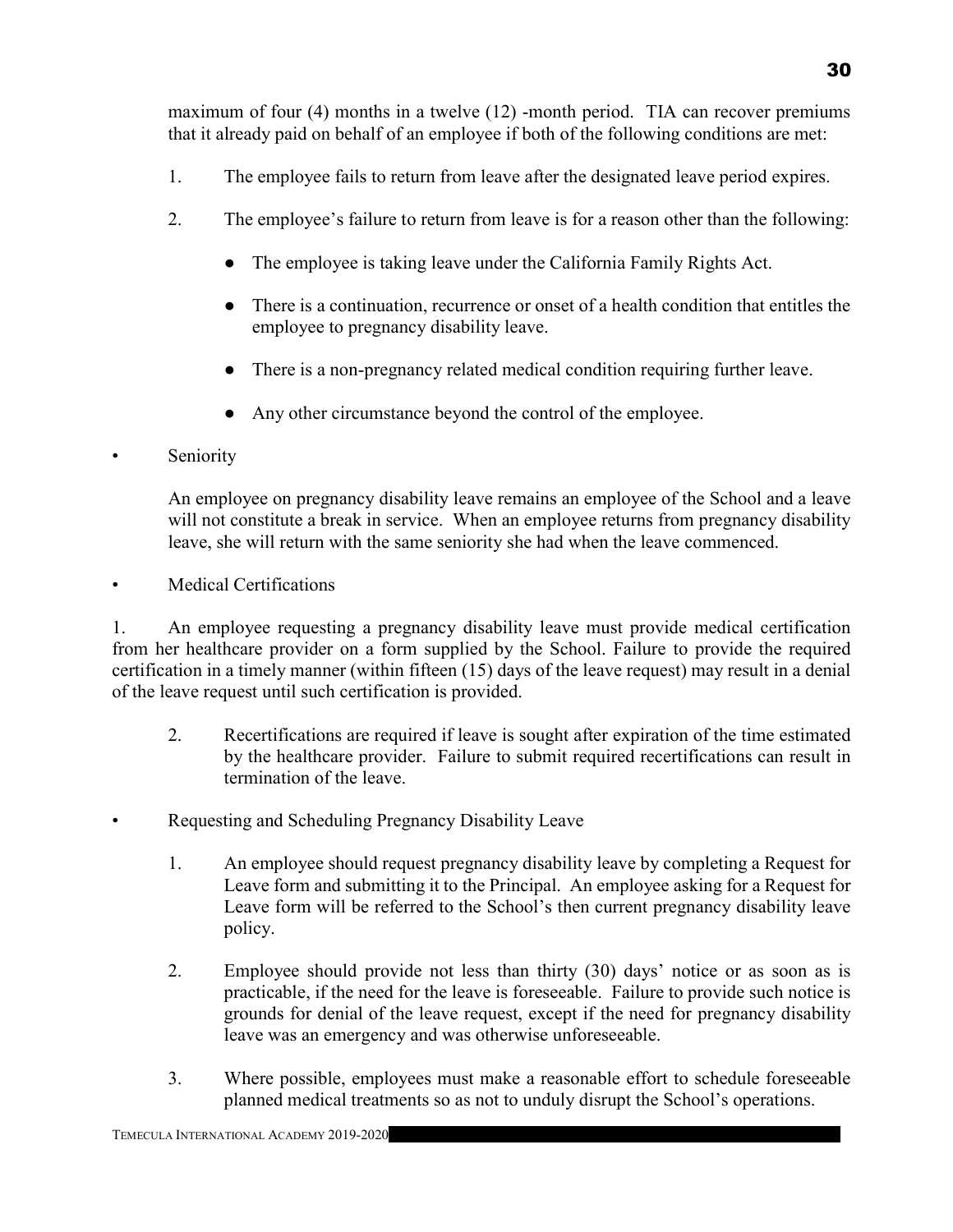- 4. Pregnancy disability leave may be taken intermittently or on a reduced leave schedule when medically advisable, as determined by the employee's healthcare provider.
- 5. If an employee needs intermittent leave or leave on a reduced leave schedule that is foreseeable based on planned medical treatment, the employee may be transferred temporarily to an available alternative position for which he or she is qualified that has equivalent pay and benefits that better accommodates recurring periods of leave than the employee's regular position.
- 6. The School will respond to a pregnancy disability leave request within ten (10) days of receiving the request. If a pregnancy disability leave request is granted, the School will notify the employee in writing and leave will be counted against the employee's pregnancy disability leave entitlement. This notice will explain the employee's obligations and the consequences of failing to satisfy them.

Return to Work

- 1. Upon timely return at the expiration of the pregnancy disability leave period, an employee is entitled to the same position unless the employee would not otherwise have been employed in the same position at the time reinstatement is requested. If the employee is not reinstated to the same position, she must be reinstated to a comparable position unless one of the following is applicable:
	- a. The employer would not have offered a comparable position to the employee if she would have been continuously at work during the pregnancy disability leave.
	- b. There is no comparable position available, to which the employee is either qualified or entitled, on the employee's scheduled date of reinstatement or within sixty (60) calendar days thereafter. The School will take reasonable steps to provide notice to the employee if and when comparable positions become available during the sixty (60) day period.

A "comparable" position is a position that involves the same or similar duties and responsibilities and is virtually identical to the employee's original position in terms of pay, benefits, and working conditions.

- 2. When a request for pregnancy disability leave is granted to an employee, the School will give the employee a written guarantee of reinstatement at the end of the leave (with the limitations explained above).
- 3. In accordance with TIA policy, before an employee will be permitted to return from a pregnancy disability leave of three (3) days or more, the employee must obtain a certification from her healthcare provider that she is able to resume work.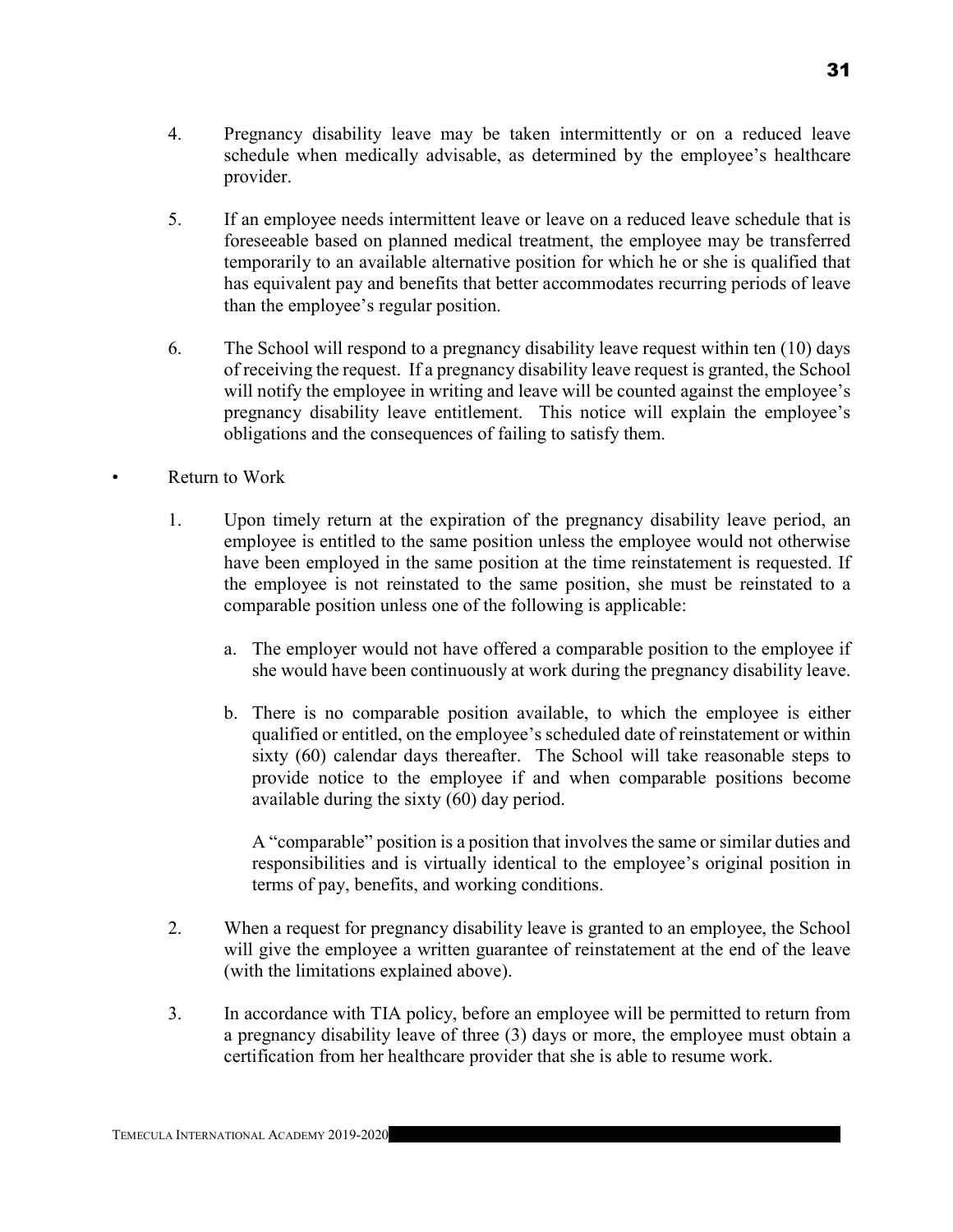- 4. If the employee can return to work with limitations, the School will evaluate those limitations and, if possible, will accommodate the employee as required by law. If accommodation cannot be made, the employee will be medically separated from the School.
- Employment during Leave

No employee, including employees on pregnancy disability leave, may accept employment with any other employer without the School's written permission. An employee who accepts such employment without written permission will be deemed to have resigned from employment.

## Industrial Injury Leave (Workers' Compensation)

TIA, in accordance with State law, provides insurance coverage for employees in case of workrelated injuries. The workers' compensation benefits provided to injured employees may include:

- Medical care;
- Cash benefits, tax-free to replace lost wages; and
- Vocational rehabilitation to help qualified injured employees return to suitable employment.

To ensure you receive any worker's compensation benefits to which you may be entitled, you will need to:

- Immediately report any work-related injury to the Principal;
- Seek medical treatment and follow-up care if required;
- Complete a written Employee's Claim Form (DWC Form 1) and return it to the Principal; and
- Provide the School with a certification from your health care provider regarding the need for workers' compensation disability leave as well as your eventual ability to return to work from the leave.

It is the School's policy that when there is a job-related injury, the first priority is to ensure that the injured employee receives appropriate medical attention. TIA, with the help of its insurance carrier has selected medical centers to meet this need. Each medical center was selected for its ability to meet anticipated needs with high quality medical service and a location that is convenient to the School's operation.

If an employee is injured on the job, he/she is to go or be taken to the approved medical center for treatment. If injuries are such that they require the use of emergency medical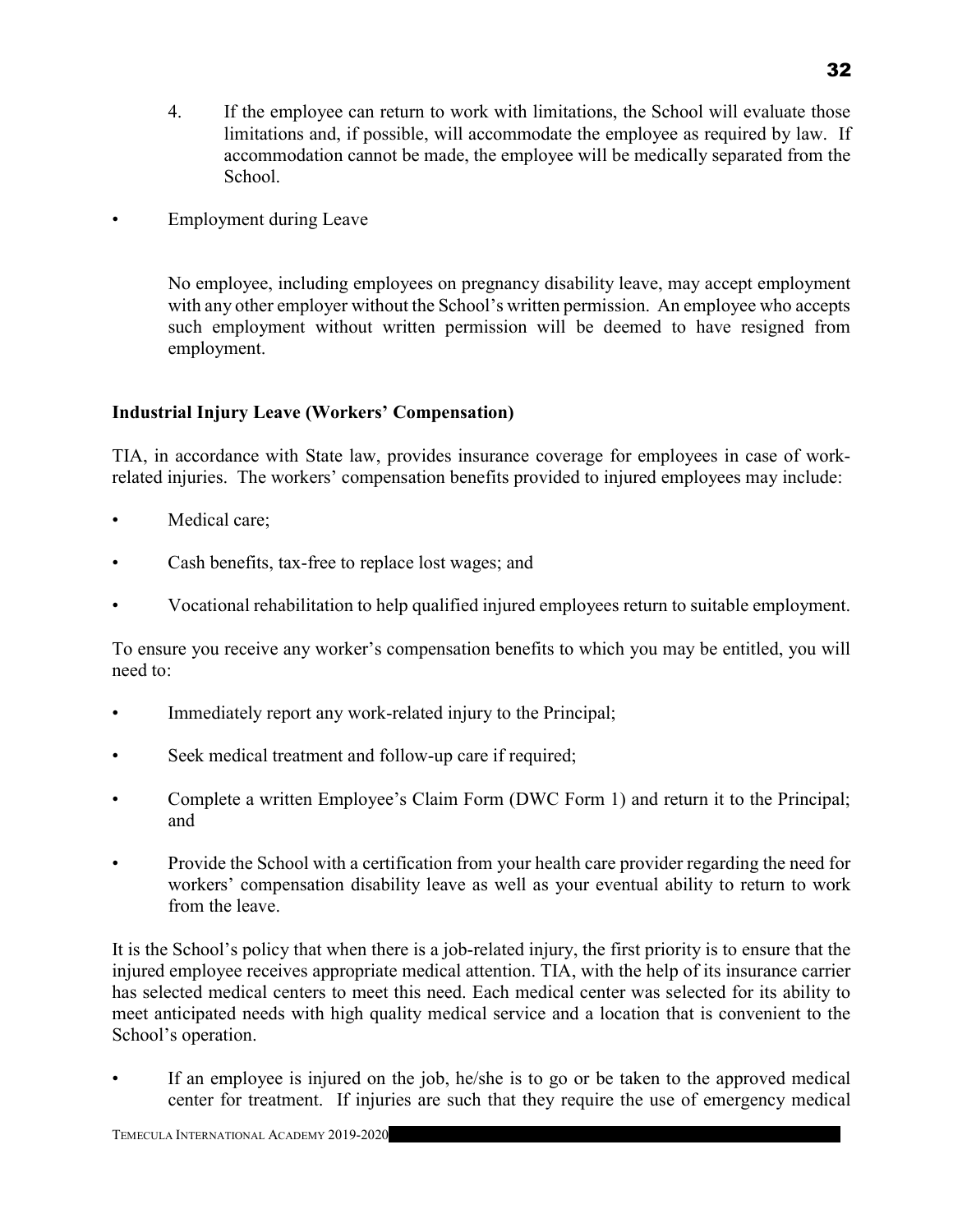systems ("EMS") such as an ambulance, the choice by the EMS personnel for the most appropriate medical center or hospital for treatment will be recognized as an approved center.

- All accidents and injuries must be reported to the Principal and to the individual responsible for reporting to the School's insurance carrier. Failure by an employee to report a workrelated injury by the end of his/her shift could result in loss of insurance coverage for the employee. An employee may choose to be treated by his/her personal physician at his/her own expense, but he/she is still required to go to the School's approved medical center for evaluation. All job-related injuries must be reported to the appropriate State Workers' Compensation Bureau and the insurance carrier.
- When there is a job-related injury that results in lost time, the employee must have a medical release from the School's approved medical facility before returning to work.
- Any time there is a job-related injury, the School's policy requires drug/alcohol testing along with any medical treatment provided to the employee.

## Military and Military Spousal Leave of Absence

TIA shall grant a military leave of absence to any employee who must be absent from work due to service in the uniformed services in accordance with the Uniformed Services Employment and Re-Employment Rights Act of 1994 ("USERRA"). All employees requesting military leave must provide advance written notice of the need for such leave, unless prevented from doing so by military necessity or if providing notice would be impossible or unreasonable.

If military leave is for thirty (30) or fewer days, the School shall continue the employee's health benefits. For service of more than thirty (30) days, employee shall be permitted to continue their health benefits at their option through COBRA. Employees are entitled to use accrued vacation or paid time off as wage replacement during time served, provided such vacation/paid time off accrued prior to the leave.

Except for employees serving in the National Guard, TIA will reinstate those employees returning from military leave to their same position or one of comparable seniority, status, and pay if they have a certificate of satisfactory completion of service and apply within ninety (90) days after release from active duty or within such extended period, if any, as required by law. For those employees serving in the National Guard, if he or she left a full-time position, the employee must apply for reemployment within forty (40) days of being released from active duty, and if he or she left parttime employment, the employee must apply for reemployment within five (5) days of being released from active duty.

An employee who was absent from work while fulfilling his or her covered service obligation under the USERRA or California law shall be credited, upon his or her return to the School, with the hours of service that would have been performed but for the period of absence from work due to or necessitated by USERRA-covered service. Exceptions to this policy will occur wherever necessary to comply with applicable laws.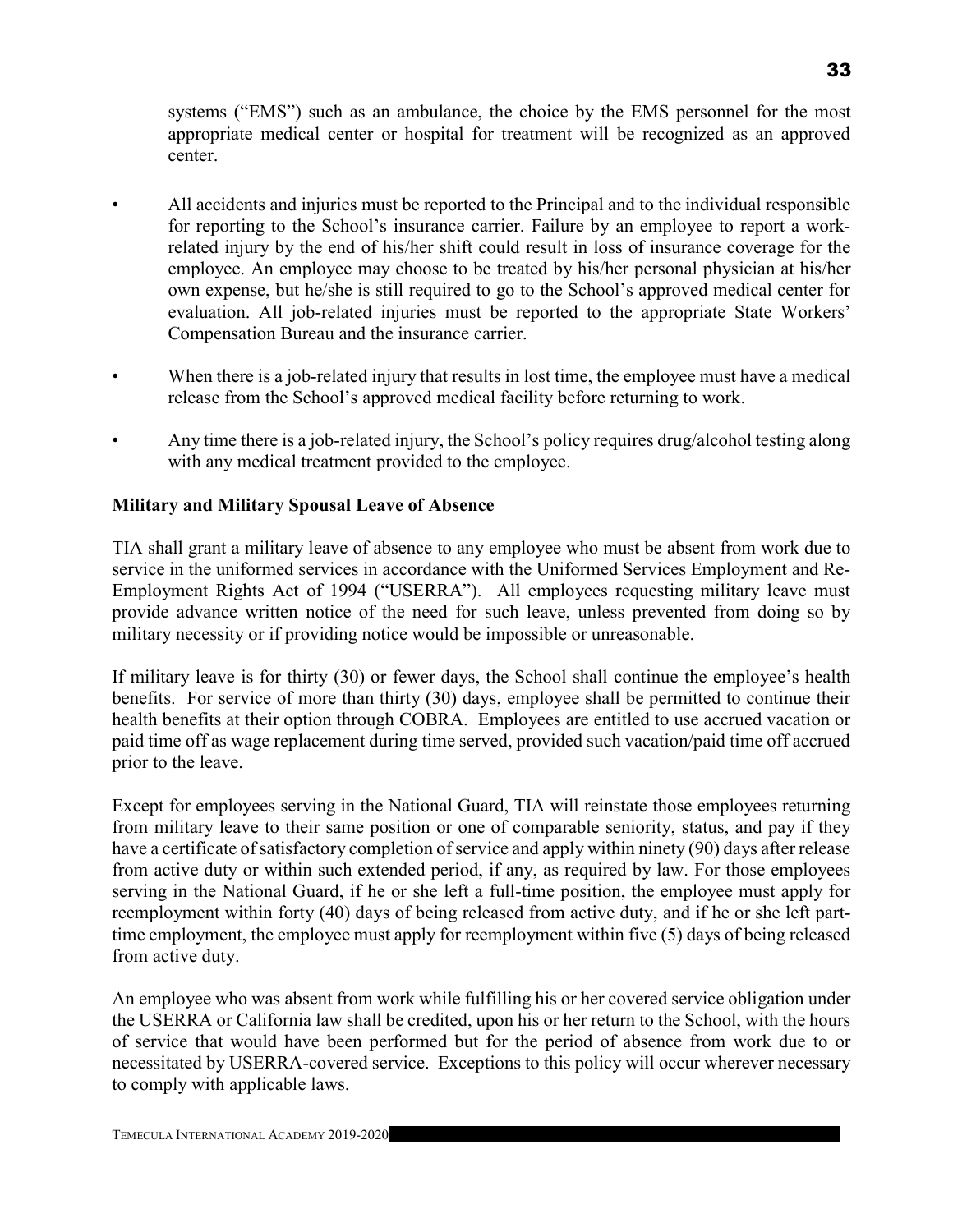TIA shall grant up to ten (10) days of unpaid leave to employees who work more than twenty (20) hours per week and who are spouses of deployed military servicemen and servicewomen. The leave may be taken when the military spouse is on leave from deployment during a time of military conflict. To be eligible for leave, an employee must provide the School with (1) notice of intention to take military spousal leave within two (2) business days of receiving official notice that the employee's military spouse will be on leave from deployment, and (2) documentation certifying that the employee's military spouse will be on leave from deployment during the time that the employee requests leave.

#### Bereavement Leave

Salaried employees are entitled to a leave of up to three (3) days without loss of pay due to a death in the immediate family (parent, spouse, son/daughter, sister/brother, parents-in-law, son/daughterin-law, grandparents, grandchild). Bereavement pay will not be used in computing overtime pay. Any scheduled days off (including weekends, holidays and vacations) falling during the absence will be counted as both bereavement leave and scheduled days off.

#### Jury Duty or Witness Leave

For all exempt employees, the School will pay for time off if an employee is called to serve on a jury provided the employee continues to perform work duties as assigned. For all non-exempt employees, the School will pay for up to three (3) days if you are called to serve on a jury.

#### Voting Time Off

If an employee does not have sufficient time outside of working hours to vote in an official statesanctioned election, the employee may take off enough working time to vote. Such time off shall be taken at the beginning or the end of the regular working shift, whichever allows for more free time and the time taken off shall be combined with the voting time available outside of working hours to a maximum of two (2) hours combined. Under these circumstances, an employee will be allowed a maximum of two (2) hours of time off during an election day without loss of pay. When possible, an employee requesting time off to vote shall give the Principal at least two (2) days notice.

#### School Appearance and Activities Leave

As required by law, TIA will permit an employee who is a parent or guardian (including a stepparent, foster parent, or grandparent) of school children, from kindergarten through grade twelve (12), or a child enrolled with a licensed child care provider, up to forty (40) hours of unpaid time off per child per school year (up to eight (8) hours in any calendar month of the school year) to participate in activities of a child's school or child care. If more than one (1) parent or guardian is an employee of TIA, the employee that first provides the leave request will be given the requested time off. Where necessary, additional time off will also be permitted where the school requires the employee(s) appearance.

The employee requesting school leave must provide reasonable advanced notice of the planned absence. The employee must use accrued but unused paid leave (e.g., vacation or sick leave) to be paid during the absence.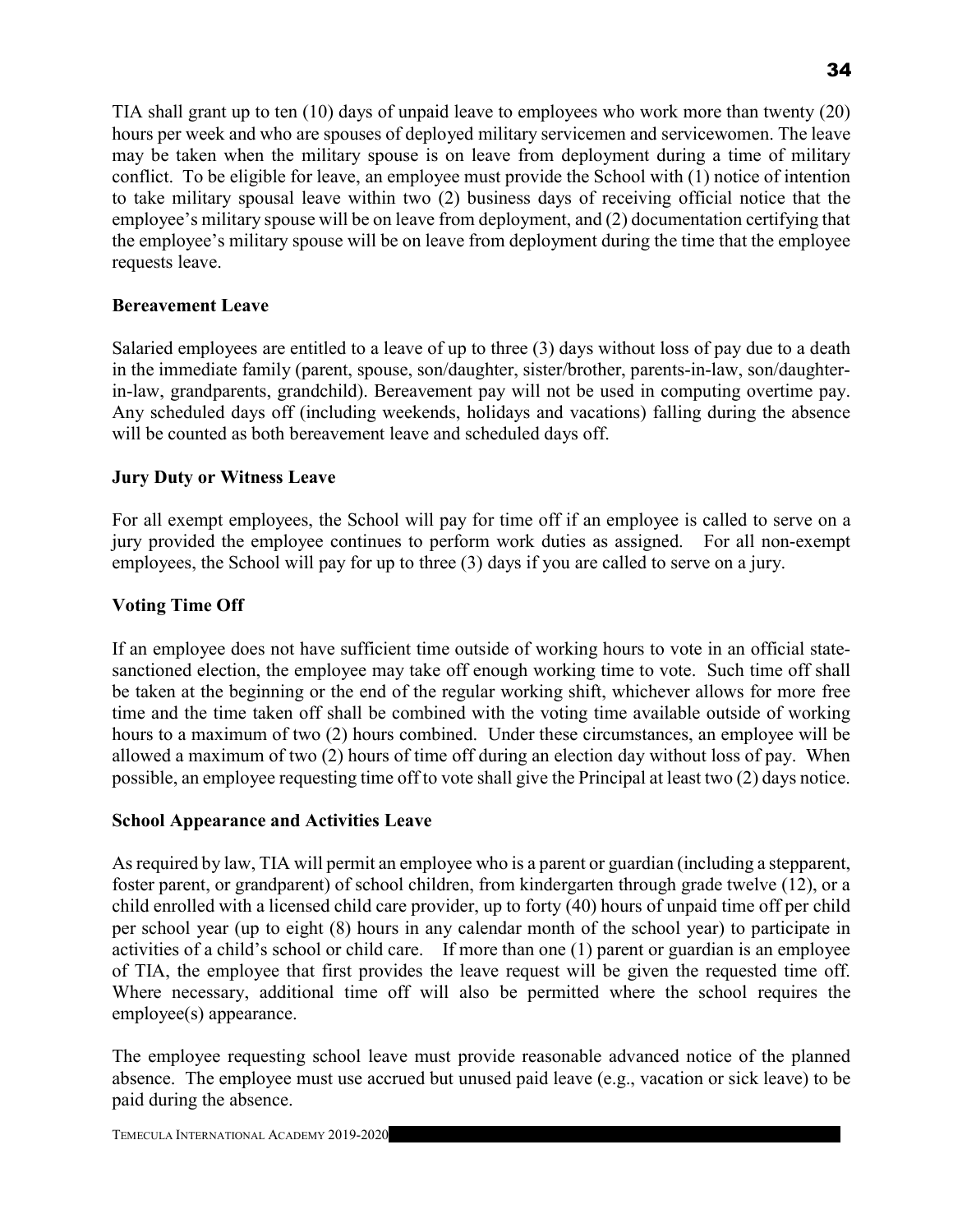When requesting time off for school activities, the employee must provide verification of participation in an activity as soon as practicable. When requesting time off for a required appearance, the employee(s) must provide a copy of the notice from the child's school requesting the presence of the employee.

#### Bone Marrow and Organ Donor Leave

As required by law, eligible employees who require time off to donate bone marrow to another person may receive up to five (5) workdays off in a 12-month period. Eligible employees who require time off to donate an organ to another person may receive up to thirty (30) workdays off in a twelve (12) month period.

To be eligible for bone marrow or organ donation leave ("Donor Leave"), the employee must have been employed by the School for at least ninety (90) days immediately preceding the Donor Leave.

An employee requesting Donor Leave must provide written verification to the School that he or she is a donor and that there is a medical necessity for the donation of the organ or bone marrow.

An employee must first use five (5) days of accrued paid leave for bone marrow donation and two (2) weeks of accrued paid leave for organ donation. If the employee has an insufficient number of paid leave days available, the leave will otherwise be paid.

Employees returning from Donor Leave will be reinstated to the position held before the leave began, or to a position with equivalent status, benefits, pay and other terms and conditions of employment. The School may refuse to reinstate an employee if the reason is unrelated to taking a Donor Leave. A Donor Leave is not permitted to be taken concurrently with an FMLA/CFRA Leave.

#### Victims of Abuse Leave

TIA provides reasonable and necessary unpaid leave and other reasonable accommodations to employees who are victims of domestic violence, sexual assault, or stalking. Such leave may be taken to attend legal proceedings or to obtain or attempt to obtain any relief necessary, including a restraining order, to ensure the employee's own health, safety or welfare, or that of the employee's child or children. Employees may also request unpaid leave for the following purposes:

- Seek medical attention for injuries caused by domestic violence, sexual assault, or stalking.
- Obtain services from a domestic violence shelter, program, or rape crisis center.
- Obtain psychological counseling for the domestic violence, sexual assault, or stalking.
- Participate in safety planning, such as relocation, to protect against future domestic violence, sexual assault, or stalking.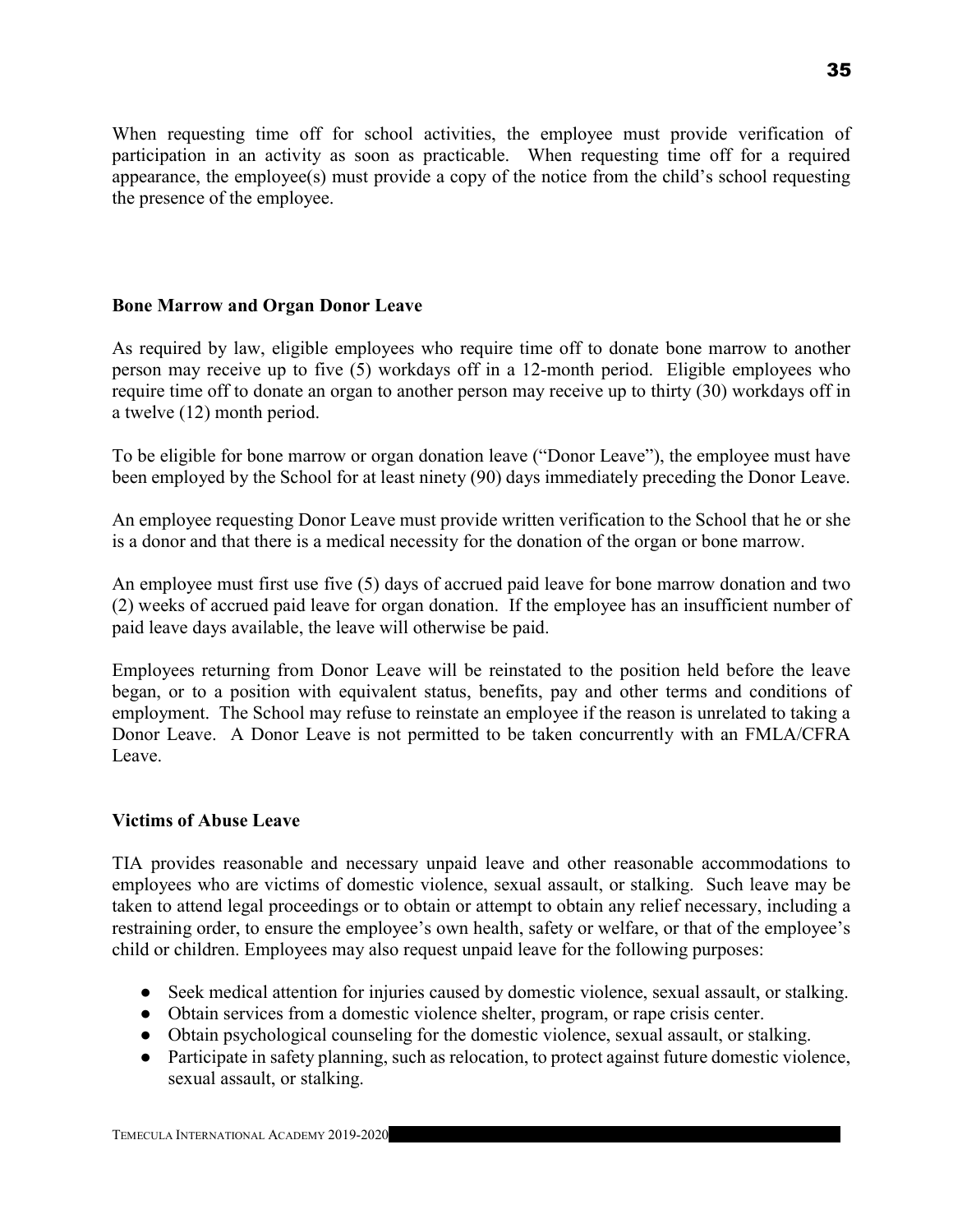To request leave under this policy, an employee should provide TIA with as much advance notice as practicable under the circumstances. If advance notice is not possible, the employee requesting leave under this policy should provide TIA one (1) of the following certifications upon returning back to work:

- 1. A police report indicating that the employee was a victim of domestic violence, sexual assault, or stalking.
- 2. A court order protecting the employee from the perpetrator or other evidence from the court or prosecuting attorney that the employee appeared in court.
- 3. Documentation from a licensed medical professional, domestic violence or sexual assault counselor, licensed health care provider, or counselor showing that the employee's absence was due to treatment for injuries or abuse from domestic violence, sexual assault, or stalking.

Employees requesting leave under this policy may choose to use accrued paid leave. In addition, TIA will provide reasonable accommodations to employees who are victims of domestic violence, sexual assault or stalking for the employees' safety while at work. To request an accommodation under this policy, an employee should contact the Principal.

#### Returning From Leave of Absence

Employees cannot return from a medical leave of absence without first providing a sufficient doctor's return to work authorization.

When business considerations require, the job of an employee on leave may be filled by a temporary or regular replacement. An employee should give the Principal thirty (30) days' notice before returning from leave. Whenever the School is notified of an employee's intent to return from a leave, the School will attempt to place the employee in his former position or in a comparable position with regard to salary and other terms and conditions for which the employee is qualified. However, re-employment cannot always be guaranteed. If you need further information regarding Leaves of Absence, be sure to consult the Principal.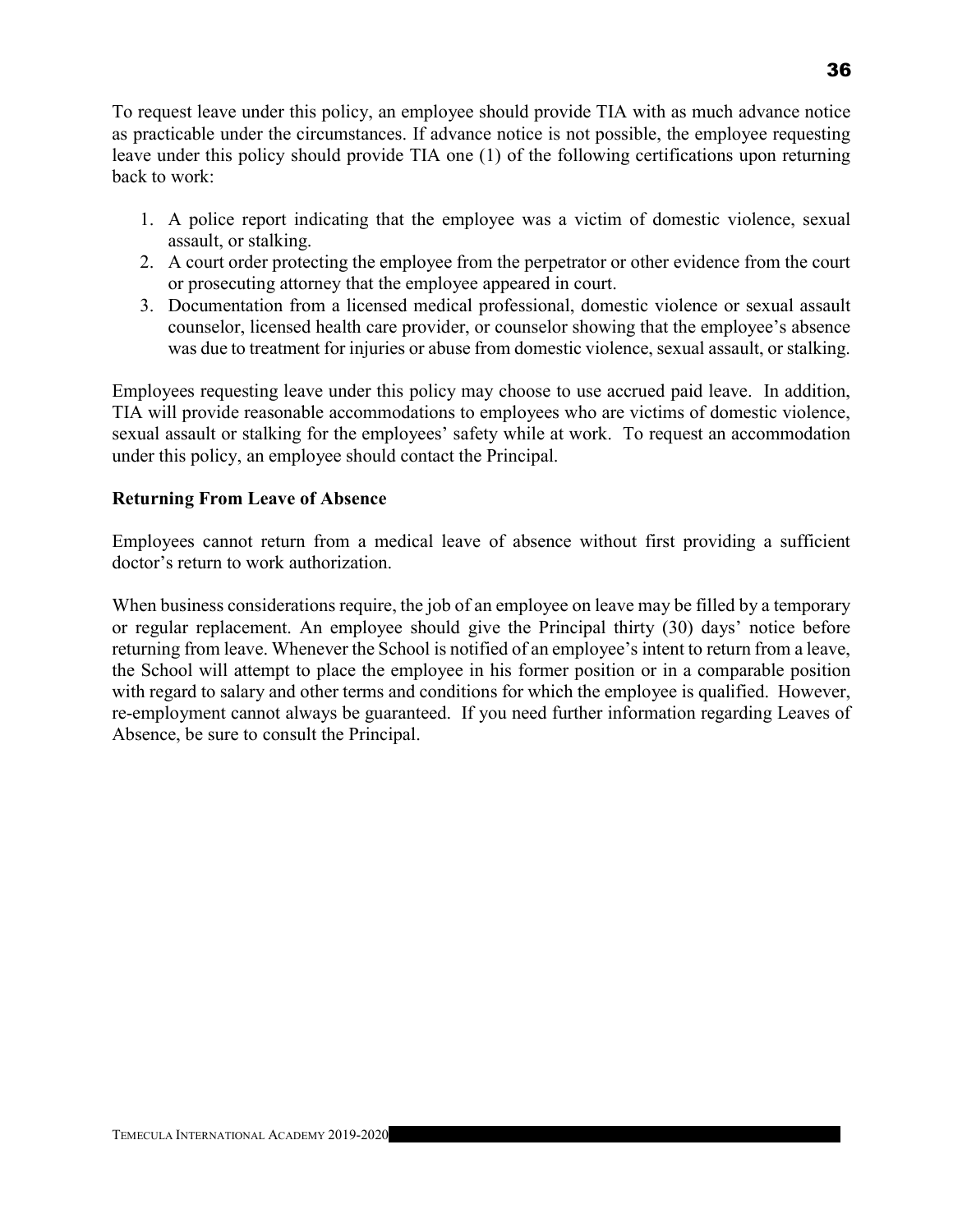# DISCIPLINE AND TERMINATION OF EMPLOYMENT

#### Rules of Conduct

The following conduct is prohibited and will not be tolerated by the School. This list of prohibited conduct is illustrative only and applies to all employees of the School; other types of conduct that threaten security, personal safety, employee welfare and the School's operations also may be prohibited. Further, the specification of this list of conduct in no way alters the at-will employment relationship as to at-will employees of the School. If an employee is working under a contract with the School which grants procedural rights prior to termination, the procedural terms in the contract shall apply.

- 1. Insubordination refusing to perform a task or duty assigned or act in accordance with instructions provided by an employee's manager or proper authority.
- 2. Inefficiency including deliberate restriction of output, carelessness or unnecessary wastes of time or material, neglect of job, duties or responsibilities.
- 3. Unauthorized soliciting, collecting of contributions, distribution of literature, written or printed matter is strictly prohibited on School property by non-employees and by employees. This rule does not cover periods of time when employees are off their jobs, such as lunch periods and break times. However, employees properly off their jobs are prohibited from such activity with other employees who are performing their work tasks.
- 4. Damaging, defacing, unauthorized removal, destruction or theft of another employee's property or of School property.
- 5. Fighting or instigating a fight on School premises.
- 6. Violations of the drug and alcohol policy.
- 7. Using or possessing firearms, weapons or explosives of any kind on School premises.
- 8. Gambling on School premises.
- 9. Tampering with or falsifying any report or record including, but not limited to, personnel, absentee, sickness or production reports or records, specifically including applications for employment and time cards.
- 10. Recording the clock card, when applicable, of another employee or permitting or arranging for another employee to record your clock card.
- 11. Use of profane, abusive or threatening language in conversations with other employees and/or intimidating or interfering with other employees.
- 12. Conducting personal business during business hours and/or unauthorized use of telephone lines for personal calls.
- 13. Excessive absenteeism or tardiness excused or unexcused.
- 14. Posting any notices on School premises without prior written approval of management, unless posting is on a School bulletin board designated for employee postings.
- 15. Immoral or indecent conduct.
- 16. Conviction of a criminal act.
- 17. Engaging in sabotage or espionage (industrial or otherwise)
- 18. Violations of the sexual harassment policy.
- 19. Failure to report a job-related accident to the employee's manager or failure to take or follow prescribed tests, procedures or treatment.
- 20. Sleeping during work hours.
- 21. Release of confidential information without authorization.

TEMECULA INTERNATIONAL ACADEMY 2019-2020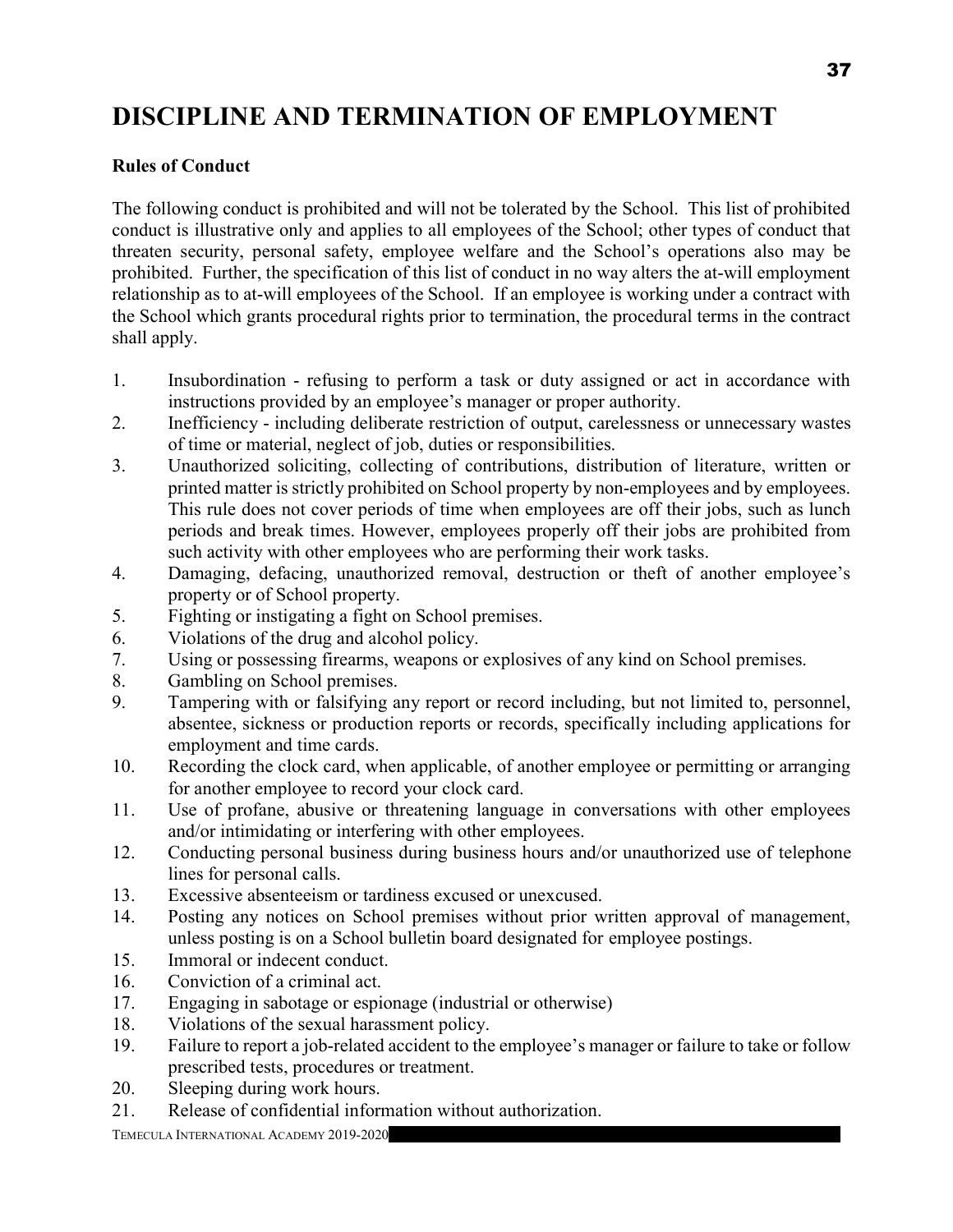- 22. Any other conduct detrimental to other employees or the School's interests or its efficient operations.
- 23. Refusal to speak to supervisors or other employees.
- 24. Dishonesty.
- 25. Failure to possess or maintain the credential/certificate required of the position.

For employees who possess an employment contract which provides for other than at-will employment, the procedures and process for termination during the contract shall be specified in the contract.

# Off-Duty Conduct

While the School does not seek to interfere with the off-duty and personal conduct of its employees, certain types of off-duty conduct may interfere with the School legitimate business interests. For this reason, employees are expected to conduct their personal affairs in a manner that does not adversely affect the School or its own integrity, reputation, or credibility. Illegal or immoral offduty conduct by an employee that adversely affects the School's legitimate business interests or the employee's ability to perform his or her work will not be tolerated.

While employed by the School, employees are expected to devote their energies to their jobs with the School. For this reason, second jobs are strongly discouraged. The following types of additional employment elsewhere are strictly prohibited:

- Additional employment that conflicts with an employee's work schedule, duties, and responsibilities at our School.
- Additional employment that creates a conflict of interest or is incompatible with the employee's position with our School.
- Additional employment that impairs or has a detrimental effect on the employee's work performance with our School.
- Additional employment that requires the employee to conduct work or related activities on the School's property during the employer's working hours or using our School's facilities and/or equipment; and
- Additional employment that directly or indirectly competes with the business or the interests of our School.

Employees who wish to engage in additional employment that may create a real or apparent conflict of interest must submit a written request to the School explaining the details of the additional employment. If the additional employment is authorized, the School assumes no responsibility for it. TIA shall not provide workers' compensation coverage or any other benefit for injuries occurring from or arising out of additional employment. Authorization to engage in additional employment can be revoked at any time.

#### Termination of Employment

TEMECULA INTERNATIONAL ACADEMY 2019-2020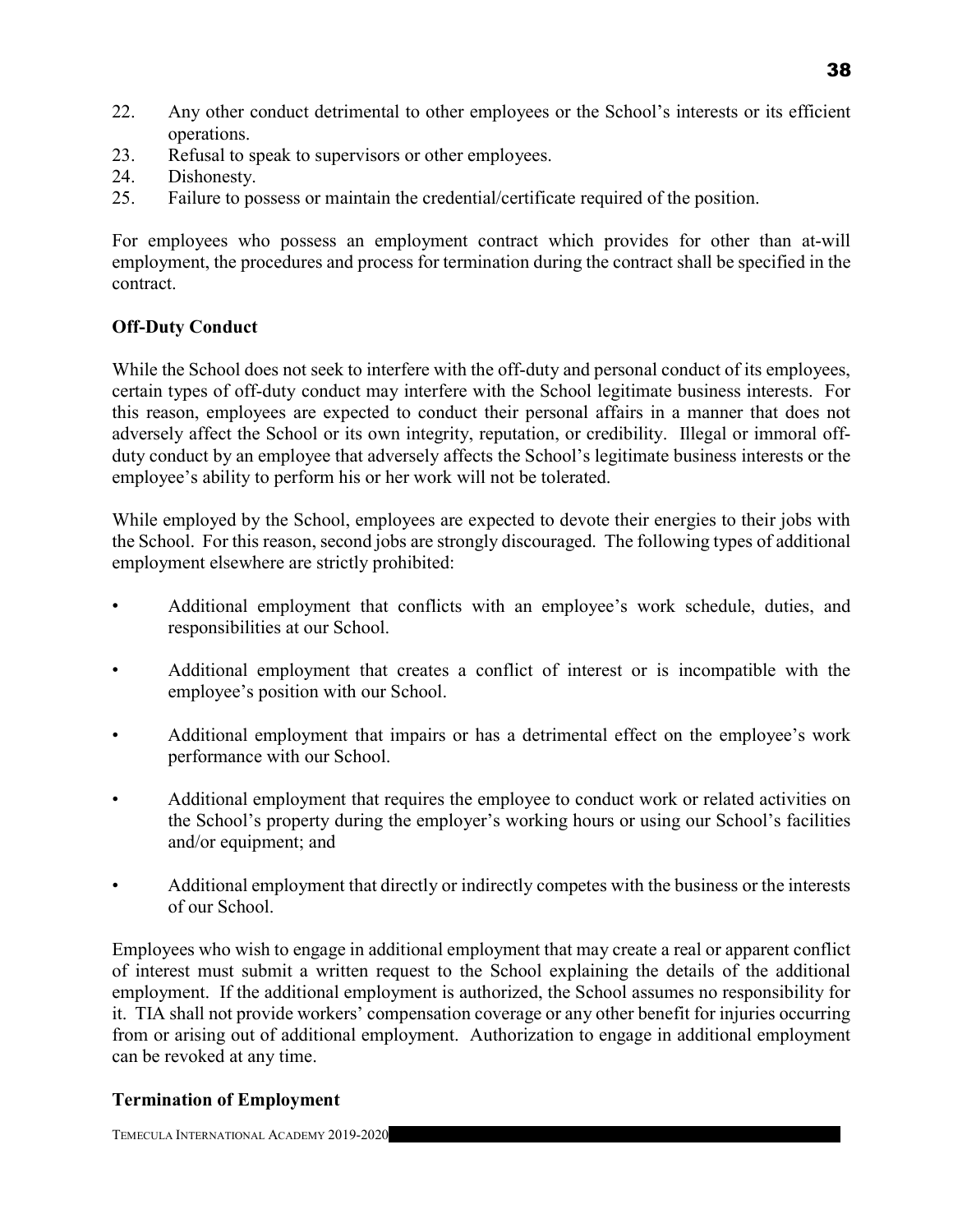Should it become necessary for you to terminate your at-will employment with the School, please notify the Principal regarding your intention as far in advance as possible. At least two (2) weeks' notice is expected whenever possible.

When you terminate your at-will employment, you will be entitled to all earned but unused vacation pay. If you are participating in the medical and/or dental plan, you will be provided information on your rights under COBRA.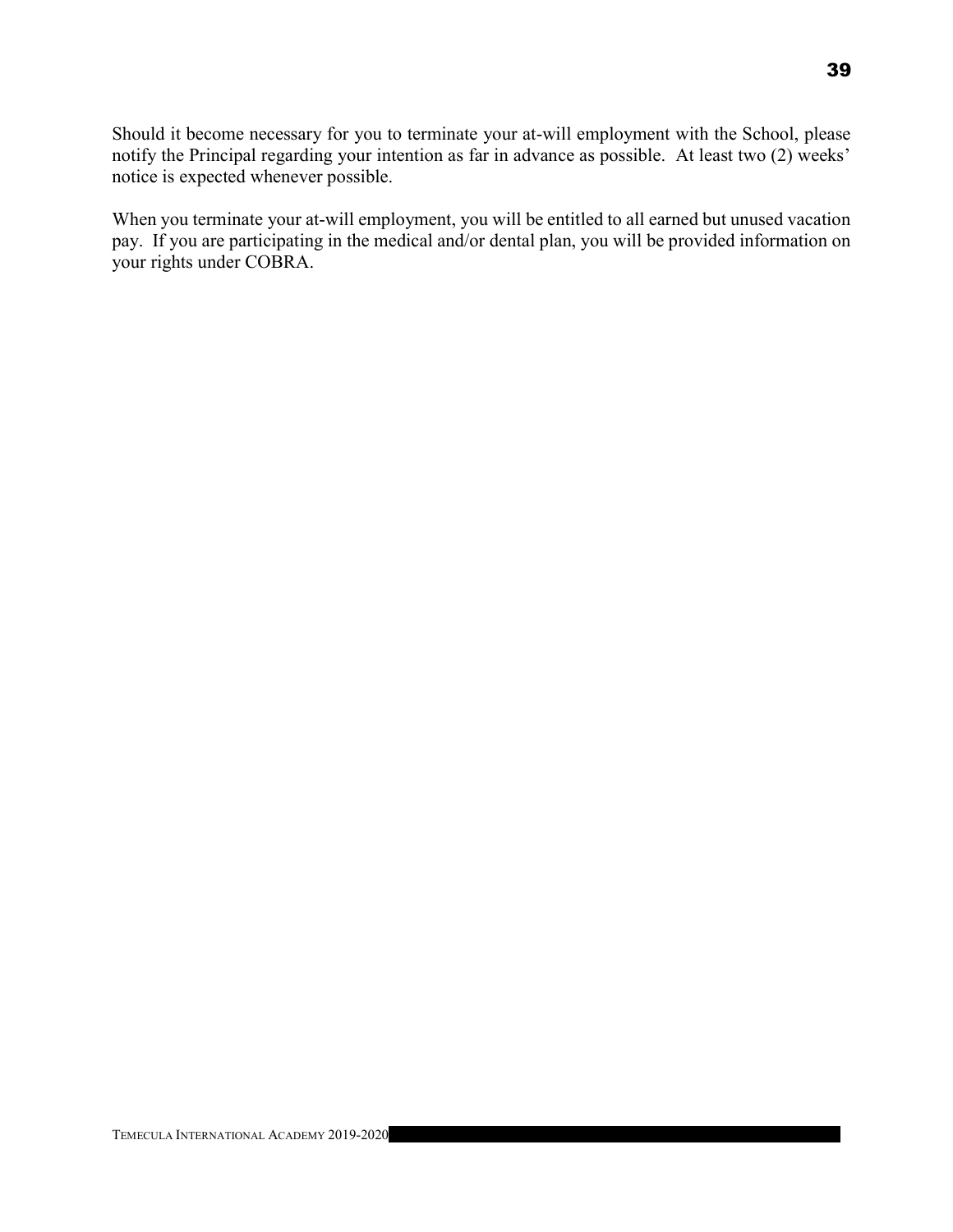# INTERNAL COMPLAINT REVIEW

The purpose of the "Internal Complaint Review Policy" is to afford all employees of the School the opportunity to seek internal resolution of their work-related concerns. All employees have free access to the Principal or Board of Directors to express their work-related concerns.

Specific complaints of unlawful harassment, discrimination, and retaliation are addressed under the School's "Policy Prohibiting Unlawful Harassment, Discrimination, and Retaliation."

#### Internal Complaints

(Complaints by Employees Against Employees)

This section of the policy is for use when a School employee raises a complaint or concern about a co-worker.

If reasonably possible, internal complaints should be resolved at the lowest possible level, including attempts to discuss/resolve concerns with the immediate supervisor. However, in the event an informal resolution may not be achieved or is not appropriate, the following steps will be followed by the Principal or designee:

- 1. The complainant will bring the matter to the attention of the Principal as soon as possible after attempts to resolve the complaint with the immediate supervisor have failed or if not appropriate; and
- 2. The complainant will reduce his or her complaint to writing, indicating all known and relevant facts. The Principal or designee will then investigate the facts and provide a solution or explanation;
- 3. If the complaint is about the Principal, the complainant may file his or her complaint in a signed writing to the President of the School's Board of Directors, who will then confer with the Board and may conduct a fact-finding or authorize a third party investigator on behalf of the Board. The Board President or investigator will report his or her findings to the Board for review and action, if necessary.

This policy cannot guarantee that every problem will be resolved to the employee's satisfaction. However, the School values each employee's ability to express concerns and the need for resolution without fear of adverse consequence to employment.

#### Policy for Complaints Against Employees

(Complaints by Third Parties Against Employees)

This section of the policy is for use when a non-employee raises a complaint or concern about a School employee.

If complaints cannot be resolved informally, complainants may file a written complaint with the office of the Principal or Board President (if the complaint concerns the Principal) as soon as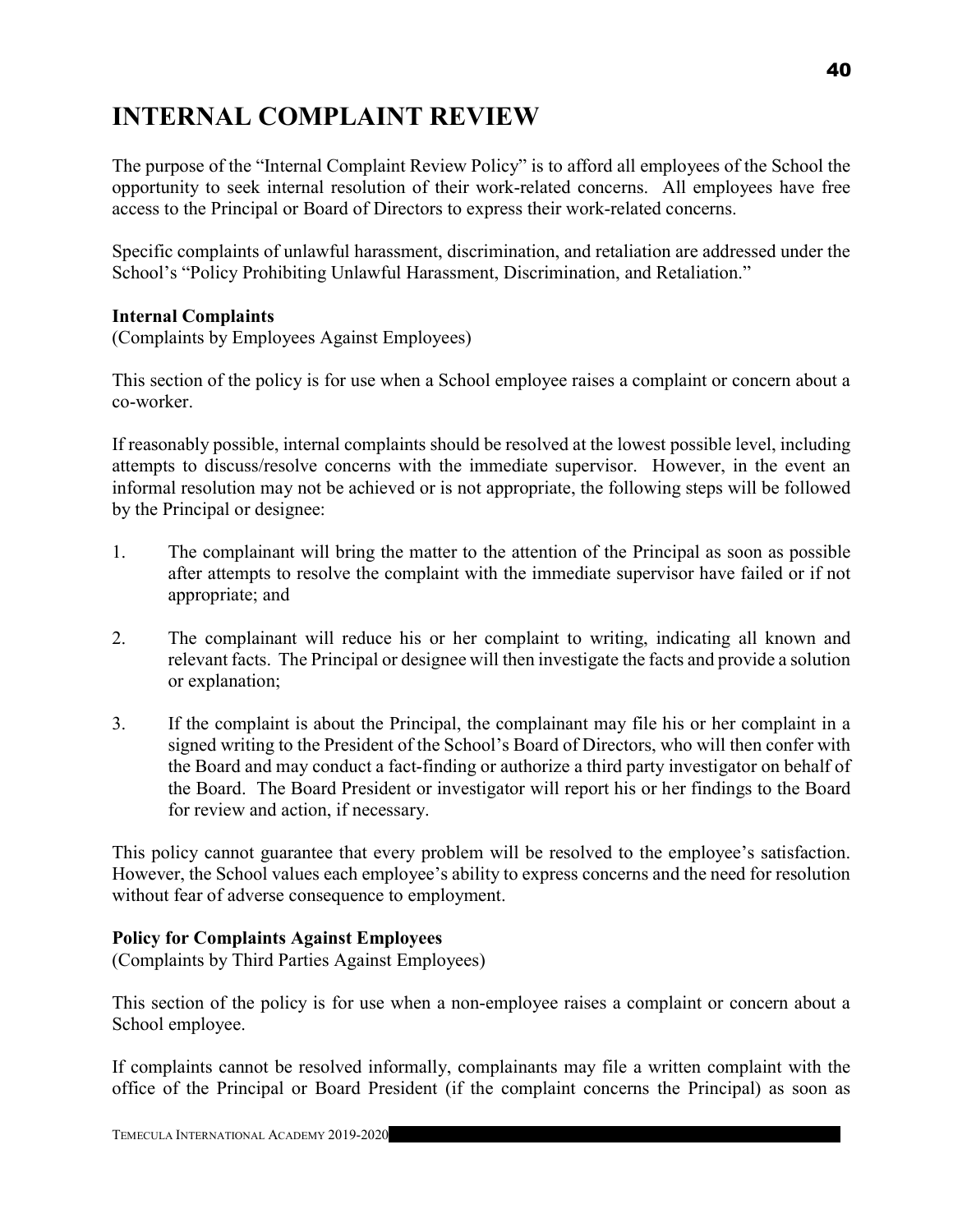In processing the complaint, Principal (or designee) shall abide by the following process:

- 1. The Principal or designee shall use his or her best efforts to talk with the parties identified in the complaint and to ascertain the facts relating to the complaint.
- 2. In the event that the Principal (or designee) finds that a complaint against an employee is valid, the Principal (or designee) may take appropriate disciplinary action against the employee. As appropriate, the Principal (or designee) may also simply counsel/reprimand employees as to their conduct without initiating formal disciplinary measures.
- 3. The Principal's (or designee's) decision relating to the complaint shall be final unless it is appealed to the Board of Directors. The decision of the Board shall be final.

# General Requirements

- 1. Confidentiality: All complainants will be notified that information obtained from the complainants and thereafter gathered will be maintained in a manner as confidential as possible, but in some circumstances absolute confidentiality cannot be assured.
- 2. Non-Retaliation: All complainants will be advised that they will be protected against retaliation as a result of the filing of any complaints or participation in any complaint process.
- 3. Resolution: The Board (if a complaint is about the Principal) or the Principal or designee will investigate complaints appropriately under the circumstances and pursuant to the applicable procedures, and if necessary, take appropriate remedial measures to ensure effective resolution of any complaint.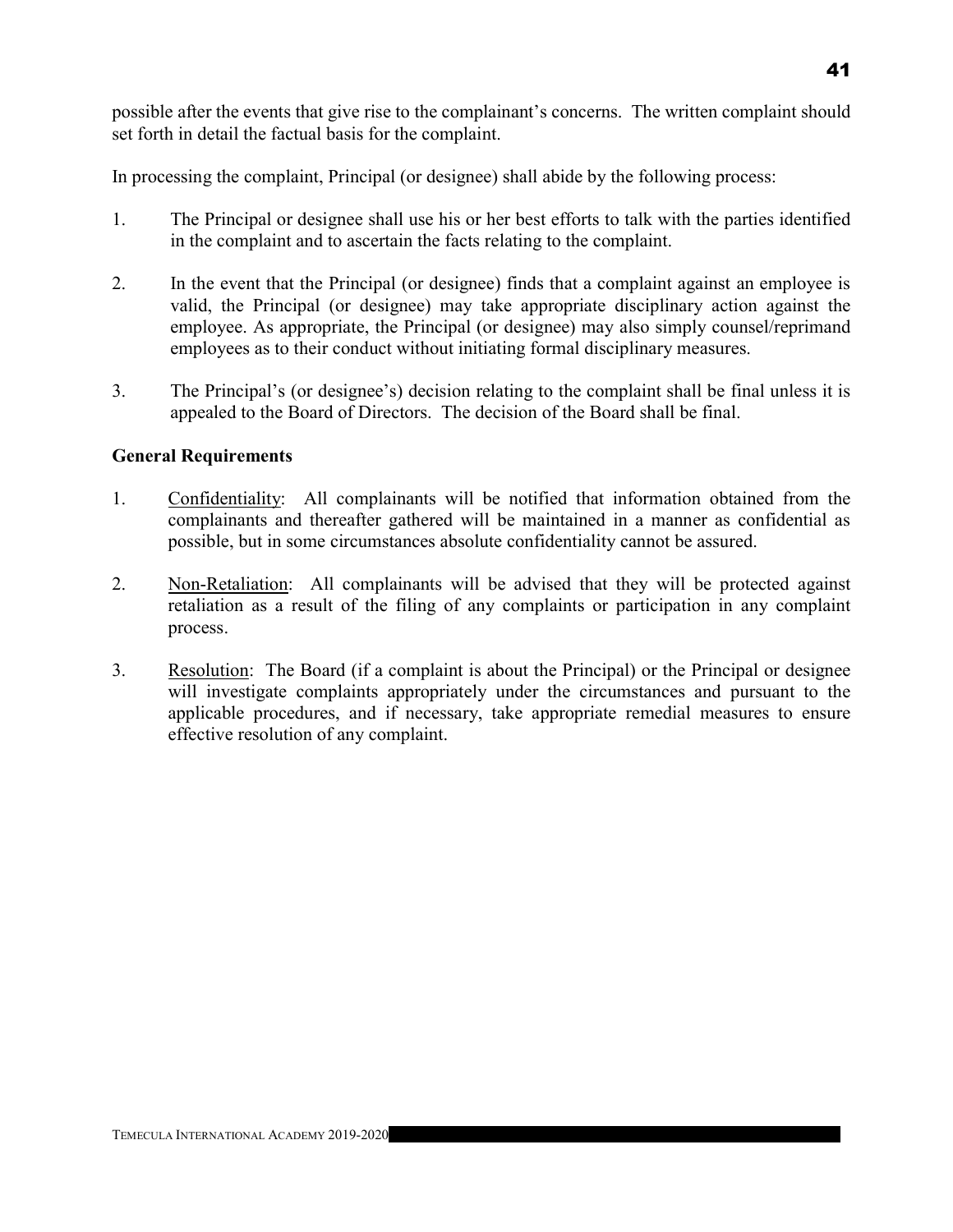# AMENDMENT TO EMPLOYEE HANDBOOK

This Employee Handbook contains the employment policies and practices of the School in effect at the time of publication.

TIA reserves the right to amend, delete or otherwise modify this Handbook at any time provided that such modifications are in writing and duly approved by the employer.

Any written changes to the Handbook will be distributed to all employees. No oral statements can in any way alter the provisions of this Handbook.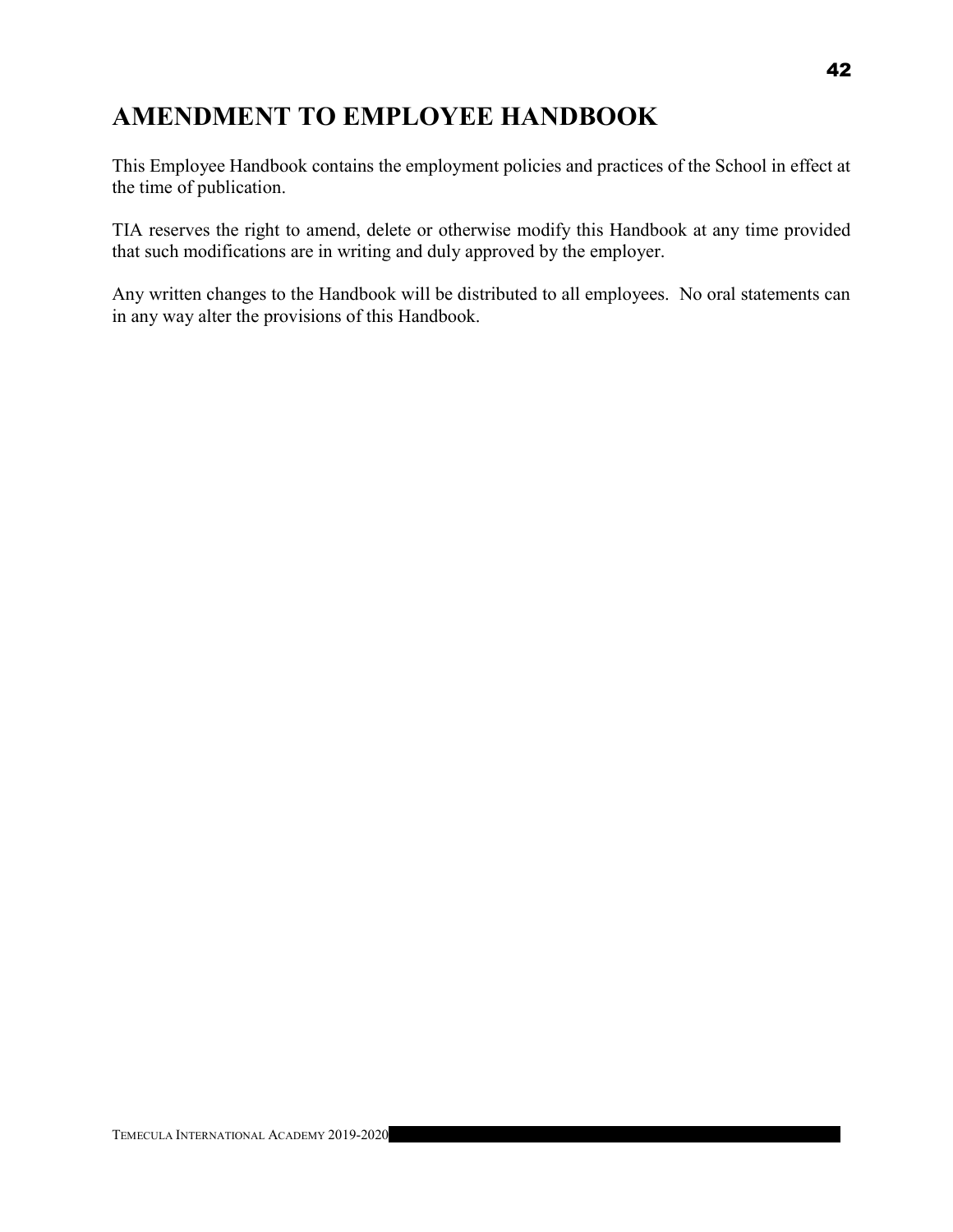## APPENDIX A

# HARASSMENT/DISCRIMINATION/RETALIATION COMPLAINT FORM

It is the policy of the School that all of its employees be free from harassment, discrimination, and retaliation. This form is provided for you to report what you believe to be harassment, discrimination, or retaliation so that the School may investigate and take appropriate disciplinary or other action when the facts show that there has been harassment, discrimination, or retaliation.

If you are an employee of the School, you may file this form with the Principal or Board President.

Please review the School's policies concerning harassment, discrimination, and retaliation for a definition of such unlawful conduct and a description of the types of conduct that are considered unlawful.

TIA will undertake every effort to handle the investigation of your complaint in a confidential manner. In that regard, the School will disclose the contents of your complaint only to those persons having a need to know. For example, to conduct its investigation, the School will need to disclose portions of your factual allegations to potential witnesses, including anyone you have identified as having knowledge of the facts on which you are basing your complaint, as well as the alleged offender.

In signing this form below, you authorize the School to disclose to others the information you have provided herein, and information you may provide in the future. Please note that the more detailed information you provide, the more likely it is that the School will be able to address your complaint to your satisfaction.

Charges of harassment, discrimination, and retaliation are taken very seriously by the School both because of the harm caused by such unlawful conduct, and because of the potential sanctions that may be taken against the offender. It is therefore very important that you report the facts as accurately and completely as possible and that you cooperate fully with the person or persons designated to investigate your complaint.

Your Name: Date:

 $\overline{a}$ 

Date of Alleged Incident(s):

Name of Person(s) you believe harassed, or discriminated or retaliated against, you or someone else:

 $\mathcal{L}_\text{max}$  and  $\mathcal{L}_\text{max}$  and  $\mathcal{L}_\text{max}$  and  $\mathcal{L}_\text{max}$  and  $\mathcal{L}_\text{max}$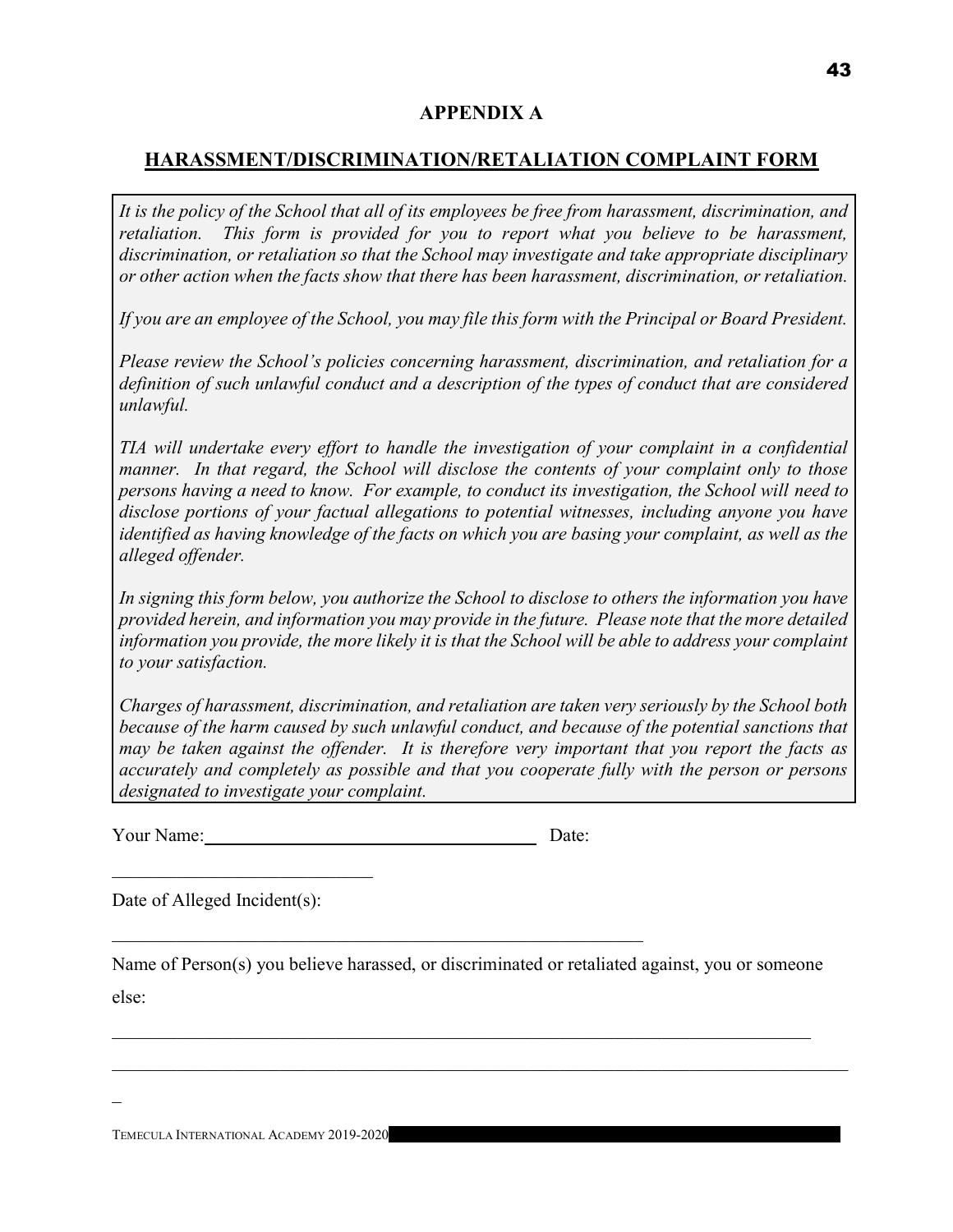List any witnesses that were present:

Where did the incident(s) occur?

Please describe the events or conduct that are the basis of your complaint by providing as much factual detail as possible (i.e. specific statements; what, if any, physical contact was involved; any verbal statements; what did you do to avoid the situation, etc.) (Attach additional pages, if needed):

 $\mathcal{L}_\mathcal{L} = \mathcal{L}_\mathcal{L} = \mathcal{L}_\mathcal{L} = \mathcal{L}_\mathcal{L} = \mathcal{L}_\mathcal{L} = \mathcal{L}_\mathcal{L} = \mathcal{L}_\mathcal{L} = \mathcal{L}_\mathcal{L} = \mathcal{L}_\mathcal{L} = \mathcal{L}_\mathcal{L} = \mathcal{L}_\mathcal{L} = \mathcal{L}_\mathcal{L} = \mathcal{L}_\mathcal{L} = \mathcal{L}_\mathcal{L} = \mathcal{L}_\mathcal{L} = \mathcal{L}_\mathcal{L} = \mathcal{L}_\mathcal{L}$ 

 $\mathcal{L}_\mathcal{L} = \mathcal{L}_\mathcal{L} = \mathcal{L}_\mathcal{L} = \mathcal{L}_\mathcal{L} = \mathcal{L}_\mathcal{L} = \mathcal{L}_\mathcal{L} = \mathcal{L}_\mathcal{L} = \mathcal{L}_\mathcal{L} = \mathcal{L}_\mathcal{L} = \mathcal{L}_\mathcal{L} = \mathcal{L}_\mathcal{L} = \mathcal{L}_\mathcal{L} = \mathcal{L}_\mathcal{L} = \mathcal{L}_\mathcal{L} = \mathcal{L}_\mathcal{L} = \mathcal{L}_\mathcal{L} = \mathcal{L}_\mathcal{L}$ 



I hereby certify that the information I have provided in this complaint is true and correct and complete to the best of my knowledge and belief.

<u>Date:</u>

Signature of Complainant

Print Name

Received by:

TEMECULA INTERNATIONAL ACADEMY 2019-2020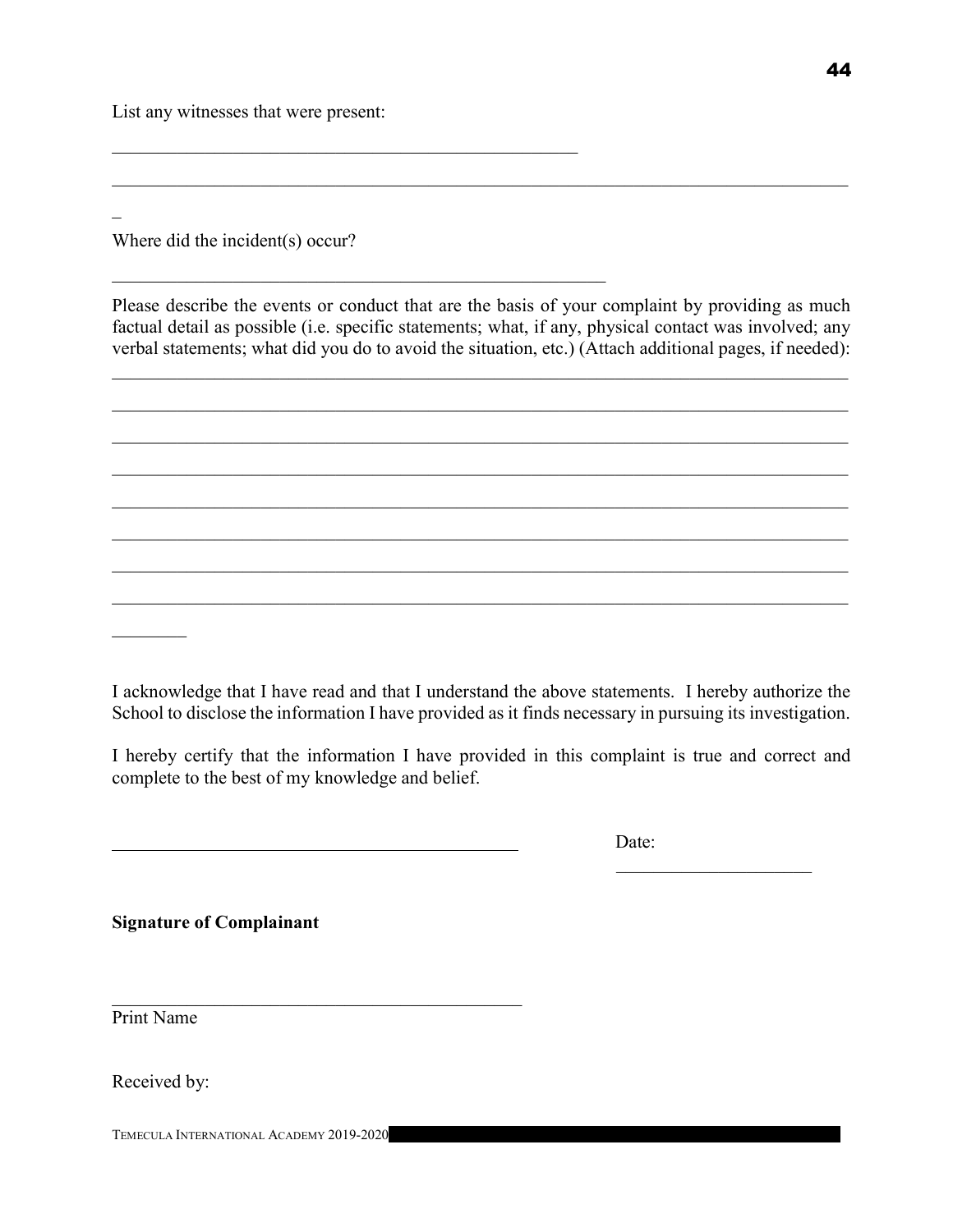Date: \_\_\_\_\_\_\_\_\_\_\_\_\_\_\_\_\_\_

# APPENDIX B

## INTERNAL COMPLAINT FORM

Your Name: \_\_\_\_\_\_\_\_\_\_\_\_\_\_\_\_\_\_\_\_\_\_\_\_\_\_\_\_\_\_\_\_\_\_\_\_\_\_\_\_\_\_\_ Date:

TEMECULA INTERNATIONAL ACADEMY 2019-2020

 $\mathcal{L}_\text{max}$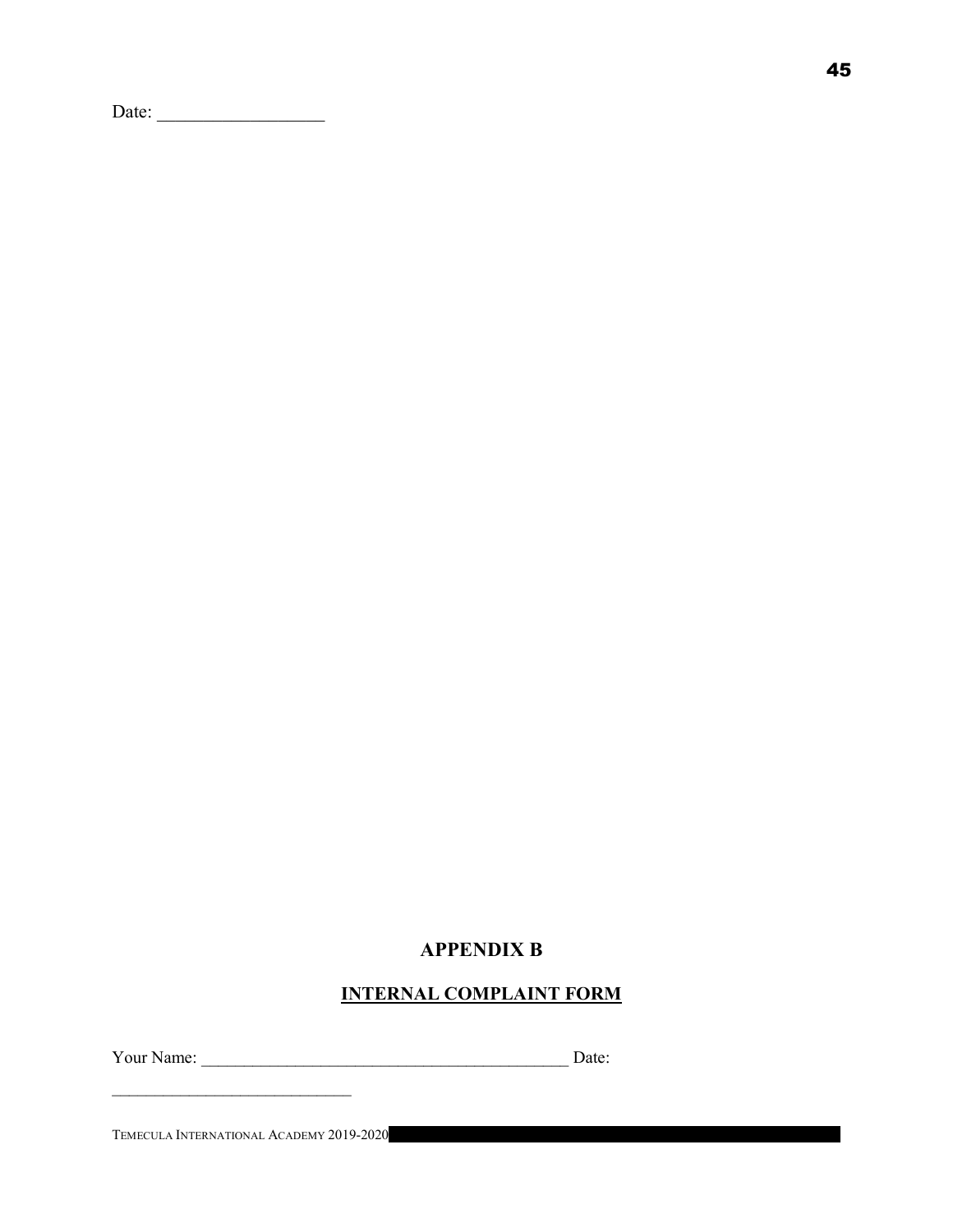Date of Alleged

 $Incident(s):$ 

 $\overline{a}$ 

 $\mathcal{L}(\mathcal{L})$ 

 $\overline{a}$ 

Name of Person(s) you have a complaint against:

 $\mathcal{L}_\text{max}$  and the contract of the contract of the contract of the contract of the contract of the contract of the contract of the contract of the contract of the contract of the contract of the contract of the contrac

 $\mathcal{L}_\text{max}$  and the contract of the contract of the contract of the contract of the contract of the contract of the contract of the contract of the contract of the contract of the contract of the contract of the contrac

List any witnesses that were present:

Where did the incident(s) occur?

Please describe the events or conduct that are the basis of your complaint by providing as much factual detail as possible (i.e. specific statements; what, if any, physical contact was involved; any verbal statements; what did you do to avoid the situation, etc.) (Attach additional pages, if needed):

 $\mathcal{L}_\mathcal{L} = \{ \mathcal{L}_\mathcal{L} = \{ \mathcal{L}_\mathcal{L} = \{ \mathcal{L}_\mathcal{L} = \{ \mathcal{L}_\mathcal{L} = \{ \mathcal{L}_\mathcal{L} = \{ \mathcal{L}_\mathcal{L} = \{ \mathcal{L}_\mathcal{L} = \{ \mathcal{L}_\mathcal{L} = \{ \mathcal{L}_\mathcal{L} = \{ \mathcal{L}_\mathcal{L} = \{ \mathcal{L}_\mathcal{L} = \{ \mathcal{L}_\mathcal{L} = \{ \mathcal{L}_\mathcal{L} = \{ \mathcal{L}_\mathcal{$  $\mathcal{L}_\mathcal{L} = \{ \mathcal{L}_\mathcal{L} = \{ \mathcal{L}_\mathcal{L} = \{ \mathcal{L}_\mathcal{L} = \{ \mathcal{L}_\mathcal{L} = \{ \mathcal{L}_\mathcal{L} = \{ \mathcal{L}_\mathcal{L} = \{ \mathcal{L}_\mathcal{L} = \{ \mathcal{L}_\mathcal{L} = \{ \mathcal{L}_\mathcal{L} = \{ \mathcal{L}_\mathcal{L} = \{ \mathcal{L}_\mathcal{L} = \{ \mathcal{L}_\mathcal{L} = \{ \mathcal{L}_\mathcal{L} = \{ \mathcal{L}_\mathcal{$  $\mathcal{L}_\mathcal{L} = \{ \mathcal{L}_\mathcal{L} = \{ \mathcal{L}_\mathcal{L} = \{ \mathcal{L}_\mathcal{L} = \{ \mathcal{L}_\mathcal{L} = \{ \mathcal{L}_\mathcal{L} = \{ \mathcal{L}_\mathcal{L} = \{ \mathcal{L}_\mathcal{L} = \{ \mathcal{L}_\mathcal{L} = \{ \mathcal{L}_\mathcal{L} = \{ \mathcal{L}_\mathcal{L} = \{ \mathcal{L}_\mathcal{L} = \{ \mathcal{L}_\mathcal{L} = \{ \mathcal{L}_\mathcal{L} = \{ \mathcal{L}_\mathcal{$  $\mathcal{L}_\mathcal{L} = \{ \mathcal{L}_\mathcal{L} = \{ \mathcal{L}_\mathcal{L} = \{ \mathcal{L}_\mathcal{L} = \{ \mathcal{L}_\mathcal{L} = \{ \mathcal{L}_\mathcal{L} = \{ \mathcal{L}_\mathcal{L} = \{ \mathcal{L}_\mathcal{L} = \{ \mathcal{L}_\mathcal{L} = \{ \mathcal{L}_\mathcal{L} = \{ \mathcal{L}_\mathcal{L} = \{ \mathcal{L}_\mathcal{L} = \{ \mathcal{L}_\mathcal{L} = \{ \mathcal{L}_\mathcal{L} = \{ \mathcal{L}_\mathcal{$  $\mathcal{L}_\mathcal{L} = \{ \mathcal{L}_\mathcal{L} = \{ \mathcal{L}_\mathcal{L} = \{ \mathcal{L}_\mathcal{L} = \{ \mathcal{L}_\mathcal{L} = \{ \mathcal{L}_\mathcal{L} = \{ \mathcal{L}_\mathcal{L} = \{ \mathcal{L}_\mathcal{L} = \{ \mathcal{L}_\mathcal{L} = \{ \mathcal{L}_\mathcal{L} = \{ \mathcal{L}_\mathcal{L} = \{ \mathcal{L}_\mathcal{L} = \{ \mathcal{L}_\mathcal{L} = \{ \mathcal{L}_\mathcal{L} = \{ \mathcal{L}_\mathcal{$  $\mathcal{L}_\mathcal{L} = \{ \mathcal{L}_\mathcal{L} = \{ \mathcal{L}_\mathcal{L} = \{ \mathcal{L}_\mathcal{L} = \{ \mathcal{L}_\mathcal{L} = \{ \mathcal{L}_\mathcal{L} = \{ \mathcal{L}_\mathcal{L} = \{ \mathcal{L}_\mathcal{L} = \{ \mathcal{L}_\mathcal{L} = \{ \mathcal{L}_\mathcal{L} = \{ \mathcal{L}_\mathcal{L} = \{ \mathcal{L}_\mathcal{L} = \{ \mathcal{L}_\mathcal{L} = \{ \mathcal{L}_\mathcal{L} = \{ \mathcal{L}_\mathcal{$ 

 $\mathcal{L}_\mathcal{L} = \{ \mathcal{L}_\mathcal{L} = \{ \mathcal{L}_\mathcal{L} = \{ \mathcal{L}_\mathcal{L} = \{ \mathcal{L}_\mathcal{L} = \{ \mathcal{L}_\mathcal{L} = \{ \mathcal{L}_\mathcal{L} = \{ \mathcal{L}_\mathcal{L} = \{ \mathcal{L}_\mathcal{L} = \{ \mathcal{L}_\mathcal{L} = \{ \mathcal{L}_\mathcal{L} = \{ \mathcal{L}_\mathcal{L} = \{ \mathcal{L}_\mathcal{L} = \{ \mathcal{L}_\mathcal{L} = \{ \mathcal{L}_\mathcal{$ 

 $\mathcal{L}_\mathcal{L} = \{ \mathcal{L}_\mathcal{L} = \{ \mathcal{L}_\mathcal{L} = \{ \mathcal{L}_\mathcal{L} = \{ \mathcal{L}_\mathcal{L} = \{ \mathcal{L}_\mathcal{L} = \{ \mathcal{L}_\mathcal{L} = \{ \mathcal{L}_\mathcal{L} = \{ \mathcal{L}_\mathcal{L} = \{ \mathcal{L}_\mathcal{L} = \{ \mathcal{L}_\mathcal{L} = \{ \mathcal{L}_\mathcal{L} = \{ \mathcal{L}_\mathcal{L} = \{ \mathcal{L}_\mathcal{L} = \{ \mathcal{L}_\mathcal{$ 

I hereby authorize the School to disclose the information I have provided as it finds necessary in pursuing its investigation. I hereby certify that the information I have provided in this complaint is true and correct and complete to the best of my knowledge and belief. I further understand providing false information in this regard could result in disciplinary action up to and including termination.

Signature of Complainant

\_\_\_\_\_\_\_\_\_\_\_\_\_\_\_\_\_\_\_\_\_\_\_\_\_\_\_\_\_\_\_\_\_\_\_\_\_\_\_\_\_\_ Date: \_\_\_\_\_\_\_\_\_\_\_\_\_\_\_\_\_\_\_\_

Print Name

 $\mathcal{L}=\mathcal{L}$ 

To be completed by TIA:

TEMECULA INTERNATIONAL ACADEMY 2019-2020

 $\mathcal{L}_\text{max}$